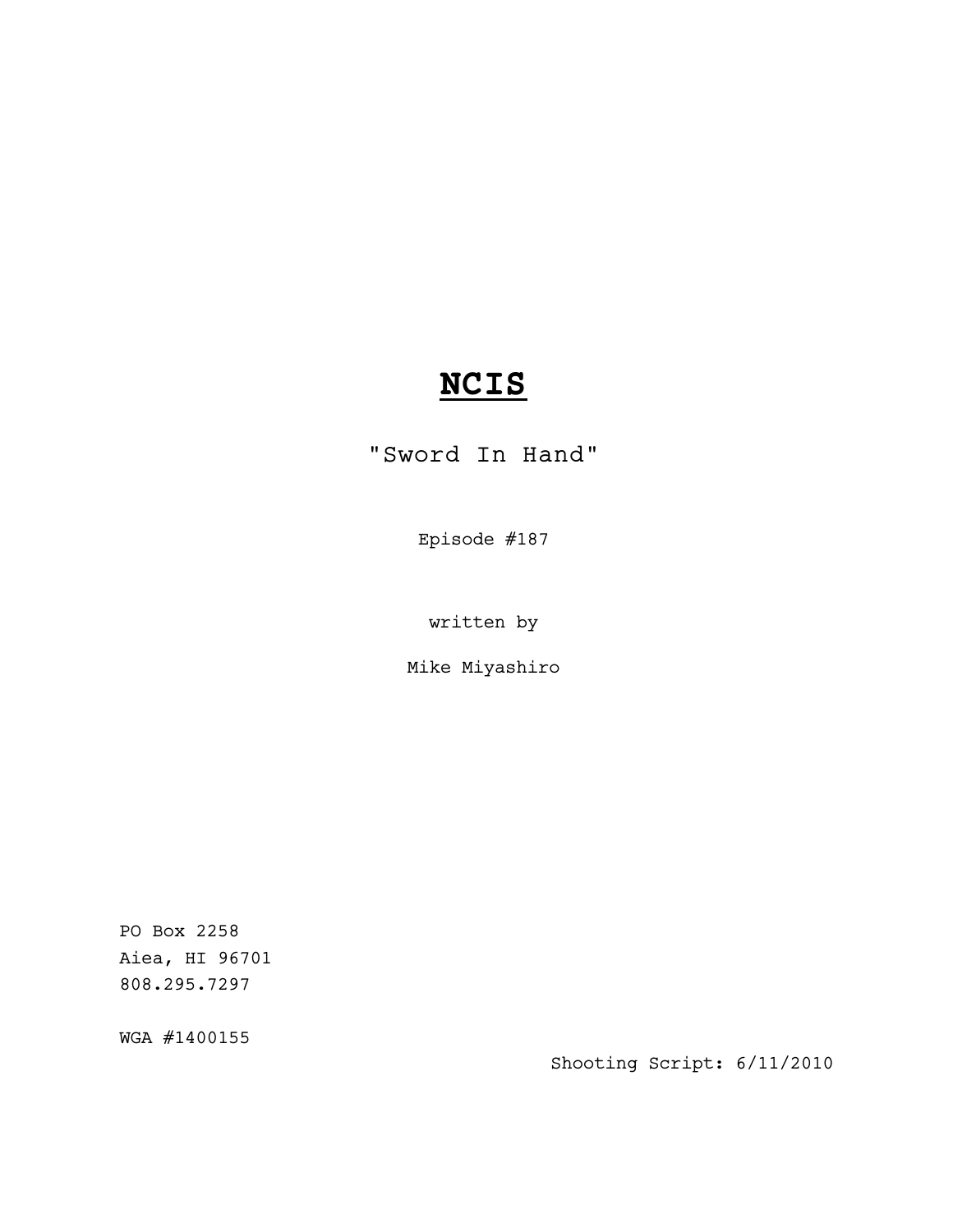# NCIS "SWORD IN HAND"

# **TEASER**

FROM BLACK:

FLASH - BLACK AND WHITE FREEZE FRAME OF...

Arizona Memorial.

FADE TO BLACK:

FROM BLACK:

1 EXT. PEARL HARBOR HAWAII - DAY

ESTABLISHING SHOT: Ford Island Bridge

2 EXT. RECREATIONAL FIELD - DAY

NCIS SPECIAL AGENT LEROY JETHRO GIBBS (GIBBS), arrives to a crime scene.

Two bodies are covered in white sheets. Crime scene investigators process the site.

Crowd of locals are kept at bay by MILITARY POLICE and assisted by HONOLULU POLICE DEPARTMENT (HPD) personnel.

NCIS HAWAII SPECIAL AGENT, FRANK SHOEBAT (PALESTINIAN AMERICAN), tosses Gibbs some gloves.

> SHOEBAT Sorry I had to pull you out of that seminar.

> > GIBBS

I'm not.

SHOEBAT Uncharted territory for us Gibbs.

GIBBS There's always a first time... even in paradise.

Shoebat pulls away the white sheets.

Two polynesian males. The bodies are positioned on their stomachs alongside each other. They are decapitated.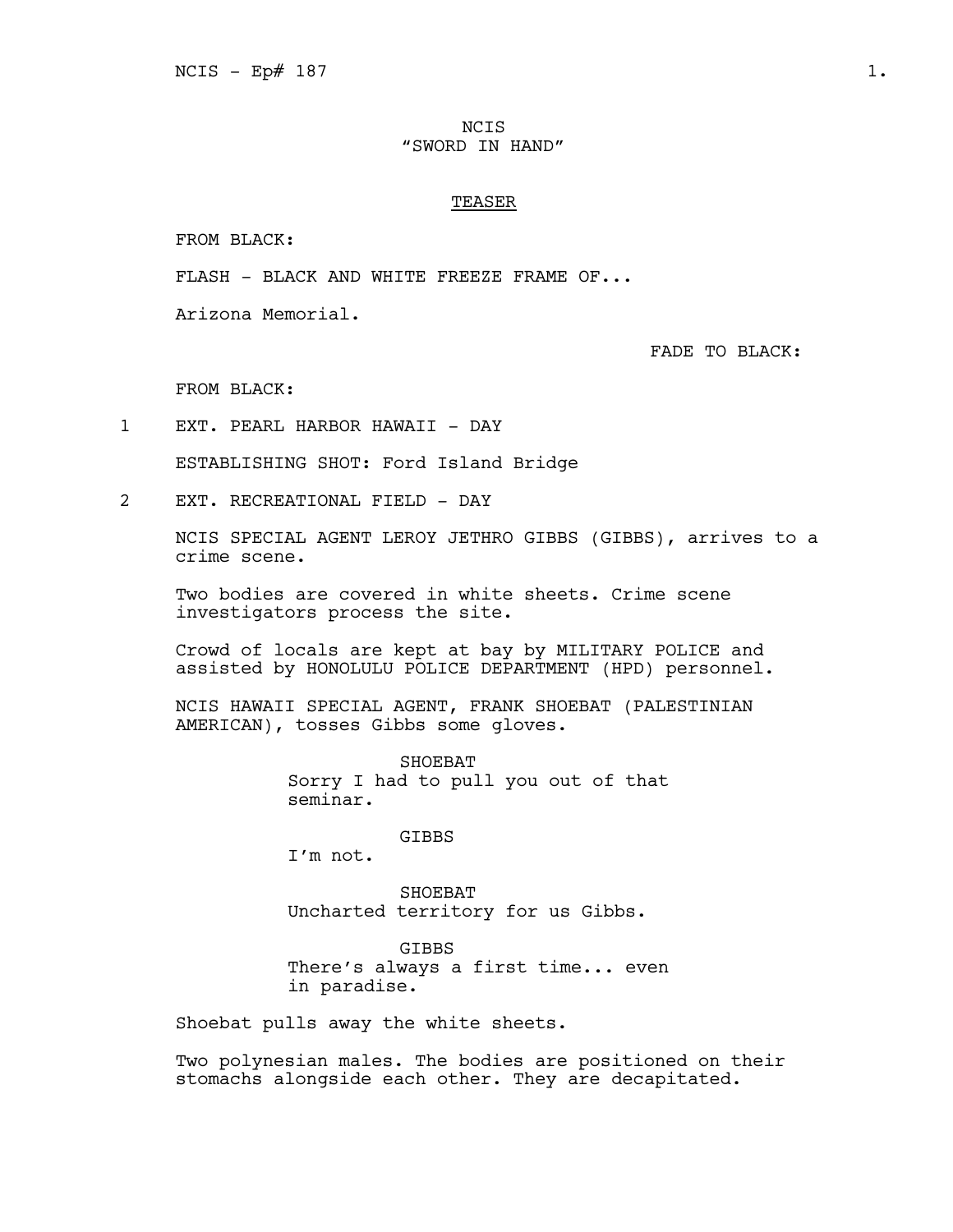GIBBS (CONT'D) They look young.

SHOEBAT

17... 18...

Gibbs notices a woman crying hysterically near the police cars. Also sees a small boy KEOKI standing with her.

Gibbs motions to the crying mother.

# GIBBS

And they're not military.

SHOEBAT Civilian. Low income housing complex across the street.

Gibbs kneels closer. Examines pronounced tattoos on both victims.

> GIBBS Gang members.

SHOEBAT Wouldn't be surprised.

Each decapitated head is placed purposefully on the back of the victims, facing in the same direction.

**GTBBS** 

What direction is that?

SHOEBAT

North. Northwest... why?

Gibbs stands. Examines the area. Arizona Memorial is visible in the background.

> **GTBBS** Pearl Harbor... one of the most highly secured areas in the country... and we've got two decapitated teenagers.

CLOSE ON: ARIZONA MEMORIAL

FREEZE ON IMAGE:

FADE TO BLACK AND WHITE:

And then...

CUT TO BLACK.

END OF TEASER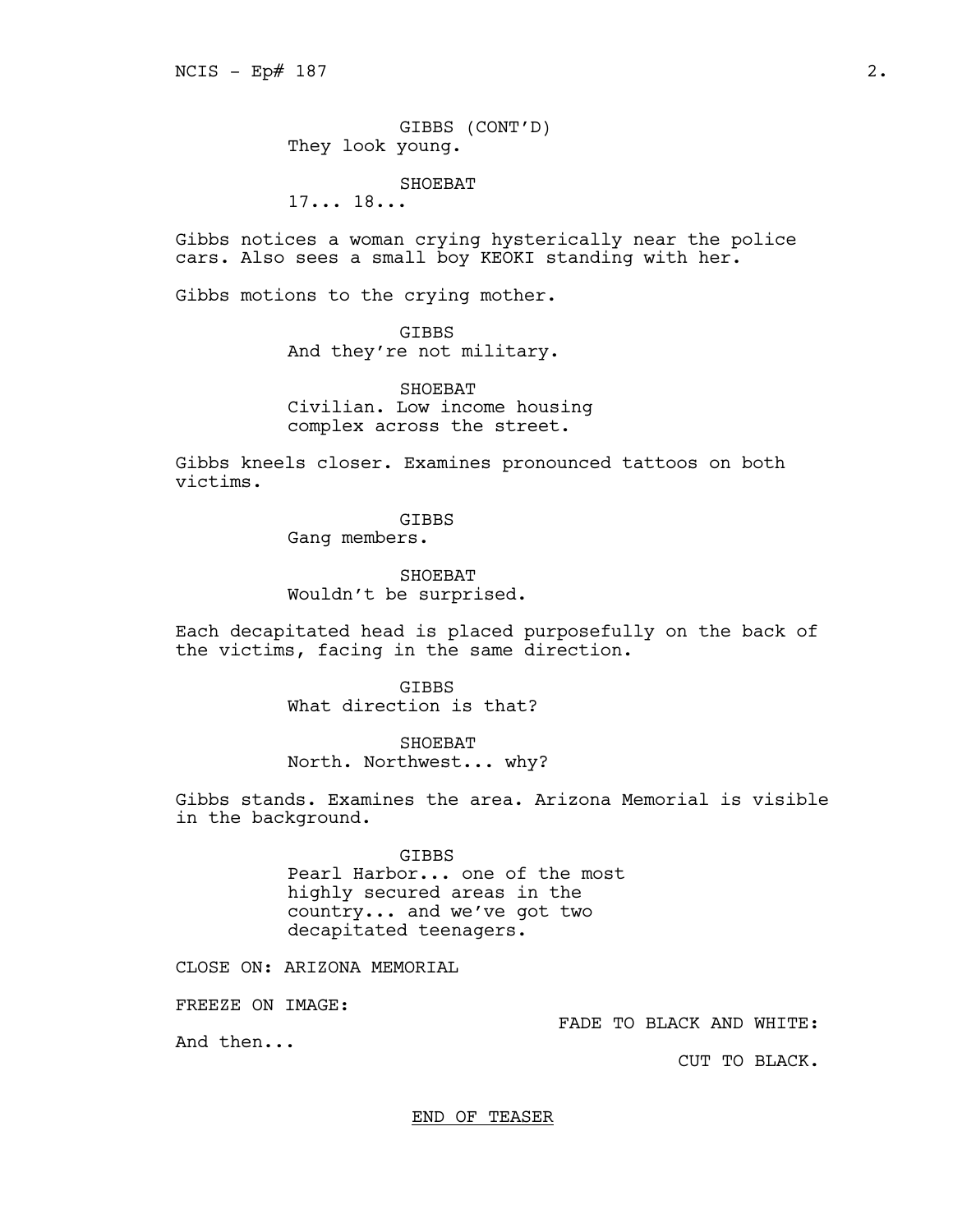# ACT ONE

FROM BLACK:

FLASH - BLACK-AND-WHITE FREEZE FRAME OF...

A bloodied body

FADE TO BLACK:

FROM BLACK:

3 EXT. HONOLULU HARBOR - DAY

Busy commercial pier lined with long-liner fishing vessels.

Dock is crowded with supply vendors, fuel trucks, family members and workers.

Vietnamese boat owner TRUONG, 61, directs a crew doing maintenance on three boats, "MARY JANE," "SUNNY STAR" and "POSEIDON."

Two twenty something FILIPINOS, ISNILON and JAINAL approach with four friends.

> **TRUONG** Isnilon. Jainal. You brought extra help?

ISNILON Captain Truong. These are my friends. Very good men. Hard workers. They will do a good job for you.

TRUONG Of course. Of course. You on the Poseidon. Others go on the Mary Jane.

ISNILON Thank you Capt. Truong. They won't let you down.

TRUONG Ok. Good... Go, go... Go to work... They can start now.

4 EXT. HONOLULU HARBOR - CONTINUING

Capt. Truong presses the throttle of the boat. Pulls away from dock and eases out into the harbor.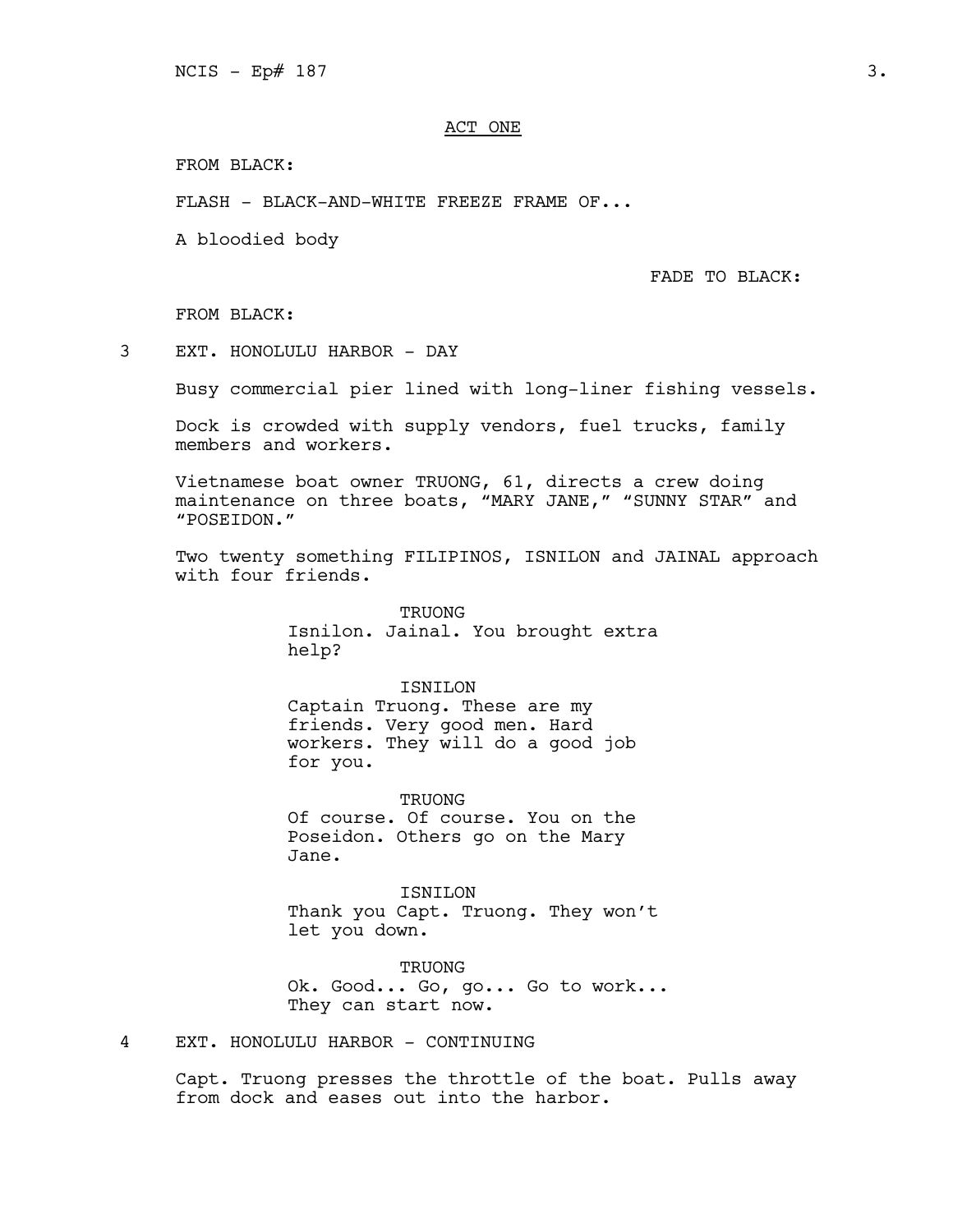# TRUONG (yells to Jainal) Follow me Jainal. Stay in view.

5 EXT. OPEN OCEAN - CONTINUING

Poseidon, Mary Jane and Sunny Star as they pass over the surf break. The waves are large.

The channel finally gives way to open ocean as they head toward the horizon.

6 EXT. SANDY BEACH, ROCKY COVE - DAY

SPECIAL AGENT ZIVA DAVID (ZIVA) and SPECIAL AGENT ANTHONY DINOZZO (TONY) in swim suits, wading in a small semi secluded cove.

> TONY Ahh... the perks of civil service.

ZIVA You mean sneaking out of that seminar?

TONY It's our last day. You didn't see McGee there did you?

ZIVA We didn't even go to the convention center.

TONY Trust me. This is an acceptable practice when you attend conferences in Hawaii. I doubt if a handful of people show up today.

A shore break wave almost knocks them over.

TONY (CONT'D) And you know where we are don't you?

ZIVA

In the water.

**TONY** 

Excellent tactile perception Agent David. But no... there's something more. Something historic. Classic.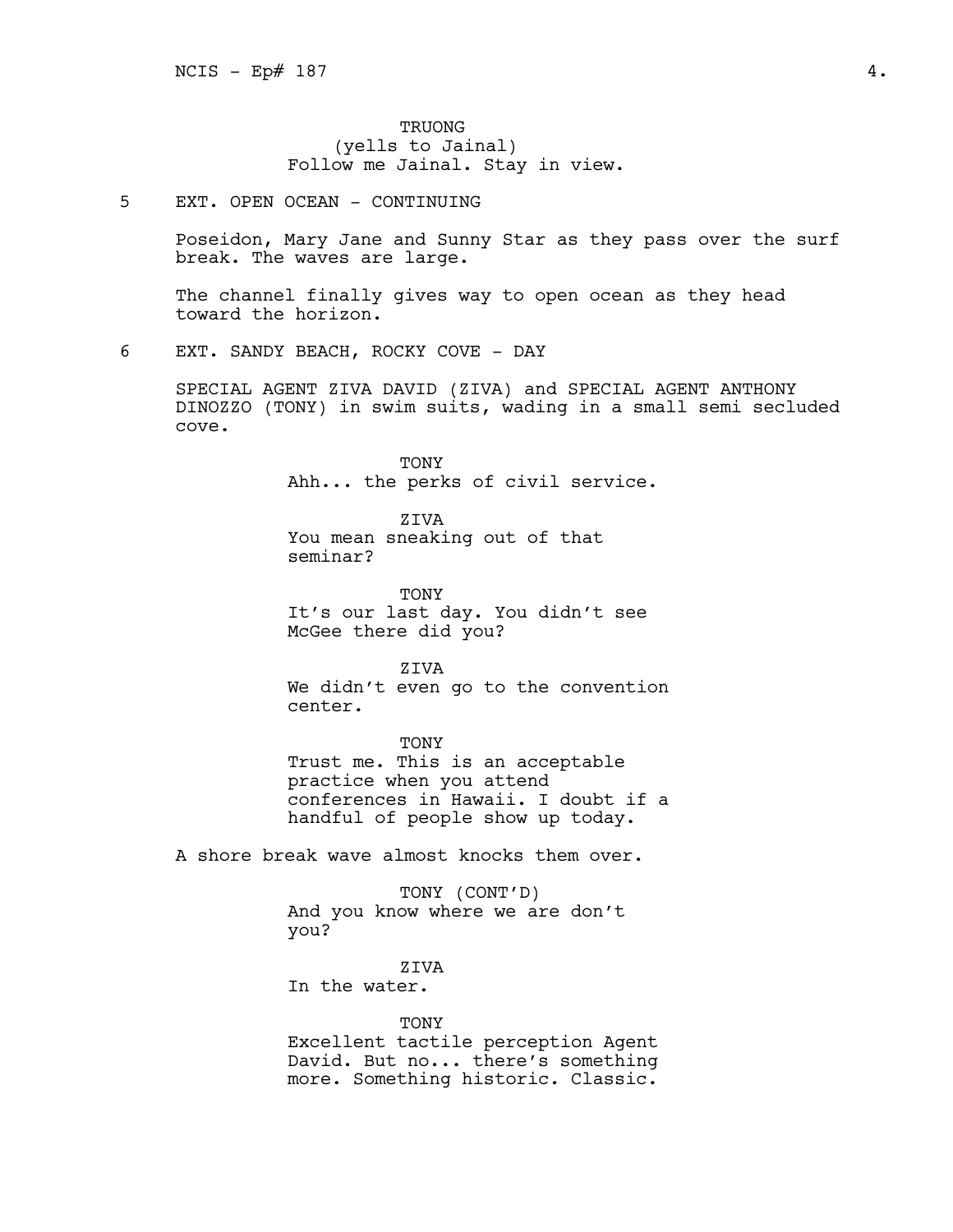ZIVA I haven't a clue.

TONY Oh C'mon. You disappoint me Ziva. Burt Lancaster, Deborah Kerr, From Here to Eternity... right here... on this very beach...

Another shore break wave pushes Ziva into Tony. They fall back onto the sandy beach. She on top of him in an embrace.

> TONY (CONT'D) (grinning) Oh my... life imitates art.

Both of their CELL PHONES start ringing on blankets nearby.

Tony's grin fades. Ziva pushes off Tony.

ZIVA

...Gibbs.

7 EXT. WAIKIKI BEACH - DAY

Sign reads: "Surfboard Lessons and Rentals"

SPECIAL AGENT TIMOTHY MCGEE (MCGEE) in shorts and T-shirt, excitedly hands the instructor a hundred dollar bill.

MCGEE

You don't know how long I've wanted to try this... where can I change?

His CELL PHONE starts ringing... McGee looks at the phone... deep disappointed sigh... takes back his money.

8 EXT. PEARL HARBOR - DAY

ESTABLISHING SHOT: NCIS Hawaii Field Office.

9 INT. MEDICAL EXAMINER'S ROOM - DAY

Examining table. Gibbs and Shoebat stand over the two decapitated bodies.

McGee enters, still wearing shorts and T-shirt. Gibbs raises an eyebrow.

> **GTBBS** I don't remember the conference being that casual.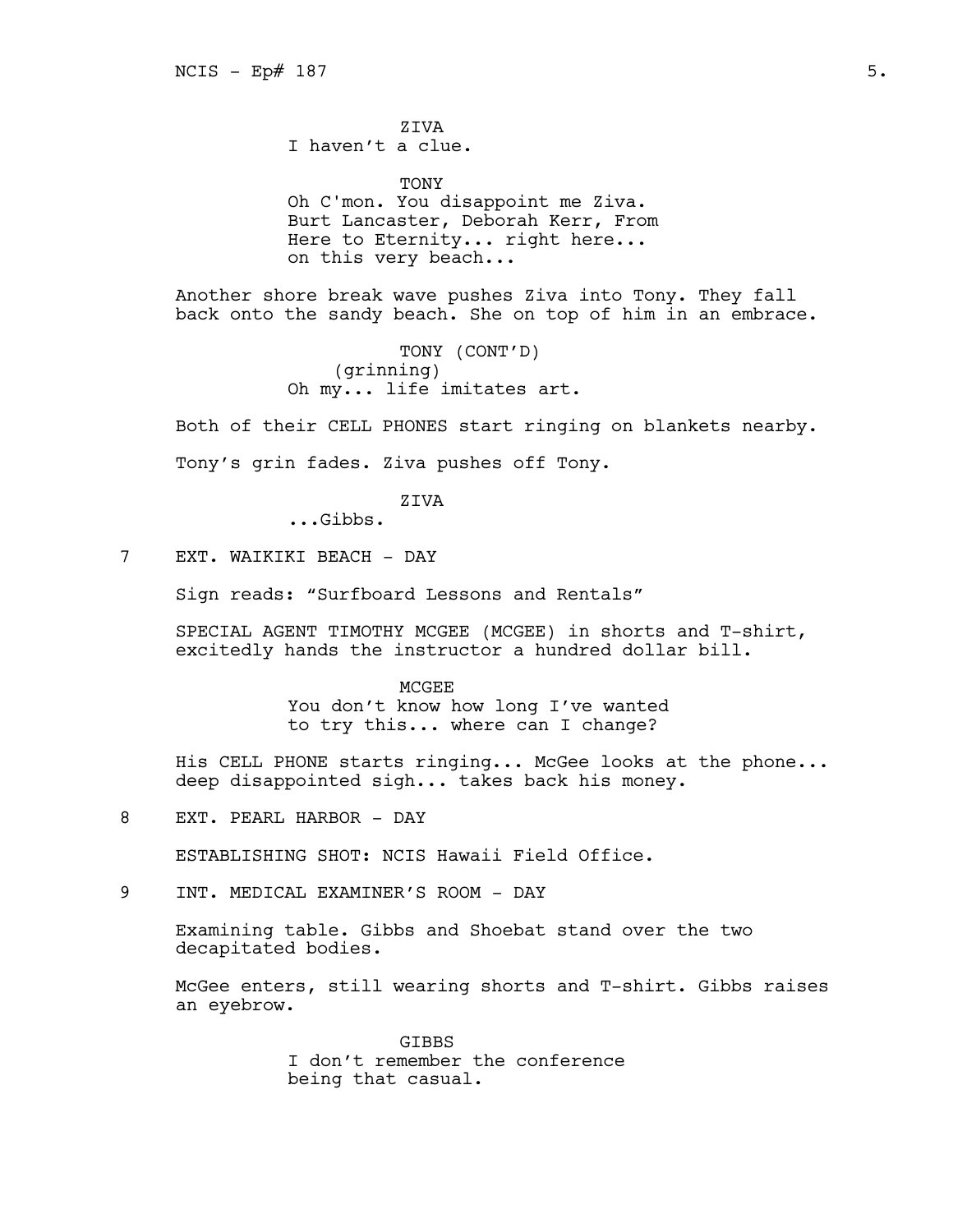MCGEE (stuttering) Uh... well... the... ummm...

Tony and Ziva stumble in, disheveled, still sandy in flip flops, damp T-shirts covering their swim suits.

Gibbs stares hard. McGee looks relieved.

TONY

Uh, boss...

GIBBS ...Save it Dinozzo.

McGee and Tony exchange looks.

GIBBS (CONT'D) Everybody, this is Special Agent Frank Shoebat.

TONY Of course. I remember... You gave that presentation on...?

SHOEBAT

I didn't.

TONY

Right.

Gibbs glares.

GIBBS I thought I made it clear... we are not on vacation.

**TONY** Crystal boss. Absolutely not.

Ziva leans close to Tony.

ZIVA

(whispers) Acceptable practice when you attend conferences in Hawaii?

McGee looks around the cold, gloomy interior of the medical examiners room.

> MCGEE Why does this look so familiar?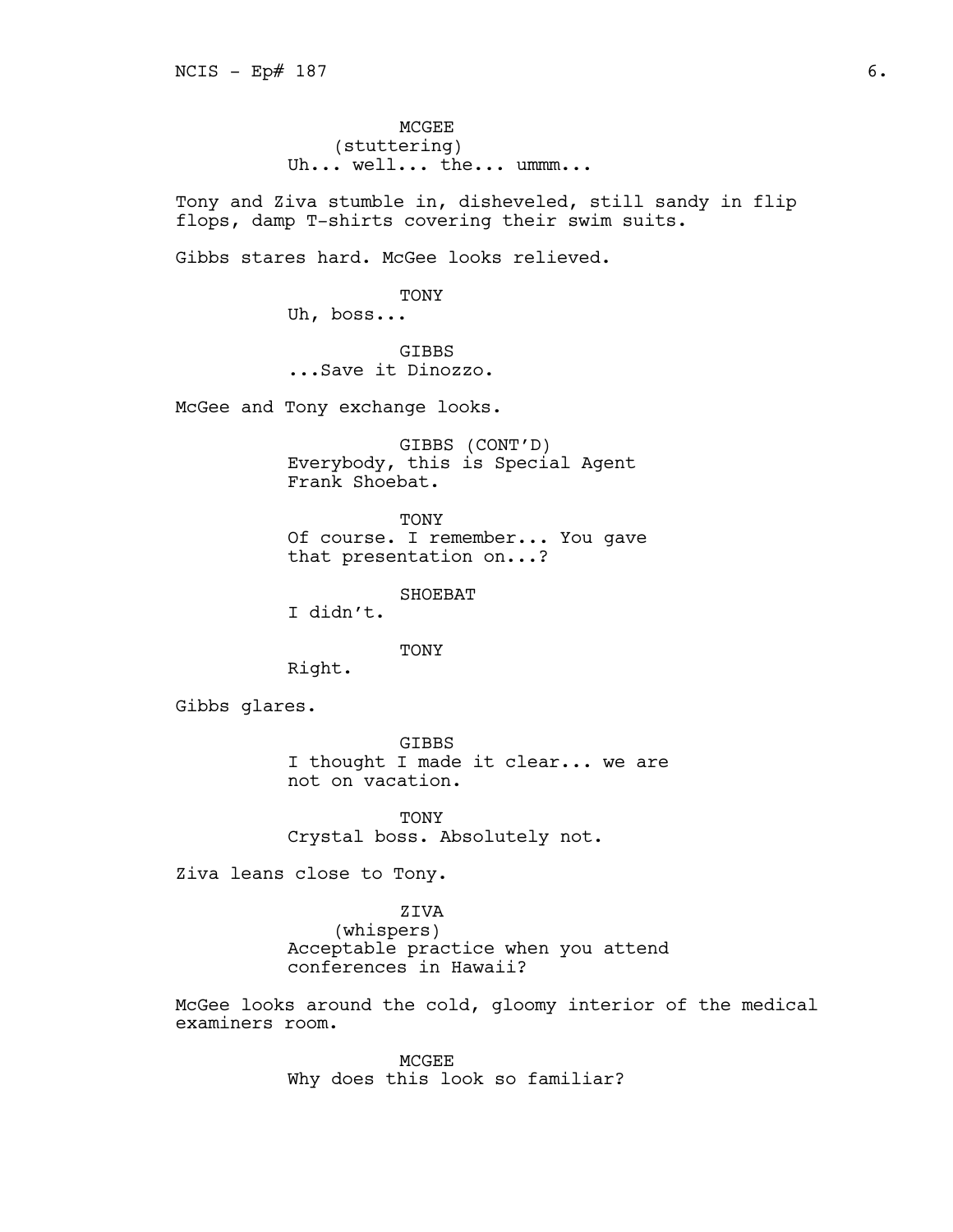ZIVA (to Frank) Shoebat. Palestinian?

SHOEBAT No, American. But David... that's Israeli right?

ZIVA

A moot point as we are on the same team.

## SHOEBAT

Agreed.

Gibbs turns on a large conference monitor. CHIEF MEDICAL EXAMINER, DONALD MALLARD (DUCKY) and FORENSICS SPECIALIST ABBY SCIUTTO (ABBY) appear on screen.

#### ABBY

Hey you guys! I'm so jealous! What's the weather like.

MCGEE Well, right now in here it's about fifty degrees.

ABBY Stop teasing Mcgee. Anything is better than D.C. in January.

# GIBBS

Abbs...

ABBY

...I know. Sorry Gibbs. I just wanted to say hi. I'll get out of the way now. But just remember, if you need me I'll be on the next flight out. I'll be there in a flash...

Ducky pushes her gently out of camera view.

GIBBS Ducky, what'd you think?

DUCKY Well, that you for letting me take a look at this... but I don't think this is MS13.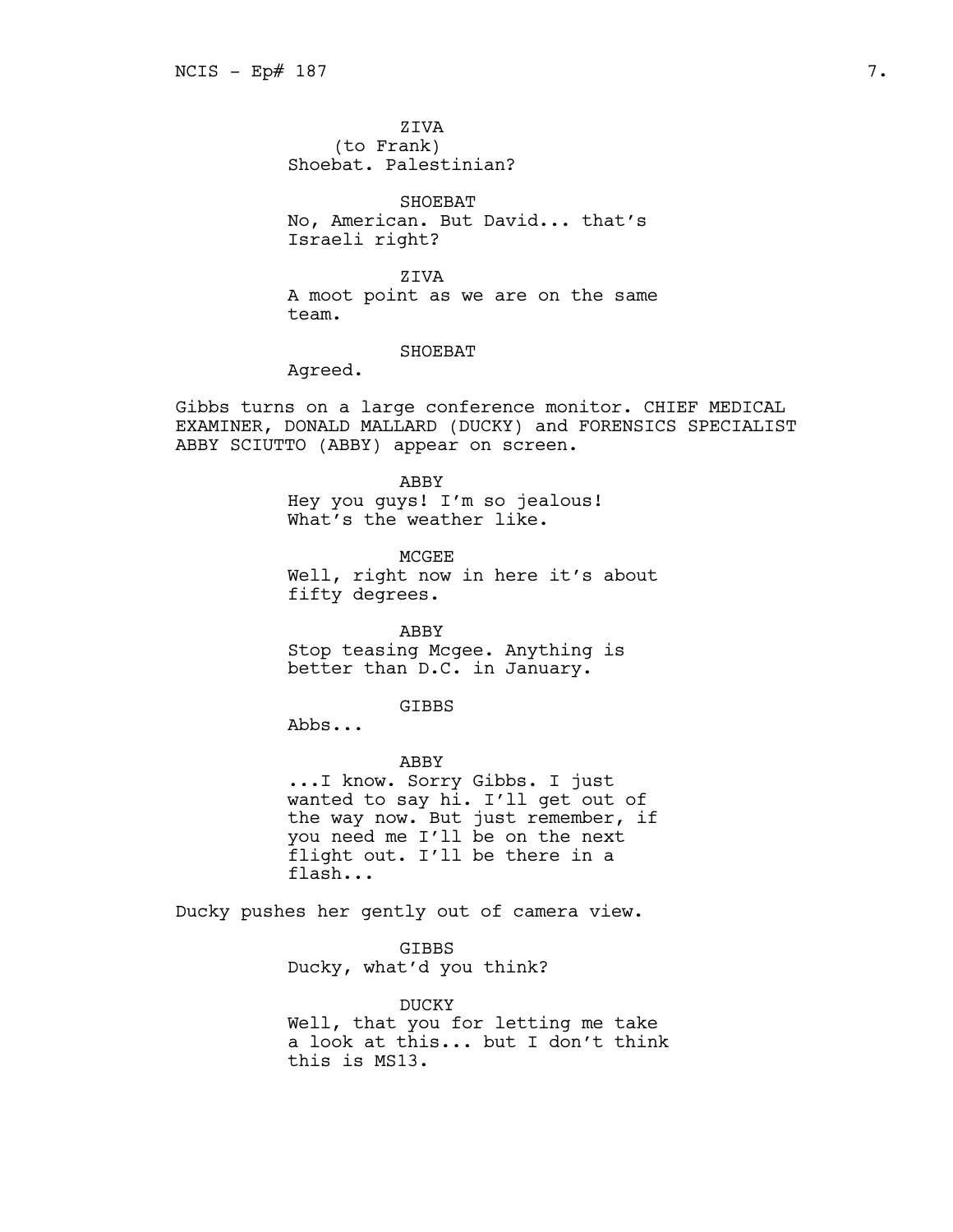TONY

Mara Salvatruccia? Salvadorian gangs out here?

DUCKY Since these gentlemen are likely gang members themselves, it is appropriate to consider, however... Ziva, would you mind getting me a closer look please...

Ziva moves a CAMERA closer on the corpses. CLOSE ON: TV MONITOR. We see Ducky's view.

> DUCKY (CONT'D) Look closely at the tissue edge. Right on the cut line... also on the vertebrae, the incision on the bone.

Gibbs moves the decapitated heads. The team leans in for a closer look.

> TONY What are we looking for?

DUCKY Pretty clean cut is it not?

MCGEE Yeah. Now that you mention it.

ZIVA Almost like a surgeon.

TONY Or a sushi chef.

# DUCKY

I've had my share of beheadings. MS13 or any other, they are typically gruesome and violent. There's a lot of movement... struggling... a very passionate act. (beat) This however is a an extremely deliberate and careful incision... very slow... almost as if to purposely provide maximum terror for the victim.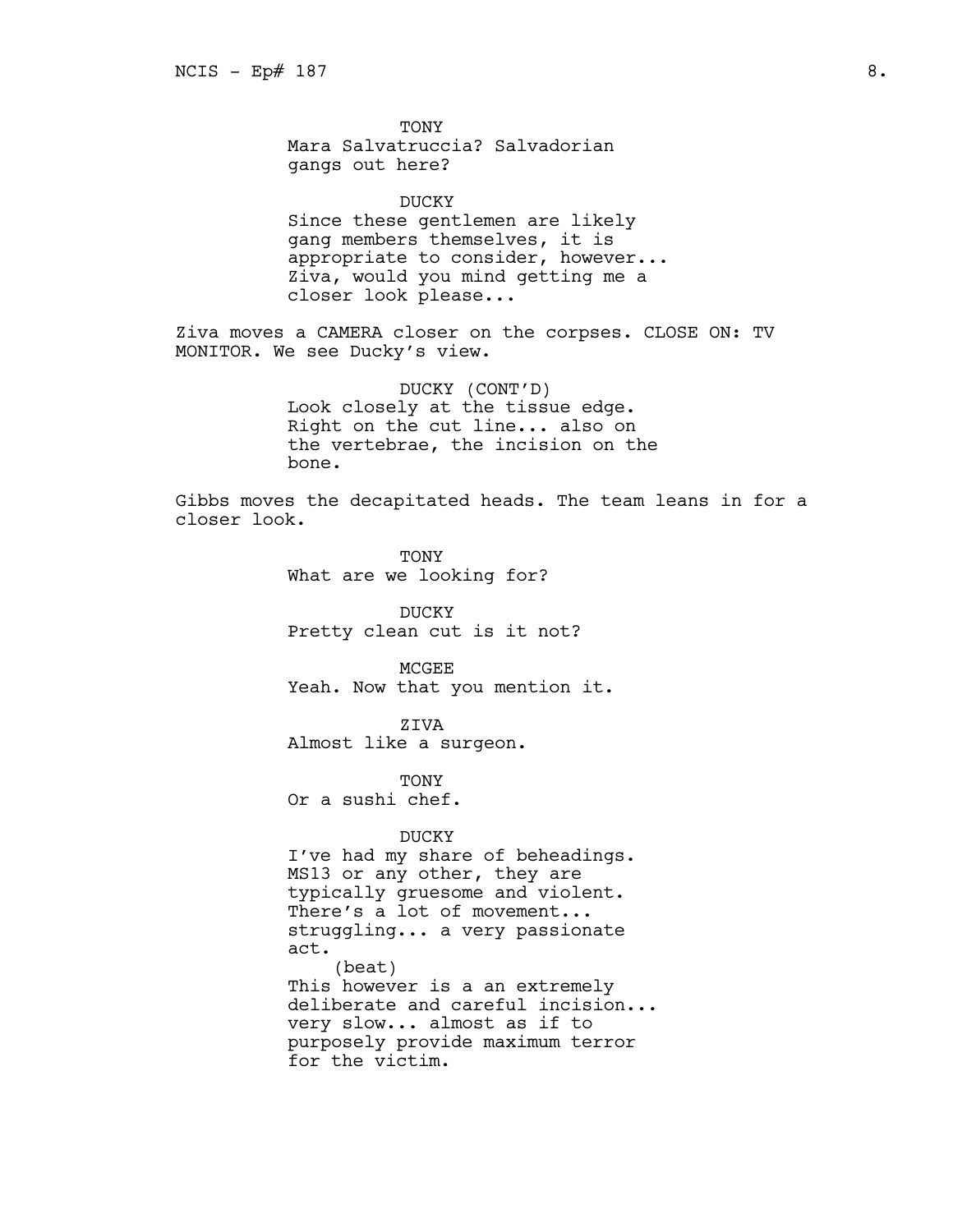TONY

So we're looking for someone with a medical background?

DUCKY

Not necessarily. Just someone with a very sharp instrument.

McGee rubs his neck.

# SHOEBAT

Our local gangs are bad, but I don't think they have the wherewith-all for this.

**ZTVA** 

Not only that. Gang bangers trading in Glocks for knives? I don't think so.

#### GIBBS

What about postmortem? Could they have removed the heads after they were killed?

DUCKY

Its possible. But the tissue showed no signs of necrosis, suggesting the decapitation and COD was more than likely related if not simultaneous.

MCGEE So if not MS13 or gang related... then what?

GIBBS We're not done ruling it out just yet.

SHOEBAT I have a friend in HPD gang task force.

## GIBBS

Dinozzo, Ziva... check out that housing complex with Agent Shoebat. McGee, with me...

**TONY** So... we're on the case?... we're staying?...

Gibbs raises an eyebrow.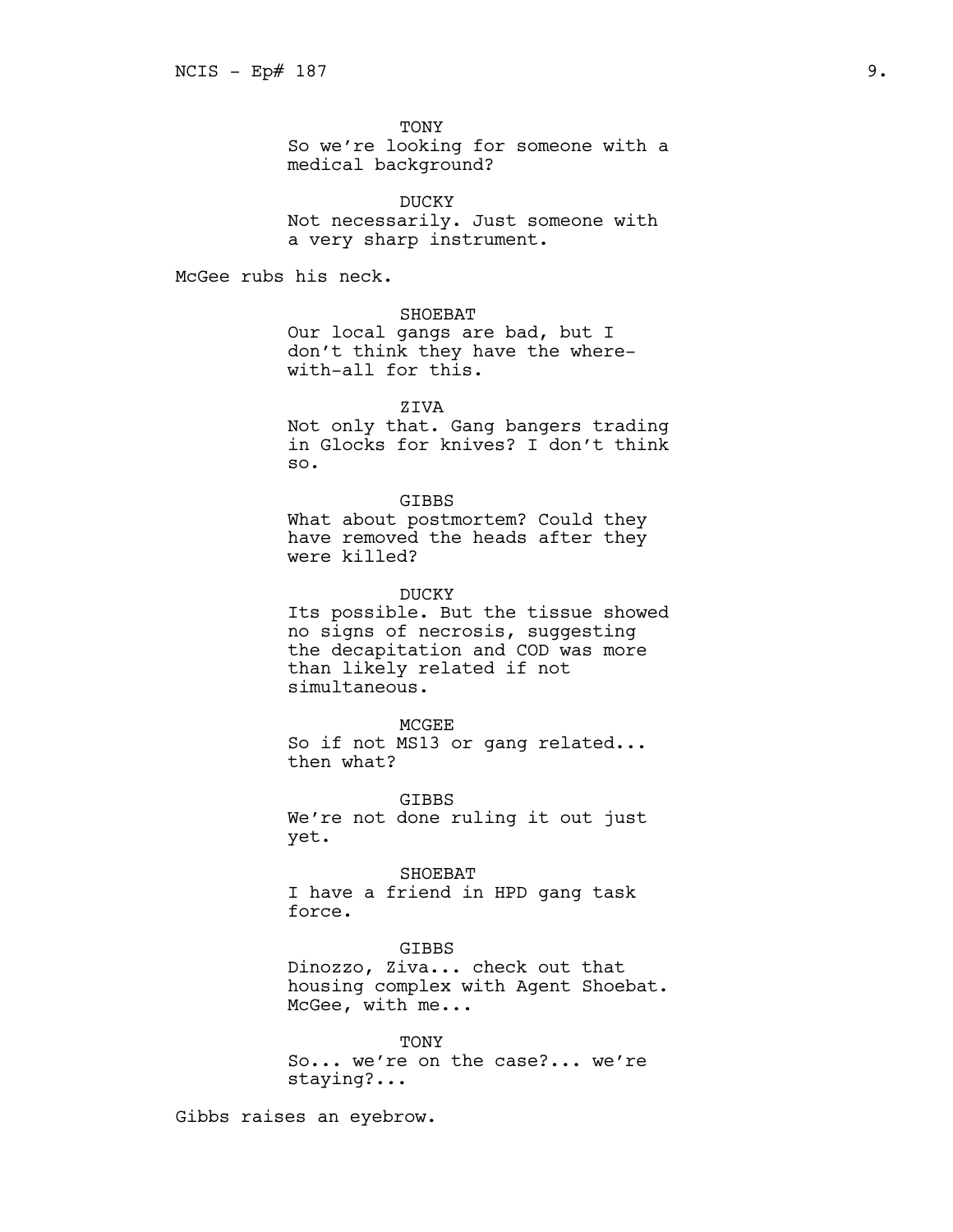TONY (CONT'D) ...working of course boss. Definitely not on vacation.

10 INT. SHOEBAT'S CAR - DAY

Shoebat drives with Tony in the front seat. Ziva sits in back.

They are on the Freeway. Nothing remotely Hawaiian visible here.

Ziva looks over the passing city scape as they slow through freeway congestion.

> **ZTVA** Looks like Los Angeles.

All five lanes slow to a crawl as a traffic cop maneuvers cars around an accident scene.

> TONY So... Frankie... what's your take on this Palestinian Israeli conflict?

> > SHOEBAT

What?

TONY

You know. What do you think? If we stop palling around with the Jews. You think the Palestinians will be our friends.

SHOEBAT

Why ask me?

TONY Well, they're your people right?

SHOEBAT

My people?

TONY Yeah. As opposed to Ziva's people.

Ziva slaps the back of Tony's head.

SHOEBAT How old are you?

TONY

What?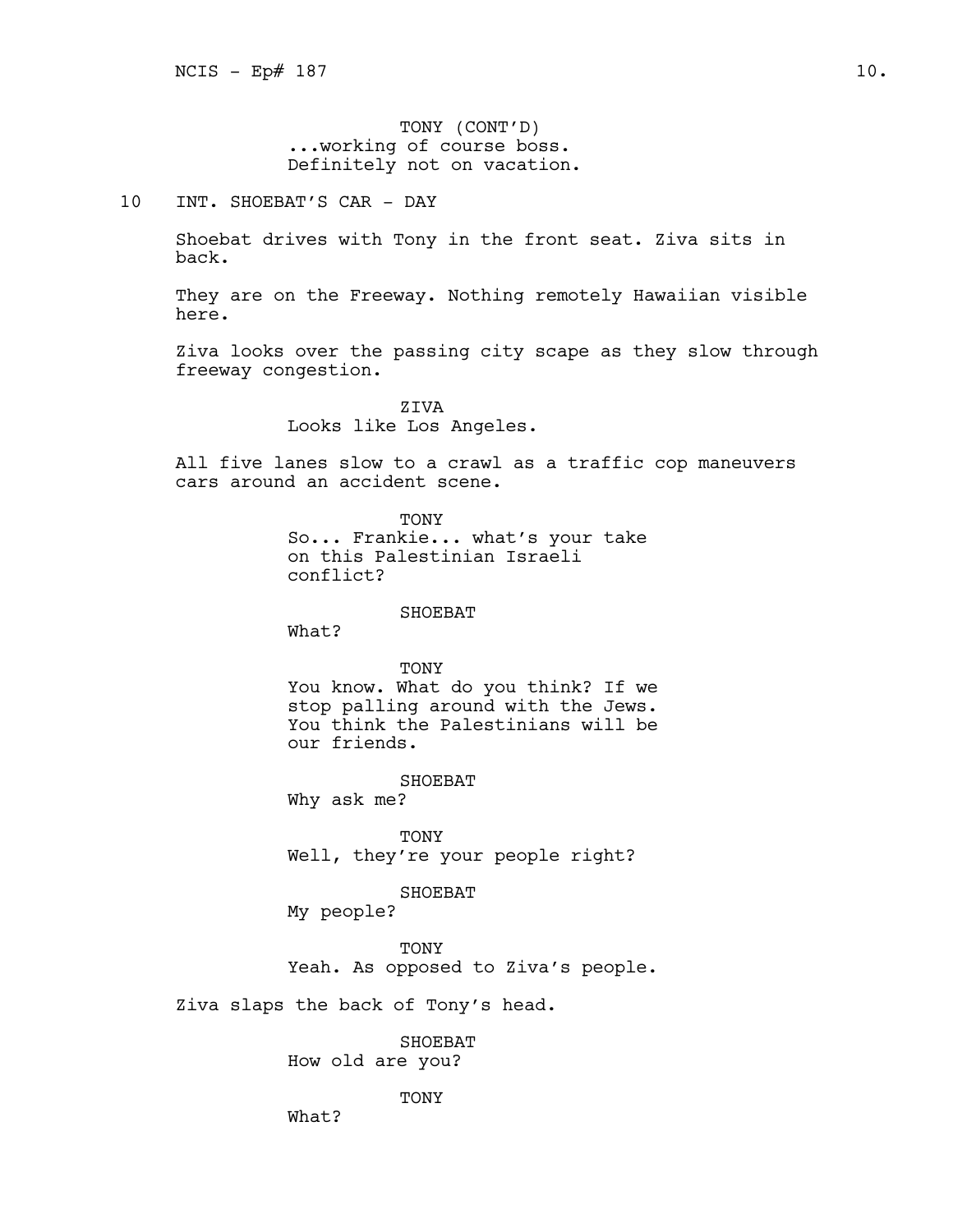SHOEBAT How old are you?

TONY Thirty eight. Why?

SHOEBAT I'm forty two. I've been an American longer than you. And my pay grade is higher. That makes you my people.

11 INT. HONOLULU POLICE DEPARTMENT, MAIN STATION - DAY

Shoebat leads Ziva and Tony through the corridors. Enters "JUVENILE CRIME DIVISION, GANG UNIT

They approach a HEAVILY BEARDED, PART-HAWAIIAN, DETECTIVE ALIKA SMITH, sitting at his cubicle. His back is to them.

Ziva NOTICES a SALAAT PRAYER RUG tucked under the desk.

SHOEBAT

Yo. Hawaiian.

Alika turns in his chair.

## ALIKA

Frankie.

SHOEBAT This is NCIS from Washington. Special Agents Dinozzo and David.

ZIVA As Sala'amu Alaikum.

Alika stares for moment. Rises from his seat slowly.

ALIKA Wa Alaikum As Sala'am.

Ziva extends her hand. Alika returns her handshake.

ALIKA (CONT'D) (to Shoebat) Islamic courtesy from an Israeli. Something I don't even from you.

ZIVA Spent time in Egypt, Kuwait, Iraq.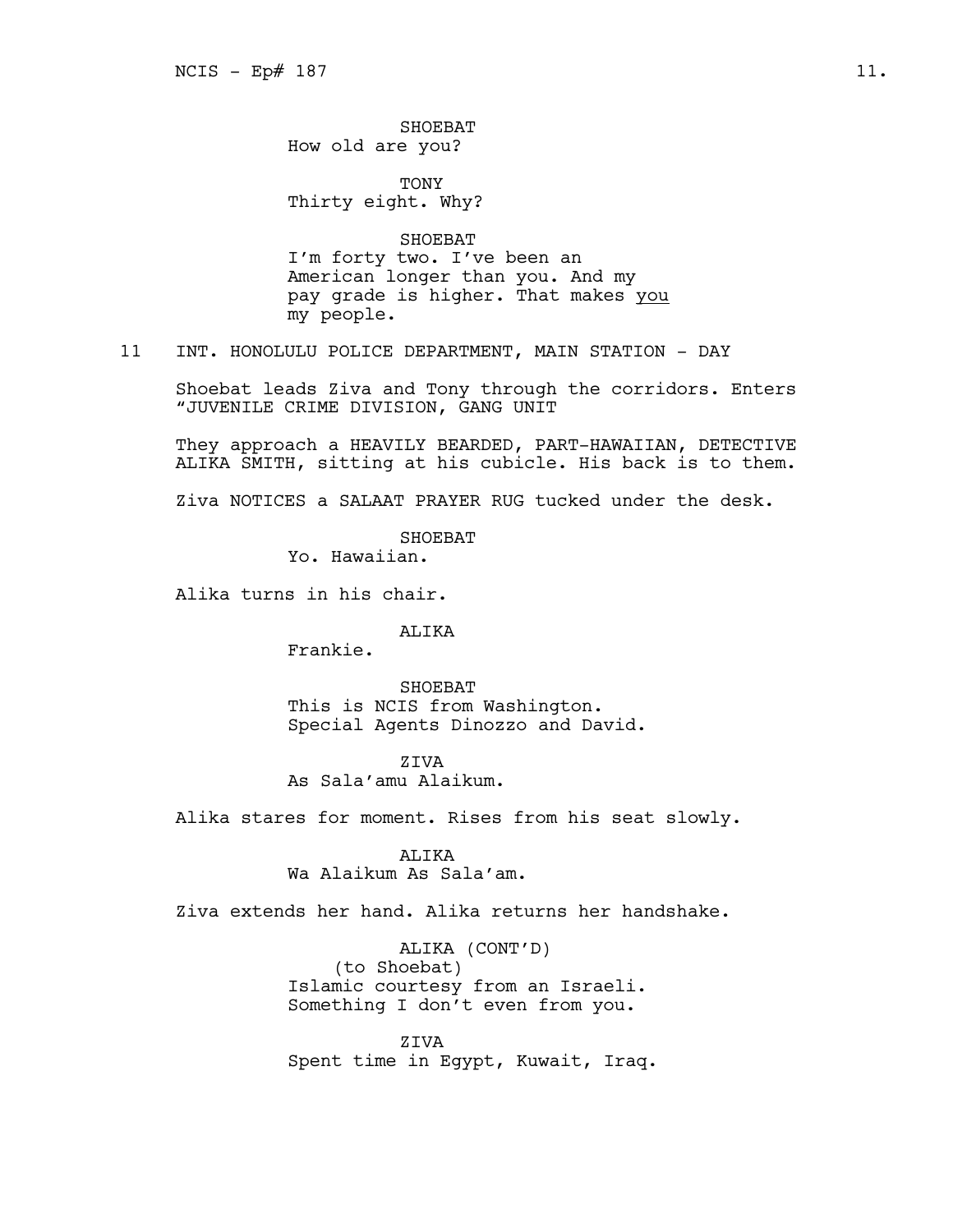ALIKA And they told you about me over there?

**ZIVA** (motions to his desk) Your Salaat rug.

ALIKA I'm impressed. I guess that's why they call you special agents. (beat) Anyway. Glad to be of help. Let me show you around paradise.

12 EXT. GOVERNMENT HOUSING COMPLEX, PARKING LOT - DAY

Typical low income housing project. Run down. Unkept.

Shoebat parks. Alika, Ziva and Tony get out.

All eyes from the tenants are on them.

ZIVA

I'm still waiting for the paradise.

TONY

No matter where you go... Philly, Baltimore... or here... projects always look the same.

ZIVA

The buildings?

TONY

No... them.

Tony points to the TENANTS. Peering from windows, from yards, from parked cars. Wary and suspicious stares.

ALIKA

Family of those two boys live here. As expected, nobody's talking. But things are unusually tight.

ZIVA

Tight?

ALTKA

Like they're about to explode.

Alika spots AARON, a large late-teen Hawaii mingling with other gang members on a housing stairway.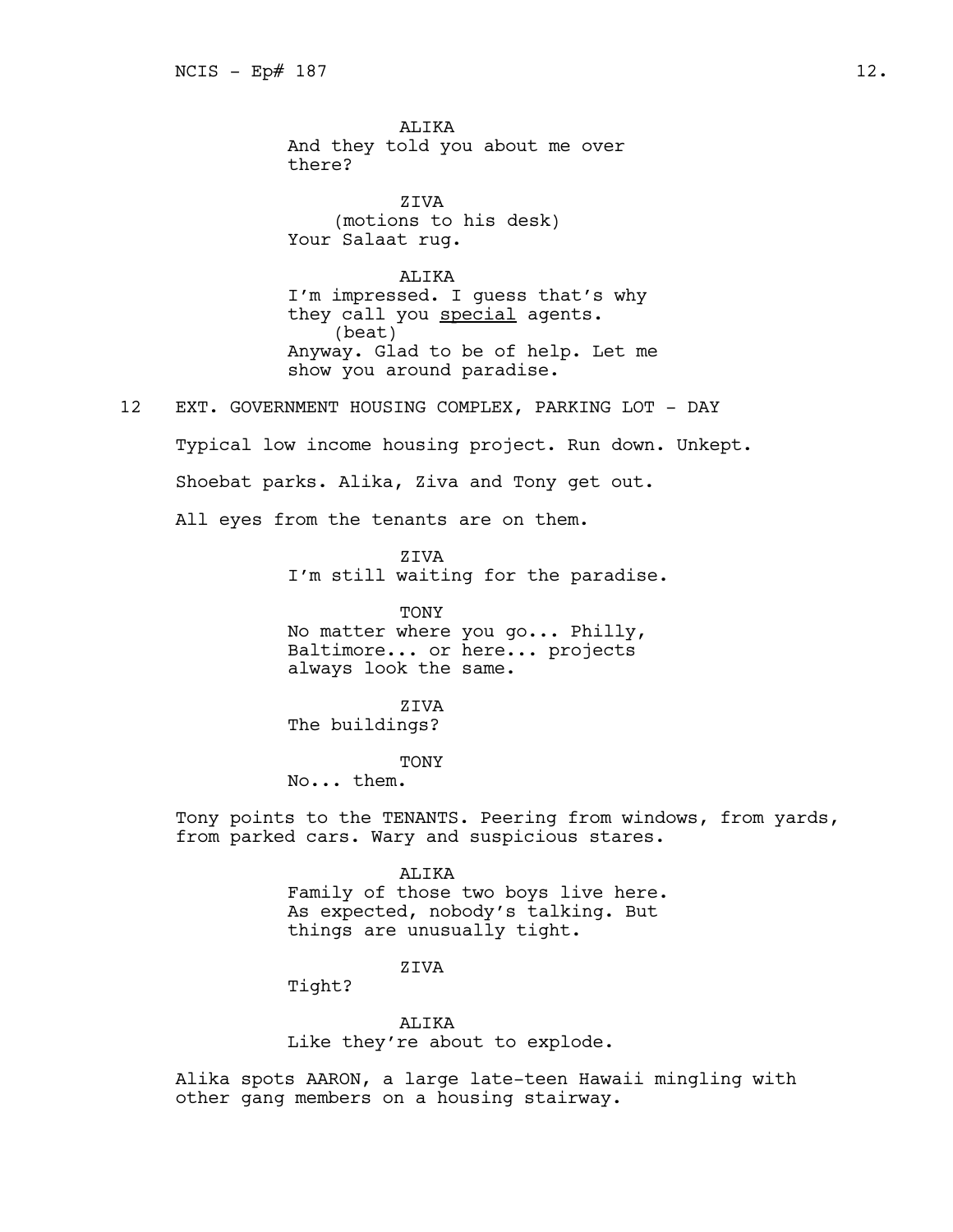ALIKA (CONT'D) That's Aaron. Gang leader. Brother of the decapitated.

They approach the gang.

AARON

Alika.

Aaron.

ALIKA

AARON

What's up man?

ALIKA No school today?

AARON You forget. Family tragedy. We're grieving. What's with all the muscle?

ALIKA Just some friends. Wanted to check things out.

As they talk, Ziva turns to scan the area.

She recognizes Keoki on the basketball court with basketball in hand. Watching. Ziva walks over.

13 EXT. BASKETBALL COURT - CONTINUING

Ziva approaches Keoki.

ZIVA

Hey.

# KEOKI

Hi.

Ziva extends her hand for the ball. Keoki tosses it.

She turns and makes a high arcing 12 foot jumper.

"Swish" Nothing but net!

Turns back to Keoki and grins.

ZIVA So... what do you want to play for?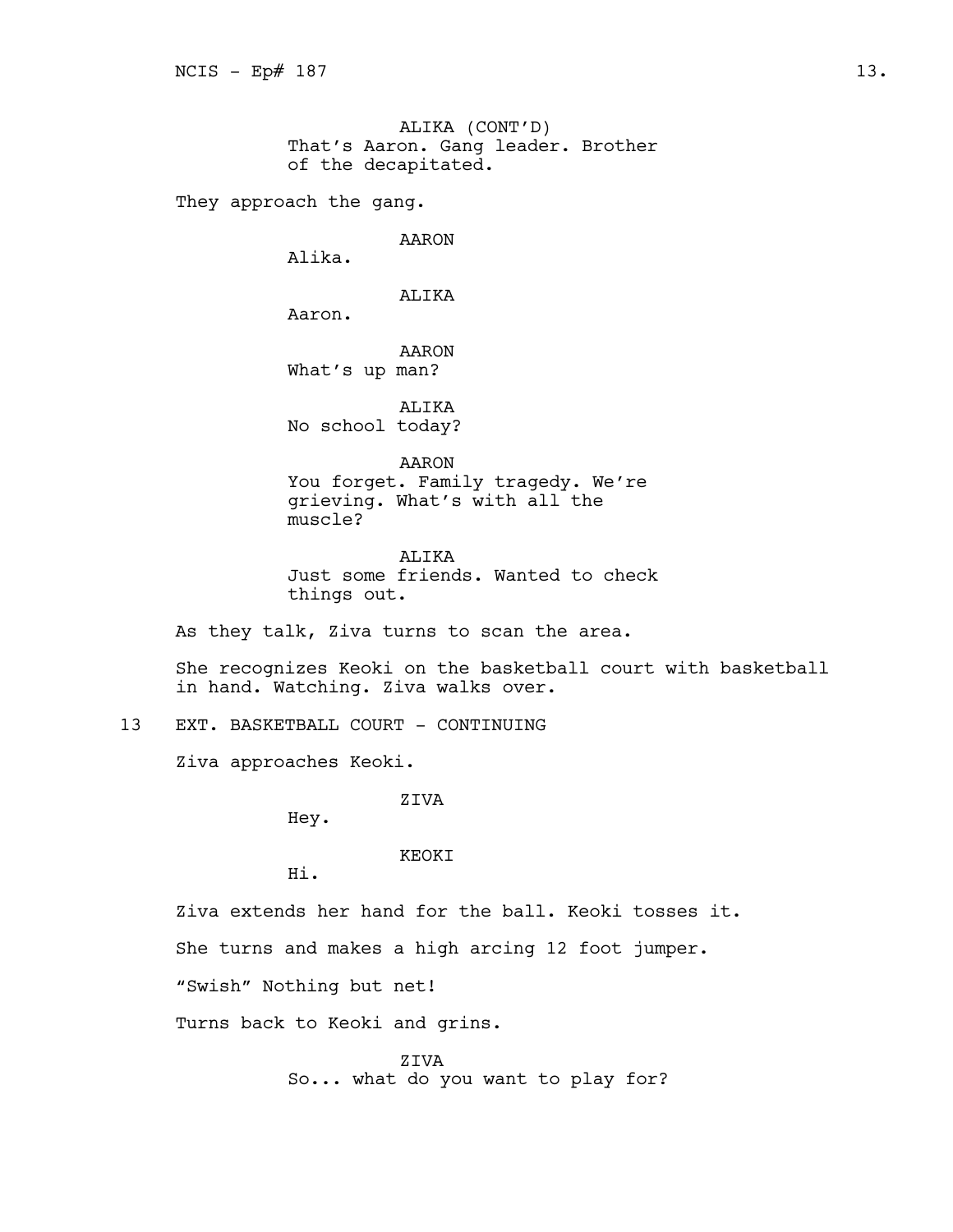14 EXT. HOUSING STAIRWAY - CONTINUING

Alika is arguing with Aaron.

ALIKA I'm just saying. I don't want you guys getting curious about the head chopping business.

AARON That's barbaric man. Not our style.

TONY

Oh yeah. And what is your style?

AARON Hawaiian style.

Other gang members laugh. Tony smirks.

Ziva walks up a little winded.

ZIVA (interrupts) ...So... who's Peter Sison?

15 EXT. OPEN OCEAN SEAS, PACIFIC - DAY

The boat "Poseidon" cuts through open ocean swells.

In the far distant horizon, a MASSIVE SUPPLY SHIP with Korean flags can be seen heading their way.

- Isnilon is at the helm. Behind him, the BLOODIED BODY of Captain Truong is dragged out of the cabin by a Filipino crew member.

- The other two boats "Mary Jane" and "Sunny Star" follow close by.

- On both boats, lifeless bloodied bodies of the Vietnamese crew are being shoved overboard.

CLOSE ON: A BLOODIED BODY

FREEZE ON IMAGE:

And then...

FADE TO BLACK AND WHITE:

CUT TO BLACK.

END OF ACT ONE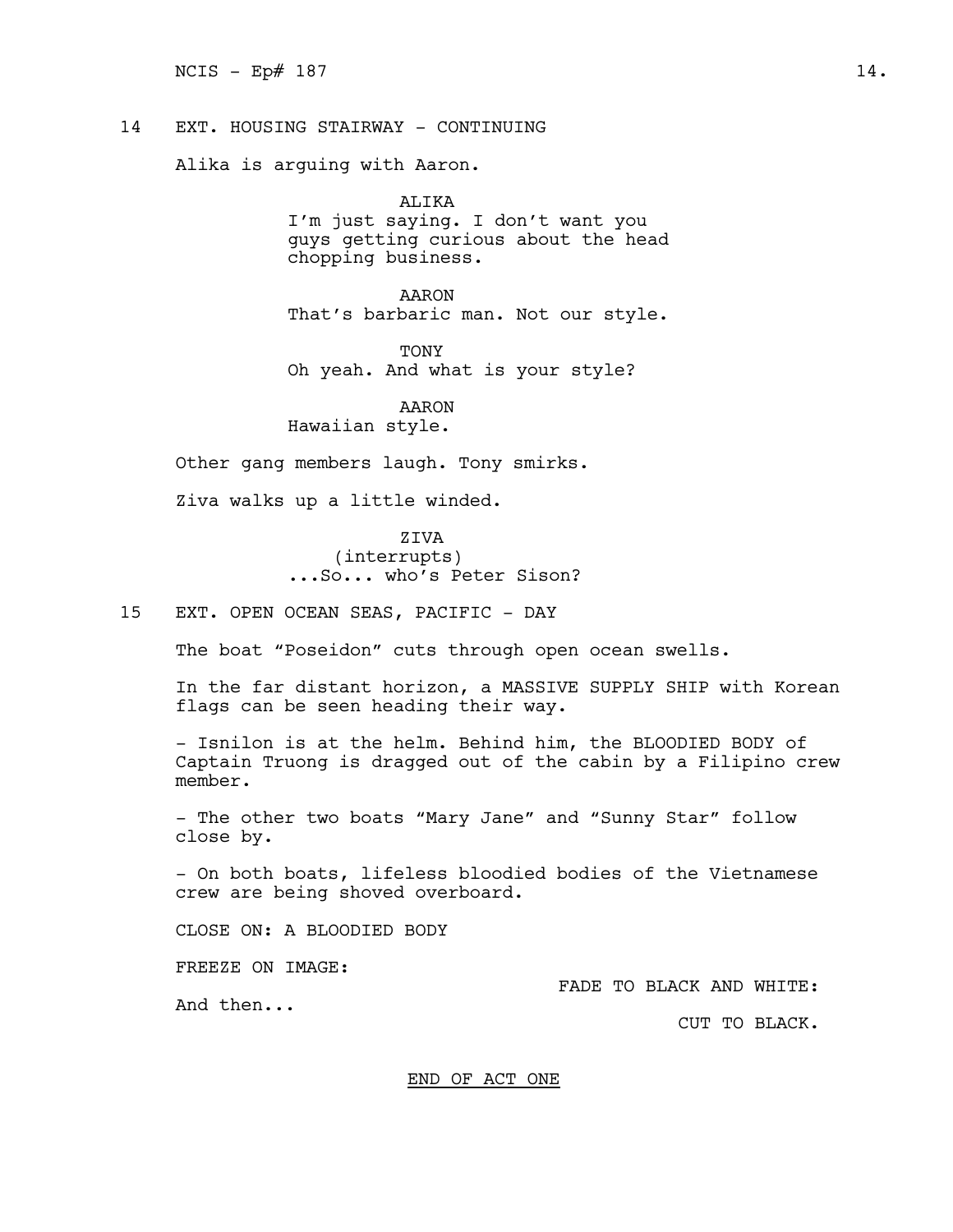# ACT TWO

FROM BLACK:

FLASH - BLACK-AND-WHITE FREEZE FRAME OF...

A Metallic Tubed Cannister

FADE TO BLACK:

FROM BLACK:

16 INT. NCIS HAWAII FIELD OFFICE - DAY

Gibbs and McGee at a workstation.

MCGEE What are we looking for boss?

GIBBS Not sure. Just a gut feeling.

MCGEE Okay. I've never seen your gut fail you before.

Gibbs looks at McGee.

MCGEE (CONT'D) I mean, not in a literal, physical sense... uhh... any suggestions on where to start?

GIBBS

Do a wide search for any kind of activity inside this theatre.

MCGEE Activity... meaning?...

GIBBS Any and all ops. Covert. Surveillance. Military. Anything.

MCGEE And by theater, you mean...

GIBBS

Pacific rim.

MCGEE

Got it.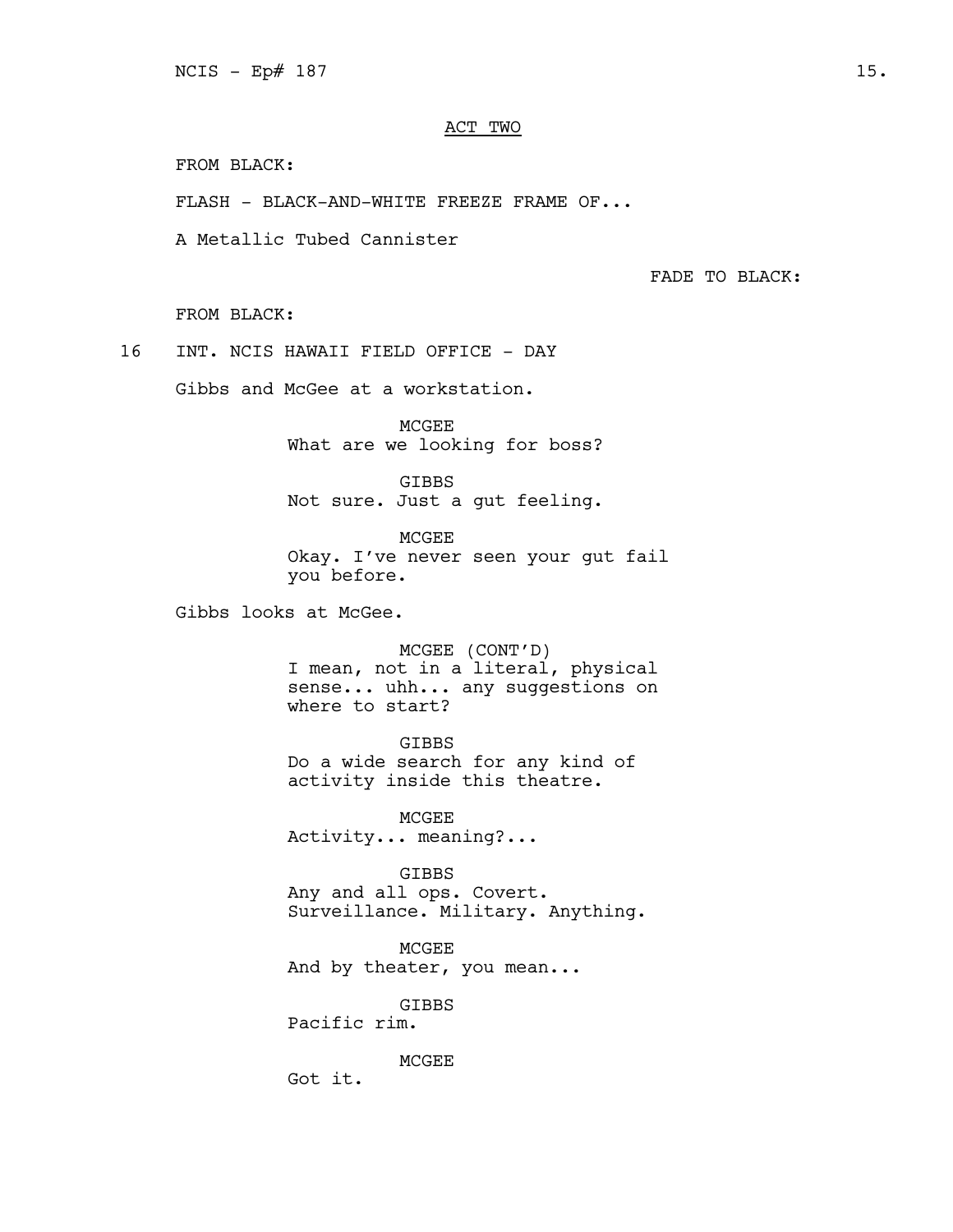$NCIS - Ep# 187$  16.

17 EXT. MASSIVE KOREAN FISHING SUPPLY SHIP - DAY

Three boats Poseidon, Sunny Star and Mary Jane are tied against the side of the supply ship.

High above, a crane is lowering Swordfish into the boats.

18 INT. MARY JANE - CONTINUING

BELOW DECK: Jainal supervises as Filipino terrorists stack the Swordfish into holding bins, then cover them with ice.

19 INT. NCIS HAWAII FIELD OFFICE - DAY

Gibbs enters with two cups of coffee. Hands one to McGee.

MCGEE 100% pure Kona? Thanks.

# GIBBS

Got something?

MCGEE

Well I started with CIA, Navy... nothing seems out of the ordinary. Went through the logs of PACOM, PacFLeet... nothing. (beat) However... MTAC showed that we did deploy a Force Protection Detachment in the Philippines several weeks ago. Seems it went bad.

GIBBS What happened?

## MCGEE

FBI were tracking a cell of the terror group Abu Sayyaf. Apparently someone was compromised and they lost an entire field unit. Suicide bomber.

GIBBS Where in the Philippines?

MCGEE In the south...

GIBBS

Basilan?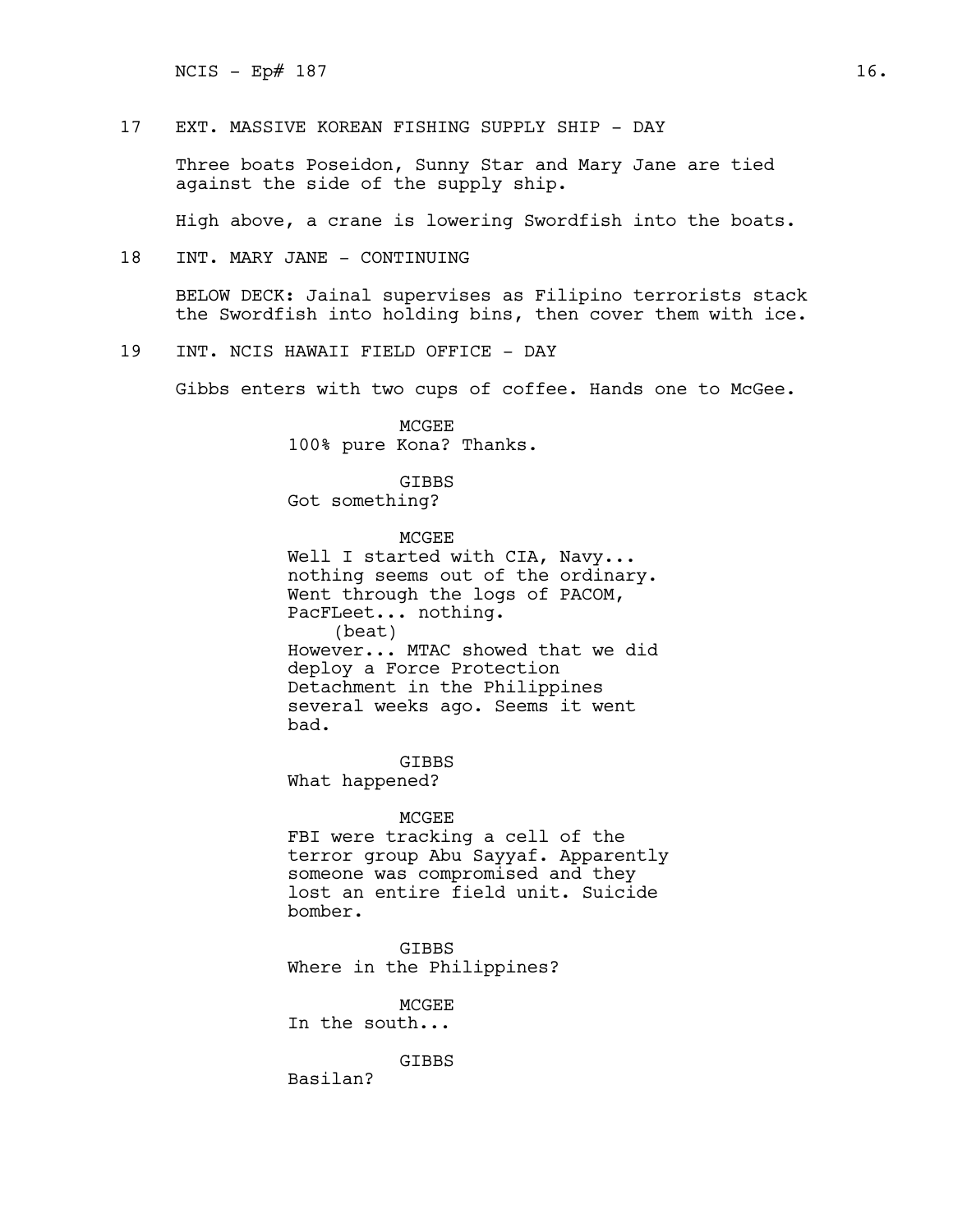MCGEE How did you know? (Gibbs not answering) Oh right, the gut... (beat) Anyway... during the surveillance, they were smart enough to connect through an NSA server. Even though the bomb destroyed everything on the ground, a recording was preserved of whatever they were listening to.

GIBBS Let's hear it.

#### MCGEE

This is supposedly a guy named Dulmatin, giving some kind of a radical sermon. Typical incitement stuff for jihad.

GIBBS

Dulmatin?

MCGEE Yeah. You know him?

GIBBS Was a trainer in the original Afghan training camps. One of the best. We thought he was dead.

McGee plays a recording. We HEAR a FILIPINO CEBUANO dialect and SEE an English translation on a monitor.

# DULMATIN (V.O.)

(in Cebuano) So... while the dragon is busy with his head stuck in the Middle East, he is unaware of a looming tower, rising up to strike at his weak side... Abu Sayyaf is that tower... in the eyes of Allah, you are Shahid. (beat) What the great Satan holds as a paradise, is not a paradise. It is a wretched abomination as many of you know. A prostitute disguised as a gathering place.

Gibbs reacts.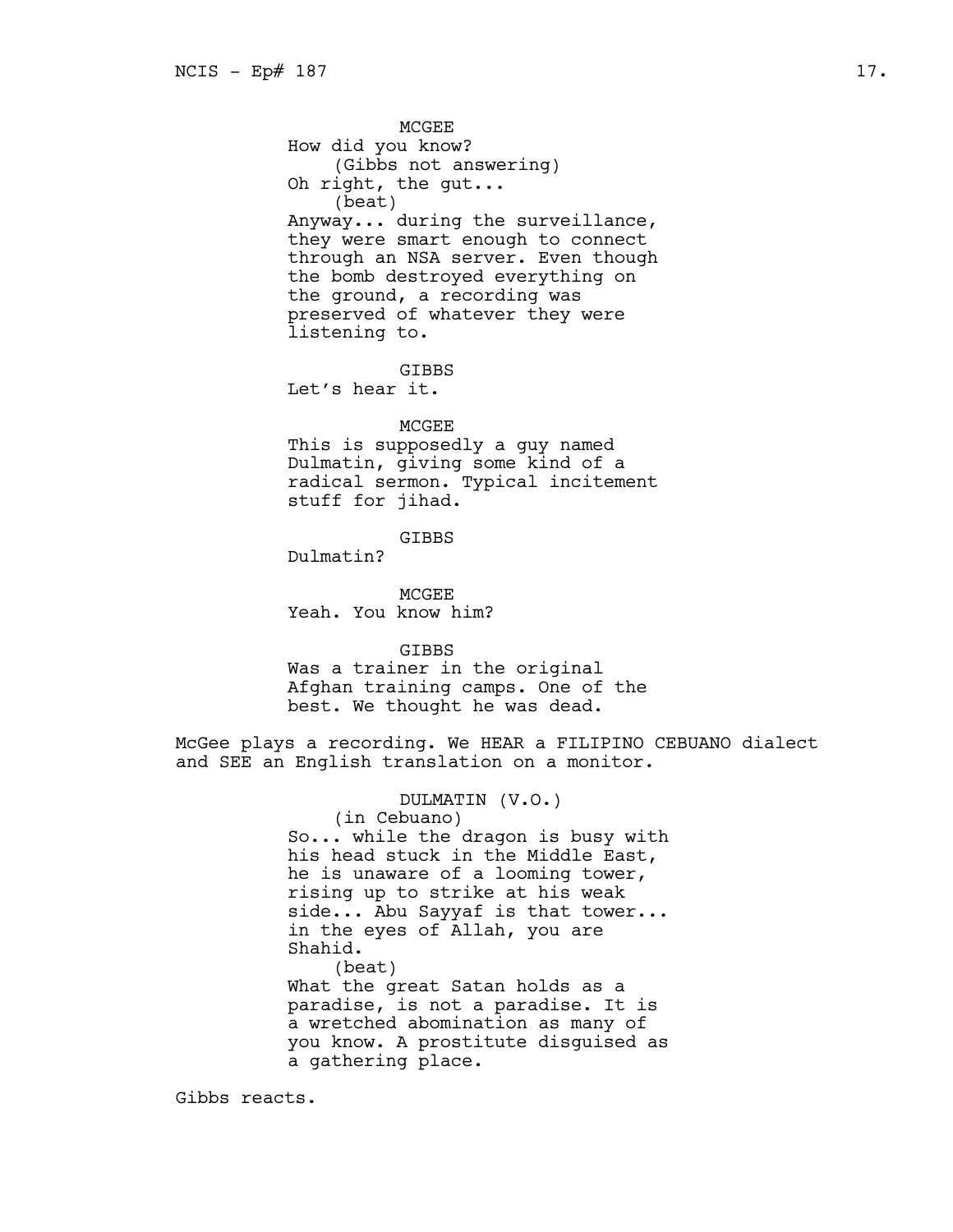DULMATIN (CONT'D) And so, we will pay a visit to... this gathering place. We will purge them of their so called paradise...

GIBBS

Stop.

McGee turns off the audio.

MCGEE What is it?

GIBBS He said gathering place.

MCGEE Yeah... a prostitute disguised as a gathering place...

GIBBS ...and we will visit this gathering place. (beat) What's the English translation for Oahu?

MCGEE I don't know.

Gibbs stares.

MCGEE (CONT'D) Oh right... let's see, the quickest way is...

McGee turns to Wikipedia... scrolls down to definitions.

CLOSE ON COMPUTER SCREEN: it shows the definition of Oahu as "...the gathering place."

20 EXT. HIGH SCHOOL - DAY

Shoebat and others in car with binocular surveillance on school grounds.

Tony on cell phone.

INTERCUT WITH: GIBBS AT NCIS PEARL HARBOR

**TONY** So you think there's a connection?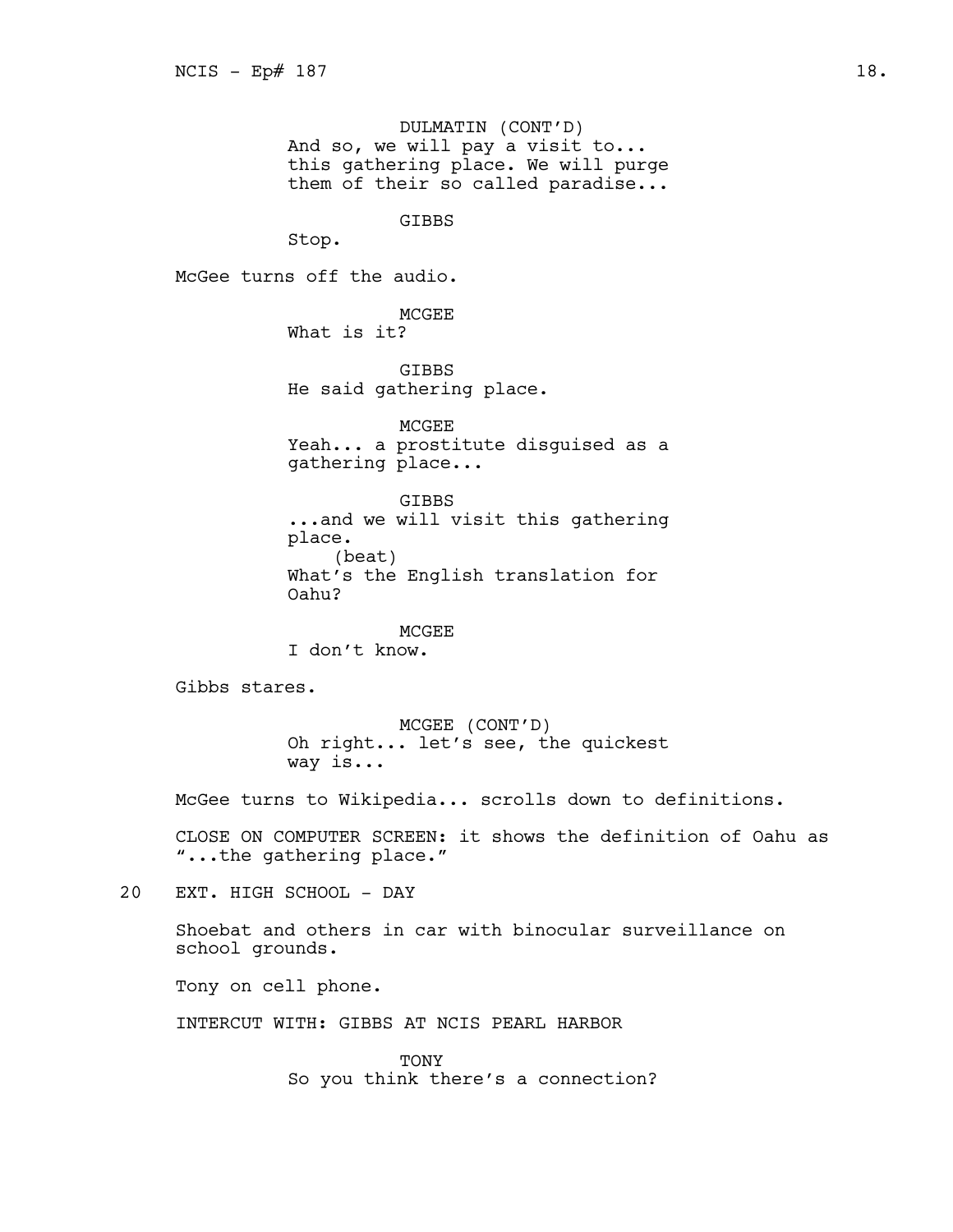GIBBS Not sure yet. But I would like to talk to that kid when you get him.

**TONY** Bring him in?

GIBBS Nope. Coming to you in fifteen.

Tony hangs up.

ALIKA

Peter Sison. 17 years old. Filipino on family visa. We don't know him to have any gang affiliation, but he did have a run in with the Hawaiians about a week ago.

SHOEBAT

What about?

ALIKA

We just thought wrong place at the wrong time. Took a little beating.

TONY Maybe enough to want revenge?

ALIKA Filipino's are fond of their bolo knives.

ZIVA Bolo knife?

ALIKA Very big machete.

TONY Big enough to take a head off?

# ALIKA

Easily.

School "closing bell" sounds. Students disperse from classrooms. Milling about. Exiting campus.

Ziva with Binoculars. She spots PETER SISON, an unassuming Filipino student exiting a classroom.

# ZIVA

Got him.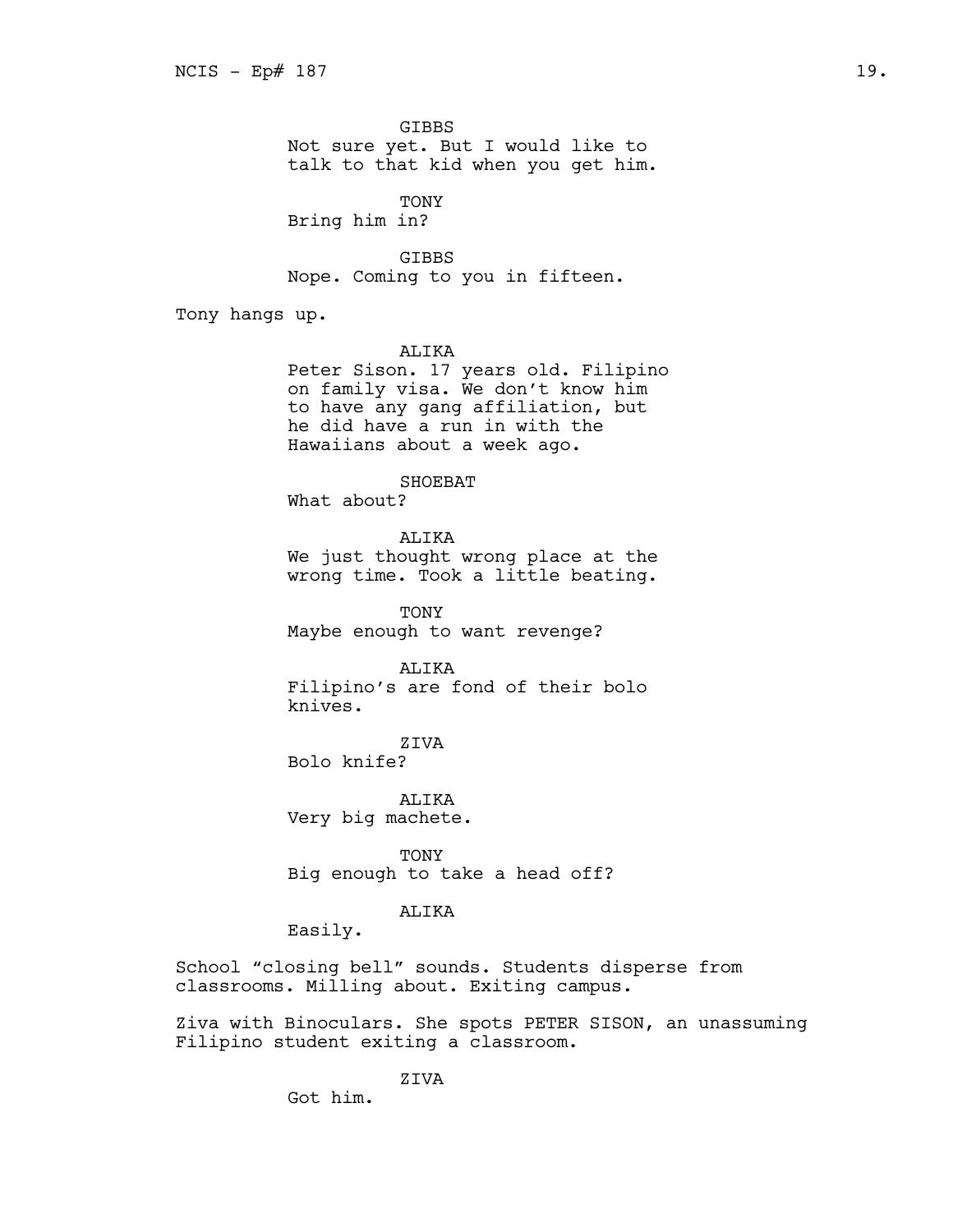TONY

He doesn't happen to have a machete strapped to his side does he?

ZIVA Not from this angle. Want a closer look?

TONY Gibbs will be here soon. Let's just follow. See where he goes...

A young and pretty, SCHOOL PRINCIPAL, KAREN KEKAULIKE spots Alika and waves.

> TONY (CONT'D) ... Whoa. And who is that?

ALIKA School Principal. Can you guys handle this without me?

SHOEBAT I guess so. Why?

ALIKA (motions to Kekaulike) Need to catch up with some things.

SHOEBAT Pick you up when we're through?

ALIKA There's uniform on campus. I'll get a ride. See you guys later.

Alika exits.

TONY (calling after him) You sure you don't need some assistance? I'll take notes...

21 EXT. OLD NEIGHBORHOOD - CONTINUING

Peter makes his way down winding street. Turns down a narrow lane. Crowded homes.

Shoebat follows.

SHOEBAT Pretty tight in there. You want to wait?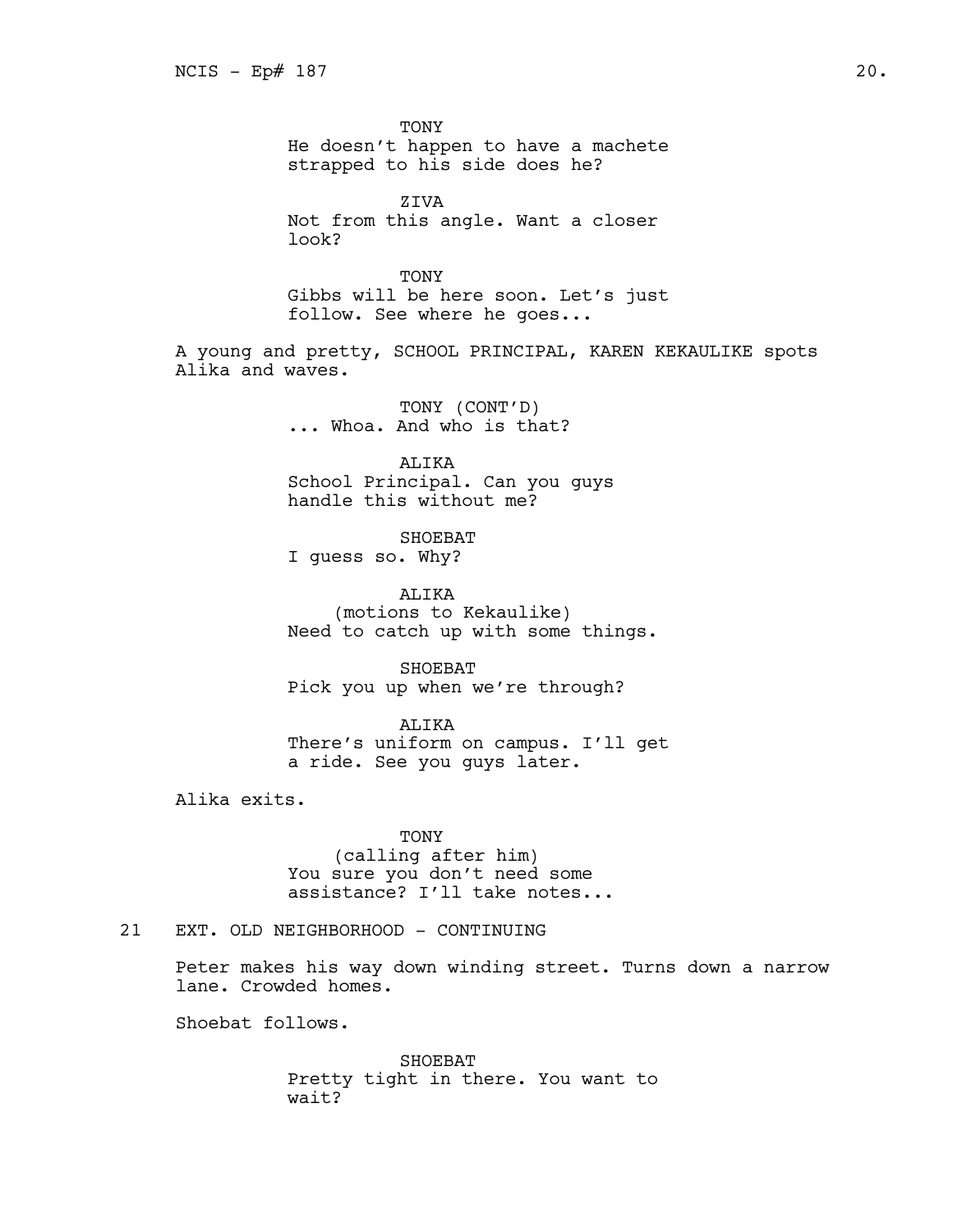TONY

He's right behind us.

Shoebat looks in his rear view mirror. Gibbs and McGee in a car behind them.

Peter makes his way down the lane. Enters an unassuming old house. CATHOLIC ornaments in the front yard.

# 22 EXT. NARROW LANE - CONTINUING

Both cars make their way toward Peter's house.

As they near... BULLETS suddenly PING & RICOCHET off the car hood. SHATTERS the windshield.

Agents exit. Take cover. Start to RETURN GUNFIRE to the house.

SHOTS continue from the house. Shooters unknown.

**GTBBS** We need to get around to the other side.

Shoebat nods. Moves toward the backyard with Gibbs and Tony.

Ziva approaches the front yard with McGee. Gunfire continues.

ZIVA Suppress the front. Let me get closer.

McGee lays down suppression fire. Ziva moves to the front yard. Takes cover behind statues. McGee follows.

23 EXT. REAR OF HOUSE - CONTINUING

Gibbs enters the backyard. They move slowly to the back door.

- 24 EXT. FRONT OF HOUSE CONTINUING Ziva rushes for the porch. GUNFIRE erupts from inside the house.
- 25 INT. REAR OF HOUSE CONTINUING

Gibbs leads team into house. GUNFIGHT continues.

They move methodically. Killing as needed. Cautiously clearing each room.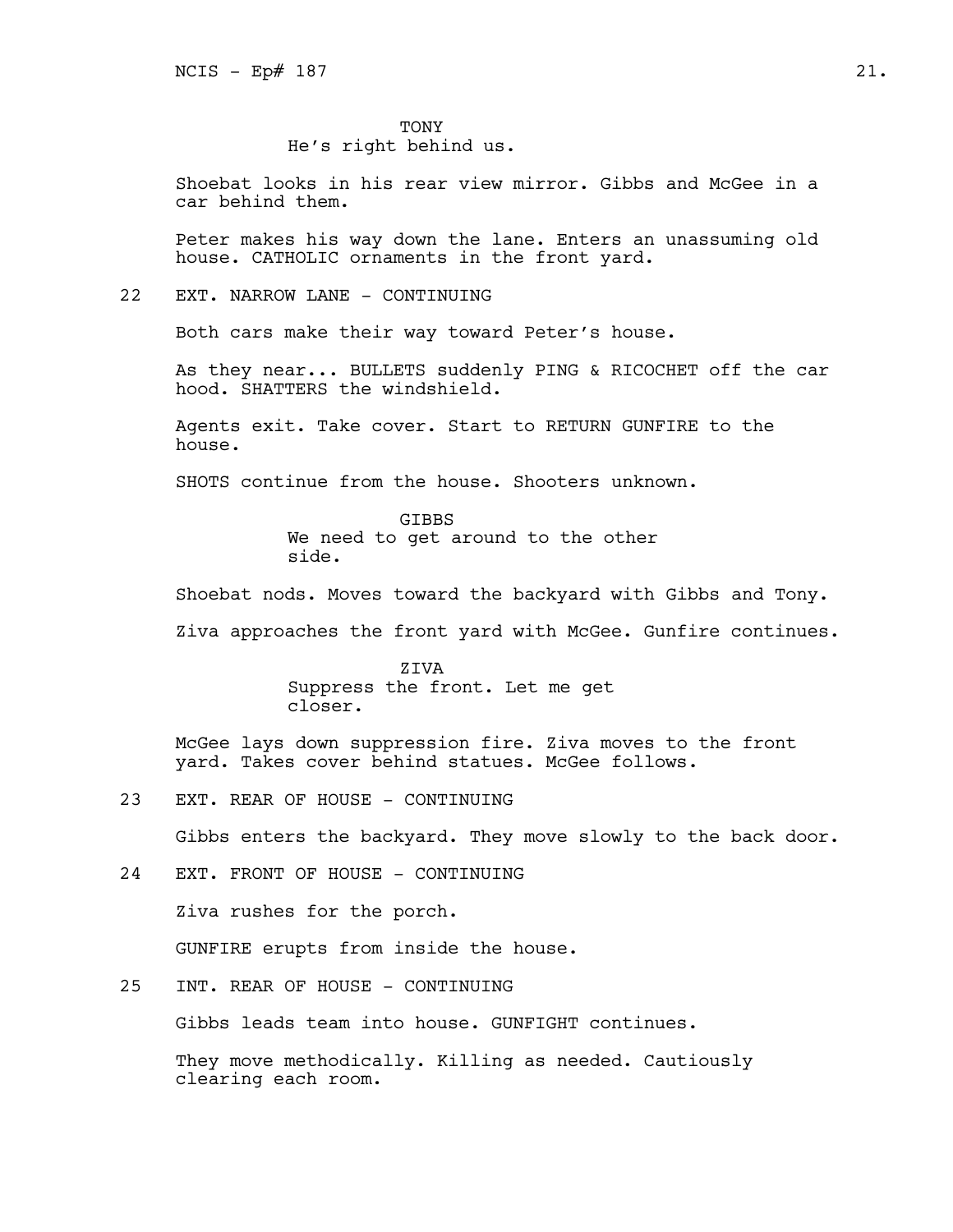TONY (in kitchen)

Clear.

Shoebat finds Peter in the bathroom trying to reload his gun. Peter looks up to see Shoebat's Beretta pointing at him.

# SHOEBAT Got him in here.

GIBBS ENTERS A BACK BEDROOM.

A large MONTHLY PLANNER hangs on the wall. Busily hand written notes in both English and Filipino.

**GTBBS** 

Clear.

There is a small outline with three points...

The names MARY JANE, POSEIDON and SUNNY STAR are scribbled inside the outline.

A Quran and prayer rug is in a corner.

BACK TO: FRONT LIVING ROOM. Tony clears the area.

TONY

Ziva?

No answer.

TONY (CONT'D)

McGee?

ZIVA (O.S.) Tony. Out here.

26 EXT. FRONT YARD - CONTINUING

Tony emerges. See's McGee sitting on the ground. Ziva is tending to a flesh wound on his arm.

# **MCGEE** Its a scratch.

27 INT. HOUSE - CONTINUING

Ziva and McGee enter. Looks over the carnage with Tony.

MCGEE What the hell just happened here?

Shoebat emerges with Peter. Makes him sit on the floor.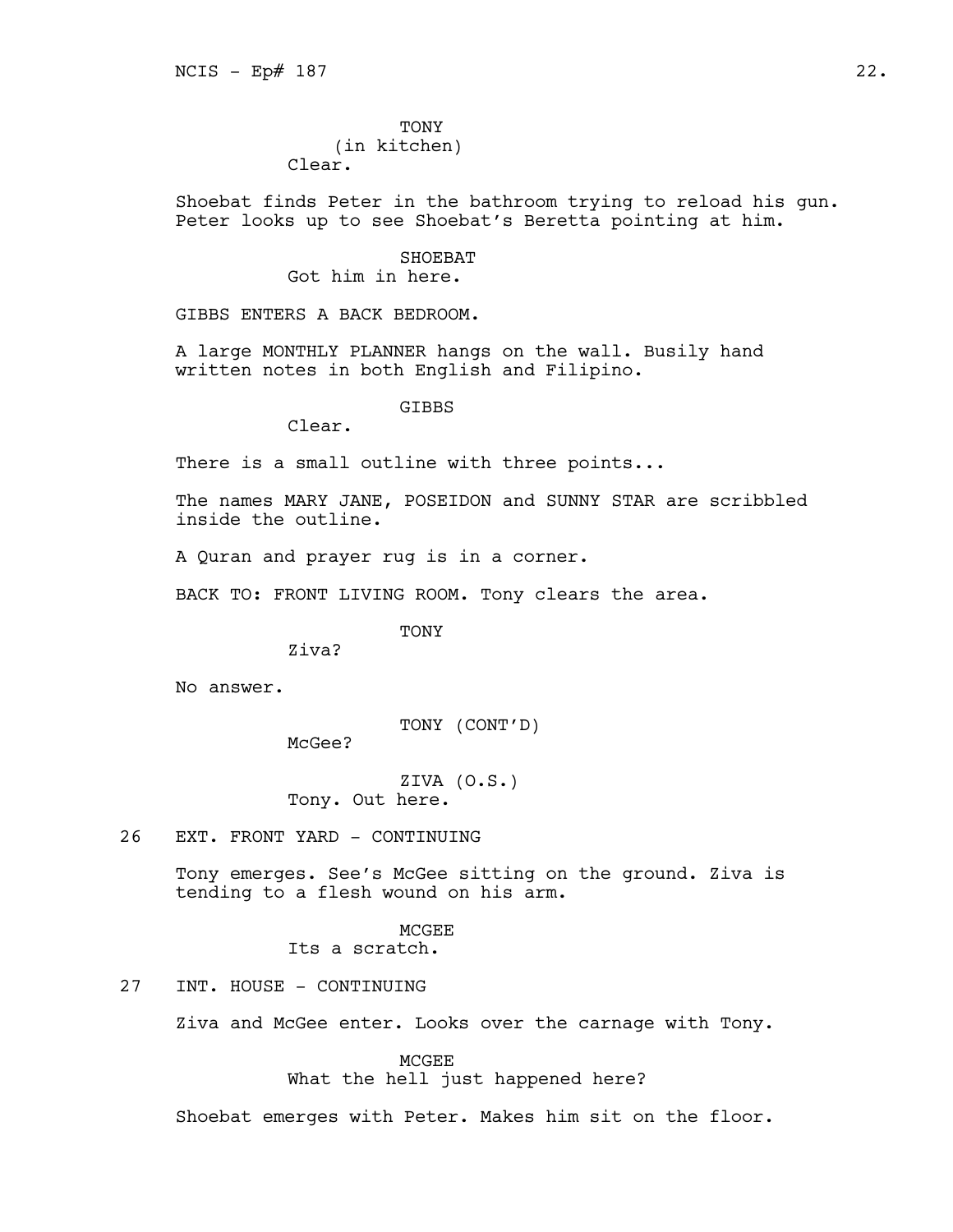Gibbs walks out from the back room.

GIBBS They knew we were coming.

Tony picks up a Koran from the floor.

TONY I'm not sure if this is your typical gang reading entertainment.

ZIVA They were tipped over?

TONY Tipped off. Not over... off.

MCGEE

By who?

GIBBS We need to get some information out of this guy.

SHOEBAT We'll take him in.

GIBBS Nope. Here is better.

SHOEBAT Why? What's the rush?

GIBBS Just a gut feeling.

Shoebat looks at the others.

MCGEE Never question a Gibbs gut

GIBBS How much time do you think we have

before the calvary shows up?

SHOEBAT HPD? Maybe 10-12 minutes. Why?

**GTBBS** Most don't last three.

Ziva nods. Team understands what Gibbs is saying.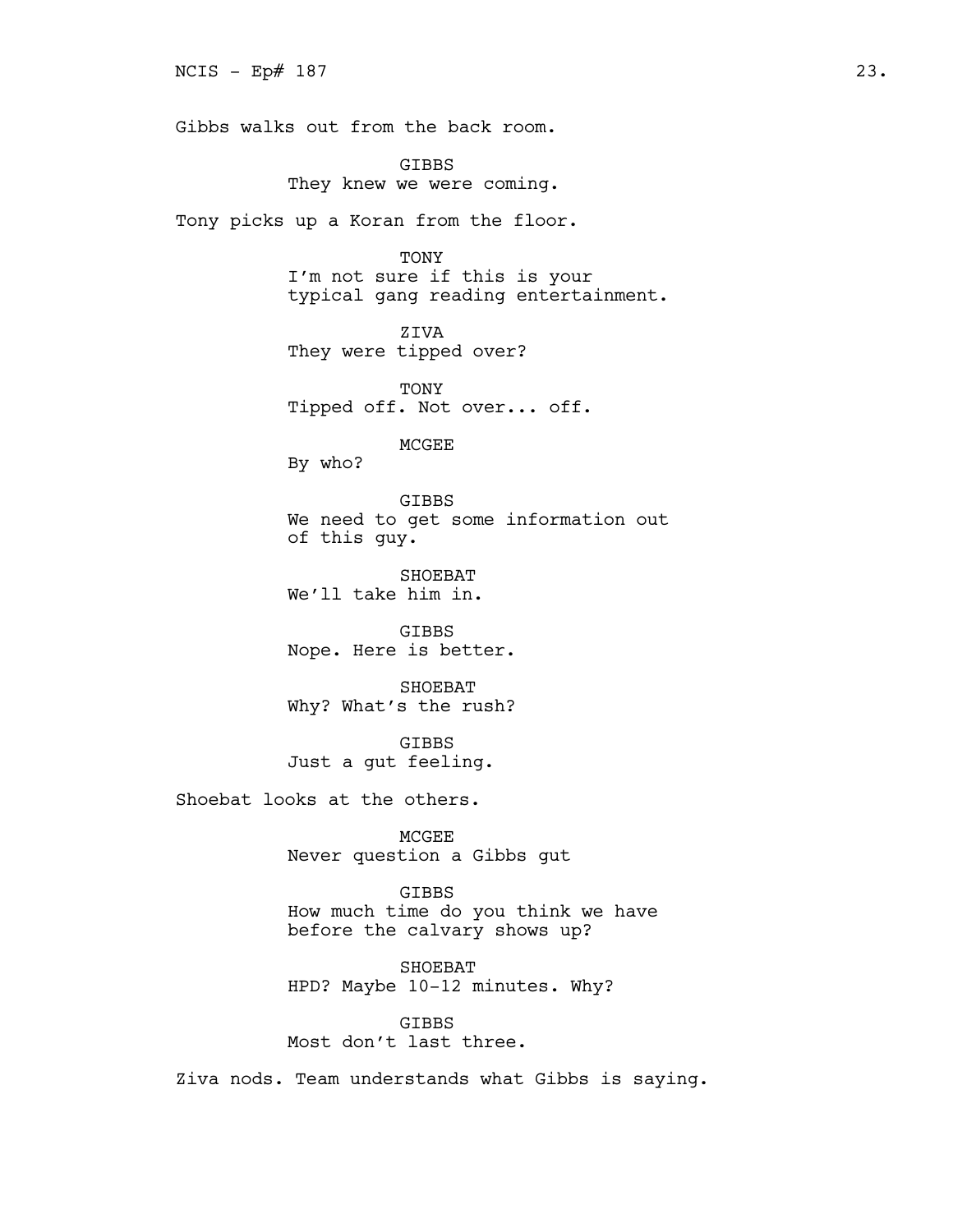GIBBS (CONT'D) Board him up.

- As Shoebat stands over Peter, the others grab the kitchen table. Knocking legs off on one end, they incline the table at a 45 degree angle. Secure it.

- Tony grabs a garden hose from outside. Brings it inside.

- They take Peter. Secure him to the table upside down. Strap his arms and legs tight. Unmovable.

- Ziva finds some saran wrap in the kitchen. Brings it to Peter. Gibbs interrupts.

> GIBBS (CONT'D) He's goes naked on this one.

Gibbs leans down close to Peter.

GIBBS (CONT'D) I know you're not from here... where's your home town?

Peter stares at him defiantly.

GIBBS (CONT'D) Let me guess... Isabella? Someplace else in Basilan?

Peter glares.

Gibbs stands. Walks away.

Tony turns the water hose on full force.

Gibbs nods to Ziva.

Ziva turns the gushing water straight into Peter's nose and mouth. Peter's body automatically jerks violently.

Ziva stops. Peter's is gasping and gagging.

GIBBS (CONT'D) Could be the first one to drown on dry land.

Peter remains defiant.

Gibbs nods again to Ziva. She thrusts the water hose back into Peter's nose. Peter's body convulses.

Ziva looks at Gibbs. He shakes his head "no."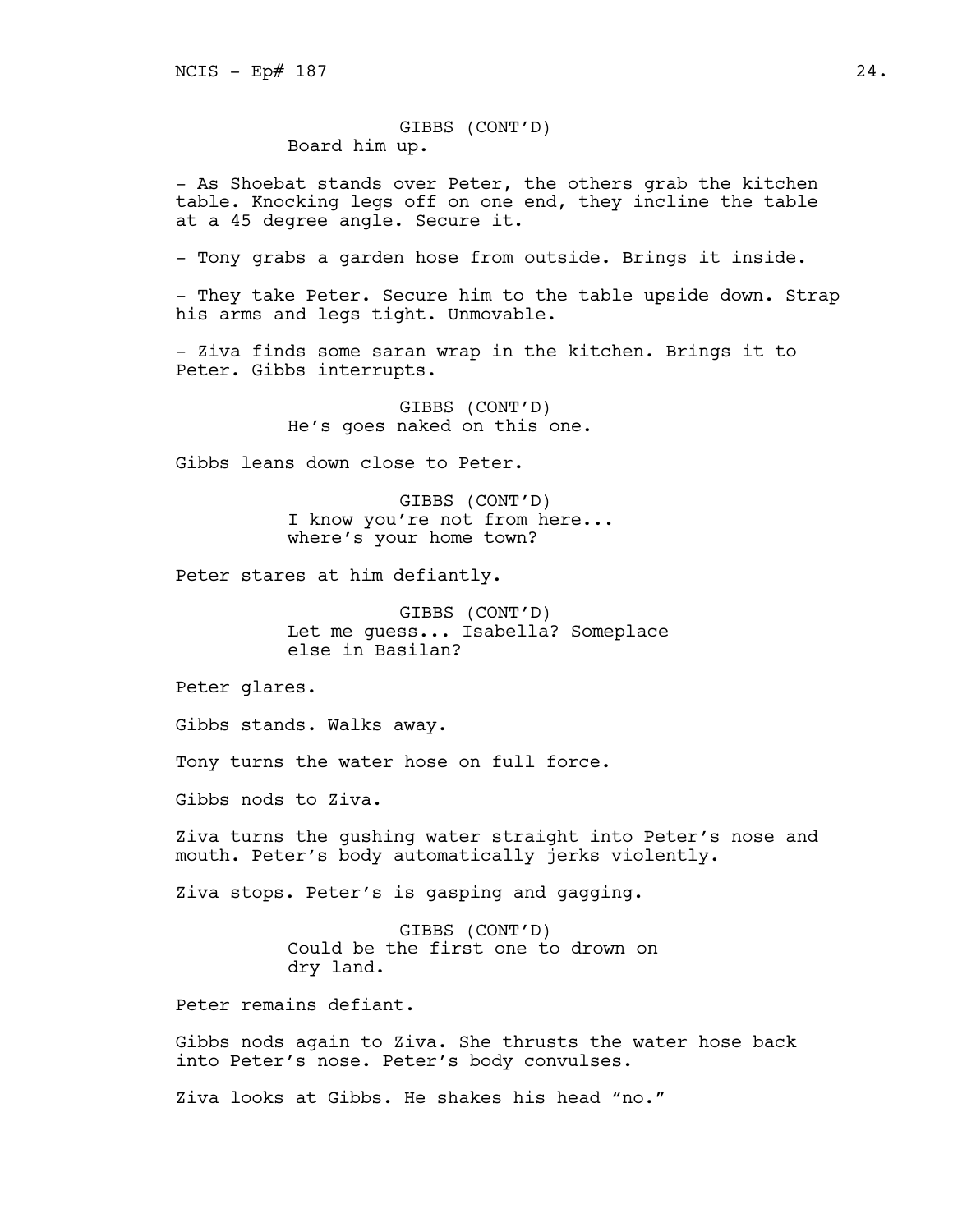```
Shoebat looks uncomfortable.
Ziva keeps the hose on Peter. His body in panicked 
contortions.
Gibbs finally nods to Ziva. Pulls the water away. Peter is 
gasping. Vomits. Wretches for a while.
Gibbs kneels close.
                     GIBBS (CONT'D)
          Yeah?
Through the gagging reflex, Peter weakly nods "yes."
                     PETER
               (weak)
          The pier...
                     GIBBS
          What?
                     PETER
          At the Pier... Mary Jane...
                     GIBBS
          Mary Jane? Who's Mary Jane?
                     PETER
          Longliner... at the harbor...
Gibbs looks back at the team.
                     GIBBS
          What the hell's a Longliner?
                     SHOEBAT
          It's a type of fishing boat.
                     GIBBS
               (to Peter)
          Mary Jane's the name of a boat?
                     PETER
               (gasping)
          My brother... supposed to meet them 
          at the pier...
                     GIBBS
          For what?
                     PETER
          I don't know...
```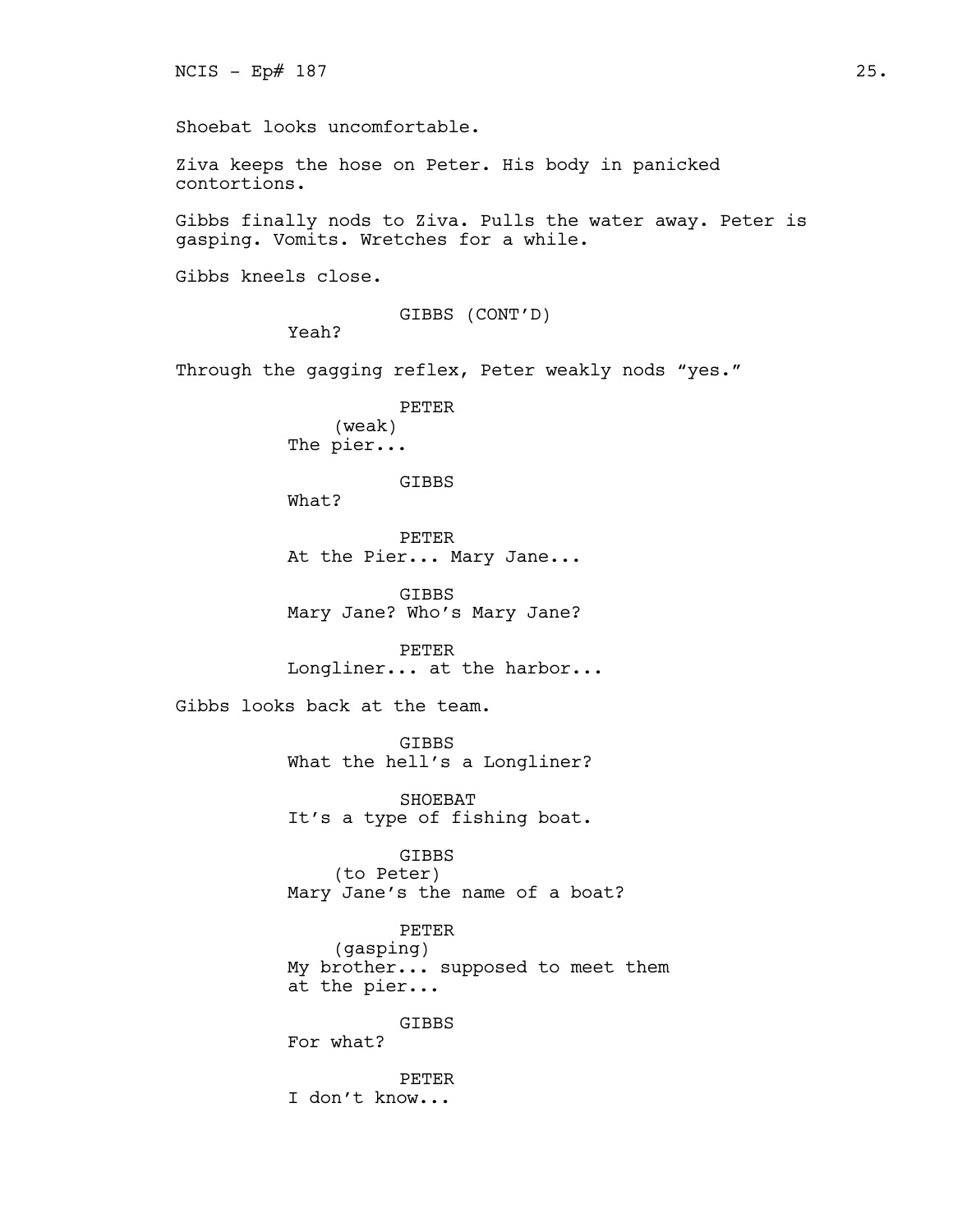Gibbs shakes him. Peter's defiance is clearly broken.

ZIVA It is common practice to not give mission objectives to the cells. They know only their part.

## TONY

So if one gets caught, he won't jeopardize the others.

MCGEE

Only the head planner would know the entire mission details.

**GTBBS** (to McGee) Back bedroom... planner on the wall... bring that out and everything else in there.

MCGEE

Got it.

Gibbs stands.

**GTBBS** What do you make of all this?

## SHOEBAT

They call it a Longliner because they actually use long lines with hooks to catch their fish.

GIBBS

And?

SHOEBAT They supposedly can stay out at sea for weeks. Maybe a month or more.

ZIVA

Unlike airspace, it's easy to go unnoticed at sea. Stay under the radar.

TONY But why hide out there?

GIBBS I don't think they're hiding.

McGee returns from the back room. He carries the planner.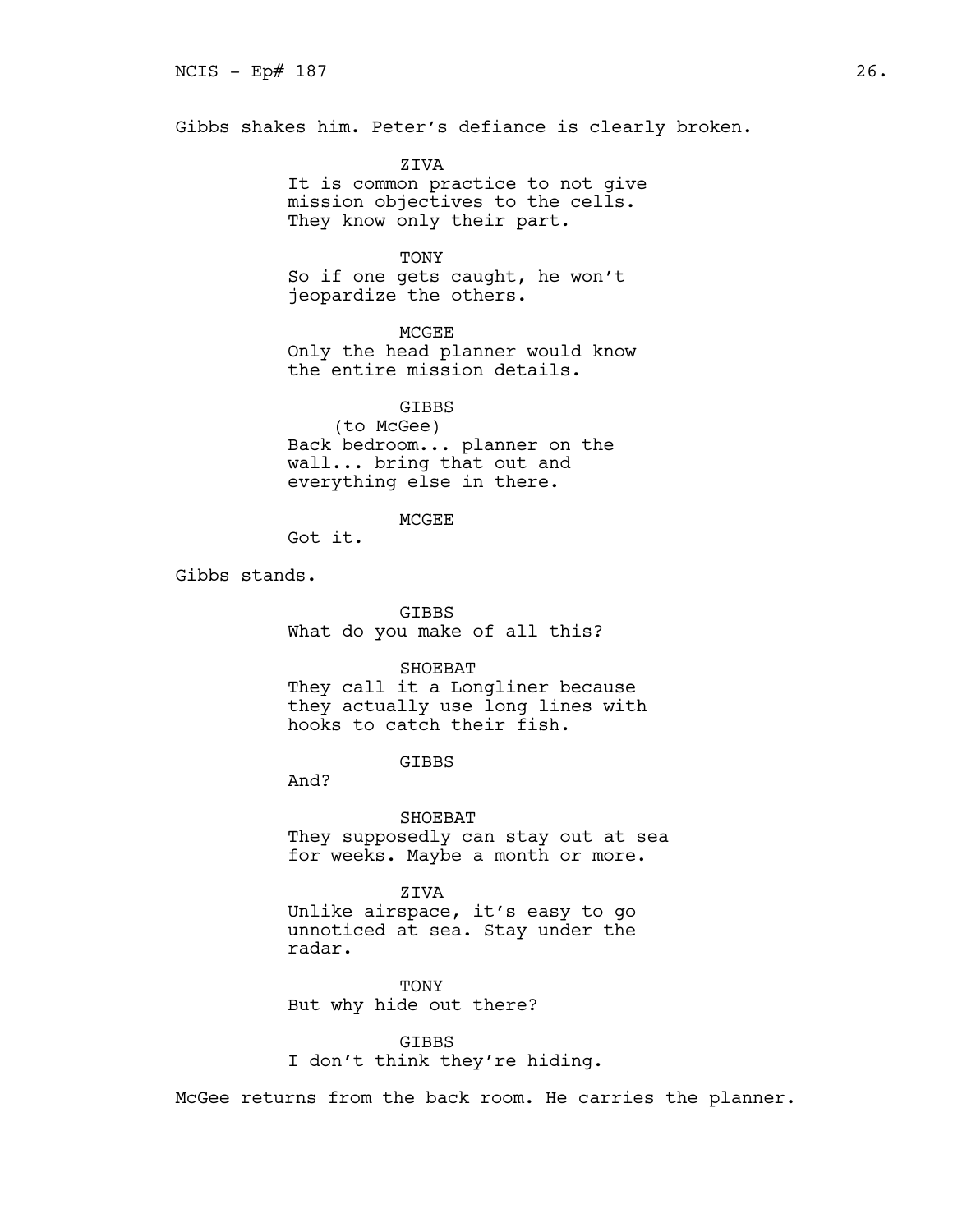28 INT. KOREAN SUPPLY SHIP, LOWER QUARTERS - DAY

DULMATIN, the Indonesian terrorist sits with Isnilon and Jainal.

He opens a well padded container and removes a completed METALLIC TUBE CANNISTER assembly. Hands it to Isnilon.

## DULMATIN

It is weighted on one end. Strap on the other. This ensures that when dropped, impact is on this end.

JAINAL

That's all?

DULMATIN Just make sure you are high enough. Remember your training.

ISNILON It is small... but heavy.

DULMATIN I assure you... what you hold in your hand, will make the world come to a stand still.

Dulmatin smiles warmly. Almost glowing.

DULMATIN (CONT'D) 911 will be a faded memory because of what will soon take place.

CLOSE ON: METALLIC TUBED CANNISTER

FREEZE ON IMAGE:

FADE TO BLACK AND WHITE:

And then...

CUT TO BLACK.

END OF ACT TWO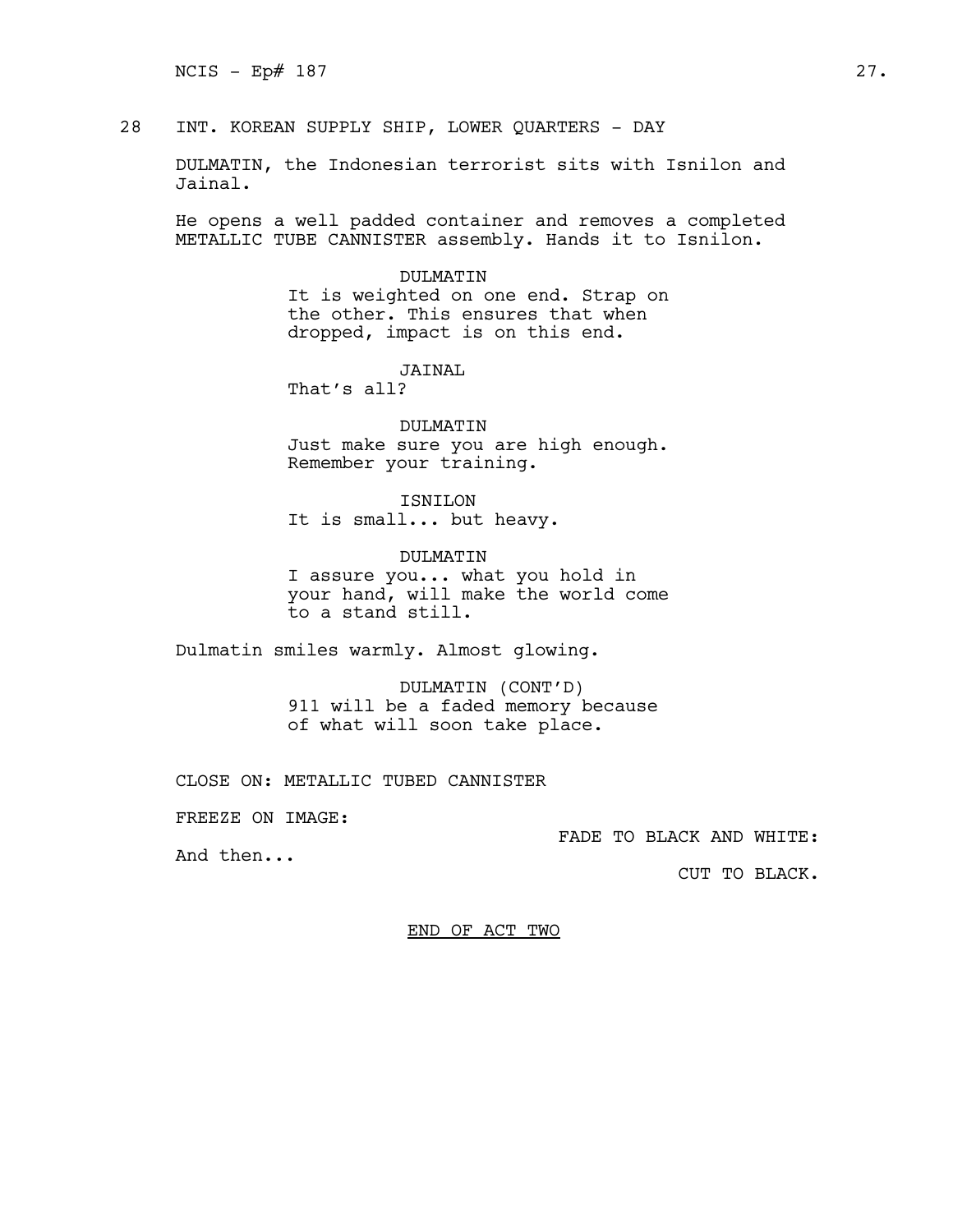# ACT THREE

FROM BLACK:

FLASH - BLACK-AND-WHITE FREEZE FRAME OF...

CLOSE ON: Gibbs

FADE TO BLACK:

FROM BLACK:

29 INT. SHOEBAT'S CAR - DAY

Shoebat driving. Ziva in passenger seat. McGee is in the back with his laptop.

> MCGEE I got Alika's file.

SHOEBAT Why are you looking at Alika's file?

ZIVA Old Mossad habit. Examine all variables in the field. Eliminates questions.

SHOEBAT You have questions?

ZIVA He did conveniently excuse himself just before the shooting started. No one else knew we were trailing Sison. (to McGee) ...what's it say?

#### MCGEE

Thirty six... orphan, no family... but had a wife and a six year old daughter.

ZIVA

Had?

MCGEE Both killed in Gaza... an Israeli air raid...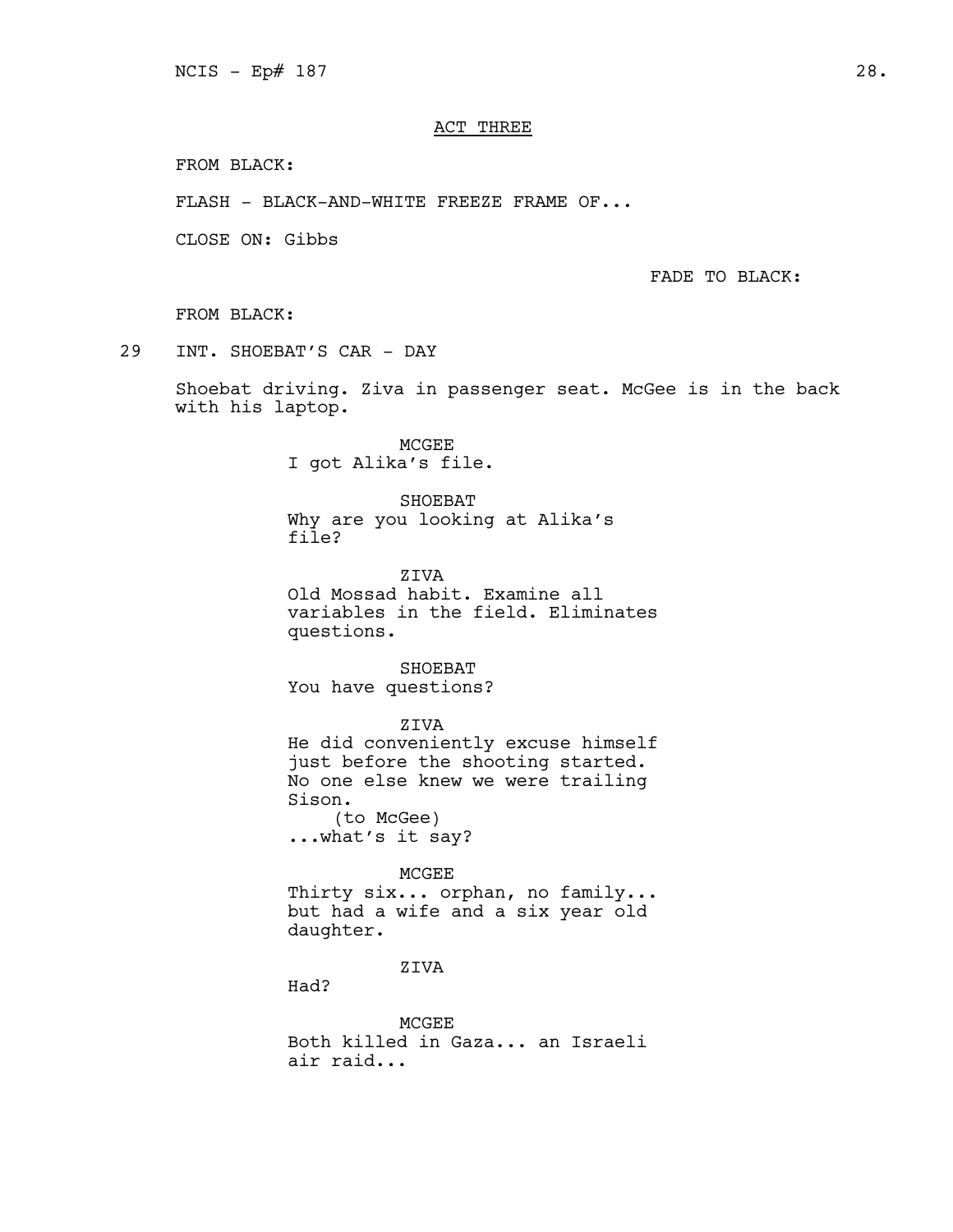# ZIVA

(to Shoebat) In Gaza? And this you knew?

# SHOEBAT

She was an Israeli Palestinian. Student here at the University. Alika actually converted to Islam to marry her. They were caught in a crossfire while visiting family. He was devastated. Quit the police department. Disappeared for over a year.

## ZIVA

To where?

# SHOEBAT

Not sure about the whole year, but he did talk about making his pilgrimage.

# ZIVA

To Mecca?

# SHOEBAT

Got serious about his faith. But then he pops up out of nowhere wanting back in. HPD was happy to take him back.

#### ZIVA

Interesting... can I see that?

McGee hands her the laptop.

ZIVA (CONT'D) I don't see anything in here about him being a Muslim.

# SHOEBAT

Why should it? Your file having anything about your barmitzva?

Ziva turns to him.

ZIVA You do know that barmitzva is a right of passage... for boys?

SHOEBAT What if he was Catholic? Would you go looking around his file for that?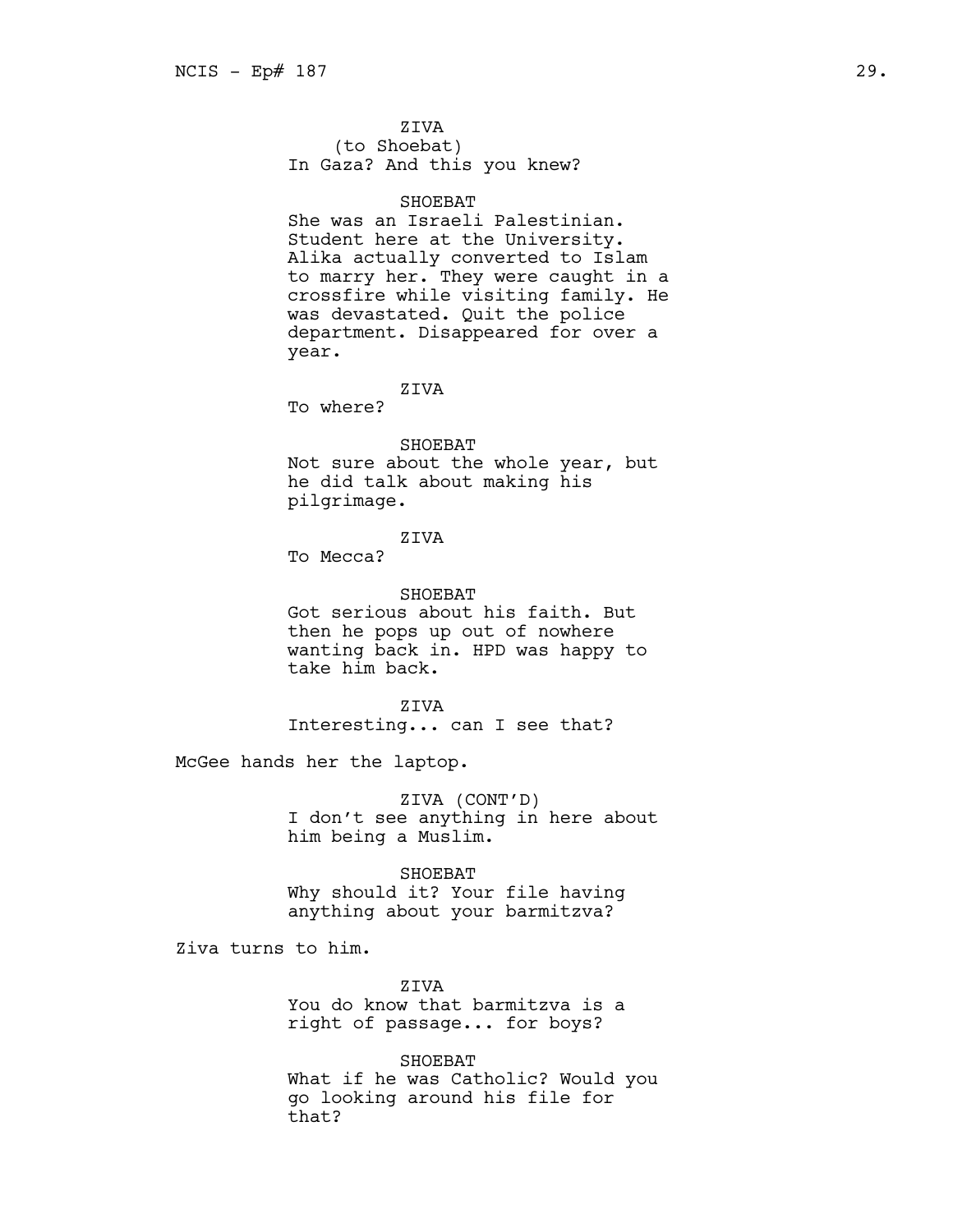ZIVA A little testy here.

SHOEBAT Listen... he's my friend. I'm protective. He's been through a lot.

ZIVA Just doing my job.

ALIKA My parents are Palestinian... why not check me out?

**ZTVA** 

Why? Do you have any particular religious fanaticism we should know about?

#### SHOEBAT

(smirks) I tivo Yankee games, eat too many apple turnovers and spend too much money restoring an old Corvette. That's all the religious fanaticism you're gonna find.

Ziva and McGee exchange looks.

30 EXT. OCEAN, OAHU SOUTH SHORES - DAY

SUNNY STAR and MARY JANE make their approach to Oahu. The southern shore in view.

Mary Jane is driven by Jainal. He turns the boat easterly toward KEWALO BASIN.

31 EXT. KEWALO BASIN - CONTINUING

A smaller, older marina with no security.

A large flatbed truck is waiting at the dock... Jainal brings the MARY JANE alongside and docks... They tie off.

The crew immediately begin to hoist Swordfish out of the holding bins and transfer them onto the waiting flatbed.

32 EXT. ALOHA TOWER - CONTINUING

The SUNNY STAR cruises into Honolulu Harbor. A busier, lively and crowded tourist Marina with restaurants and shops.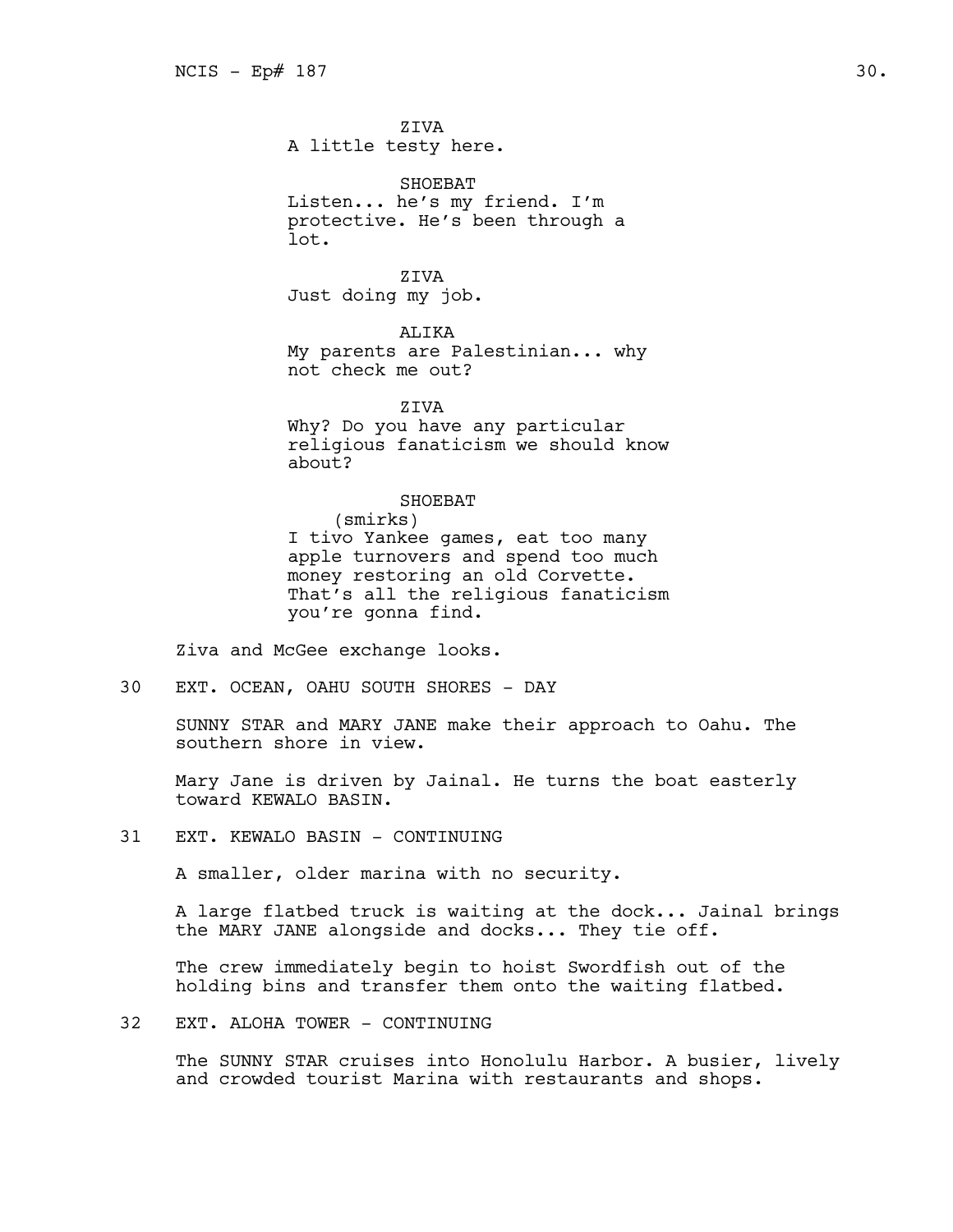Isnilon waves at Harbor Patrol. They return a friendly acknowledgement.

Sunny Star pulls alongside and docks. They tie off.

Harbor patrol personnel stroll past the Sunny Star. Completely oblivious and indifferent to the boat.

Tourists mill around. Innocently snapping pictures of the vessel.

# 33 INT. NCIS CONFERENCE ROOM - DAY

McGee briefs Gibbs, Shoebat, Ziva and Tony. We SEE his presentation of graphics and other visual notes as he speaks.

#### MCGEE

So it seems Abu Sayyaf may be on the move. That FBI undercover OP was close to determining how and where they were gong to strike. We have a general idea of the where, we just don't know the "how."

SHOEBAT What is it that we know about Abu Sayyaf?

# MCGEE

Literal translation... "Father of the Sword" or "Bearer of the Sword." HQ in the southern Philippine island of Basilan. Abu Sayyaf's founder, Janjalani... fought with Bin Laden in Afghanistan. Funding comes from Bin Laden's brother-in-law Jamal Khalifa who runs a pseudo charity in Zamboanga, Mindanao.

SHOEBAT

I'm guessing... Abu Sayyaf's back yard?

MCGEE Actually... front yard.

GIBBS What about radical groups at the University?

MCGEE Nothing. No Whahhabism. No extremists.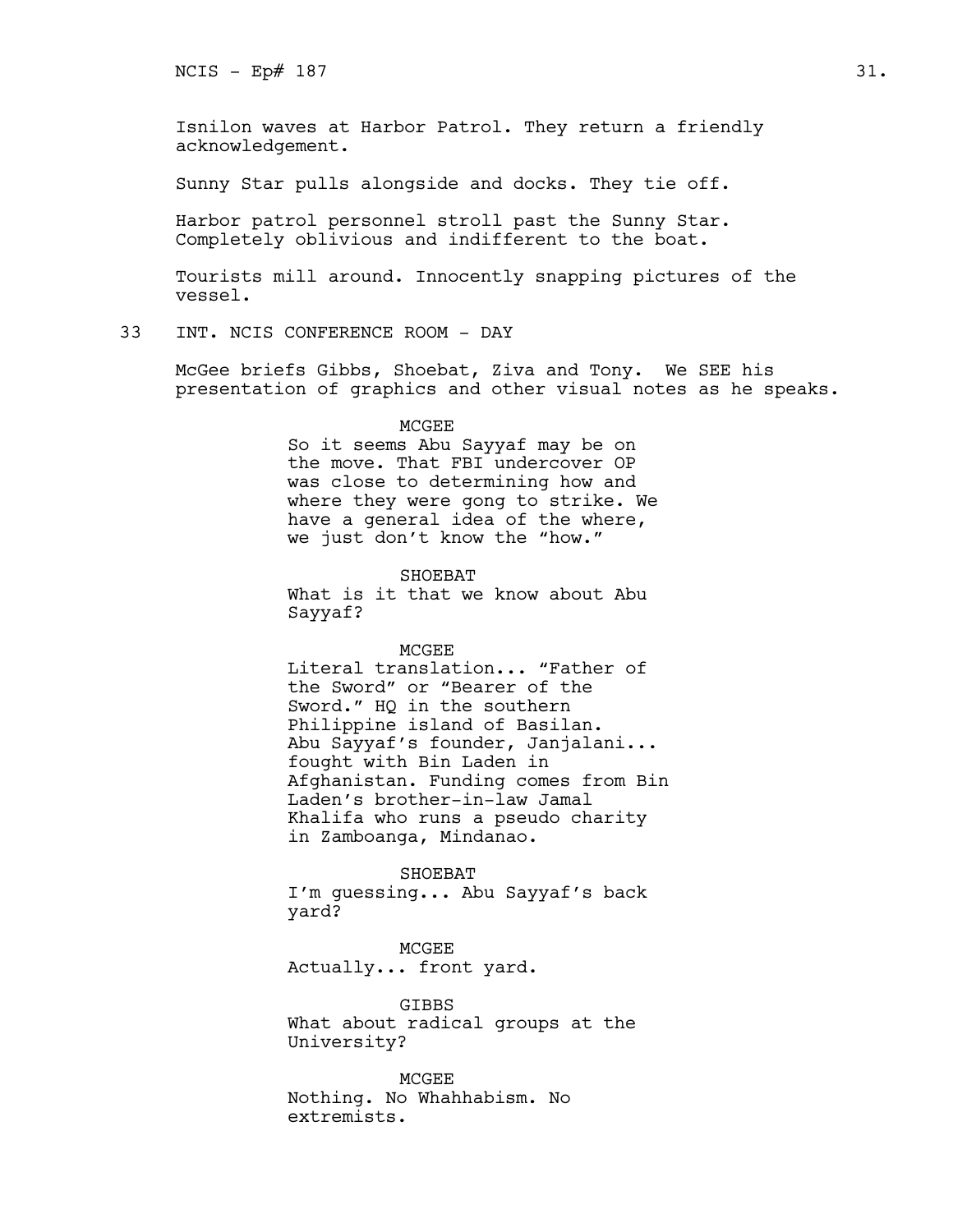#### GIBBS

So it's pretty quiet... normal... I need something abnormal McGee.

#### **MCGEE**

Hawaii was never high on the terror watch Gibbs. Abu Sayyaf has always been a regional Southern Philippines problem. Never an exported threat.

## ZIVA

Until now. From a profiling standpoint, Hawaii is a perfect environment to infiltrate due to its prominent Filipino population.

TONY So while we're focusing only on Arabic profiles... Filipino terrorists slip right under our noses.

GIBBS Is there a mosque in Honolulu?

MCGEE Just one... But again, it's not tied to Filipinos... built in '79 by a Saudi... a Prince Abdul Aziz Bin Fahad Al-Faisal.

GIBBS Its worth a look. (beat) Ziva and Tony, check out that Mosque. Frank, can you take them?

SHOEBAT

Sure.

GIBBS

McGee with me. Let's take a ride to those piers. See what we can find about old Miss Mary Jane.

# 34 EXT. WARD CENTRE - DAY

Bright, modern and busy ENTERTAINMENT block. People pack the cinemas, restaurants and stores. A very happening place.

The flatbed carrying Jainal and the swordfish eases down a secluded street behind movie theatres. Turns down an alley. The back-side processing area for food wholesalers.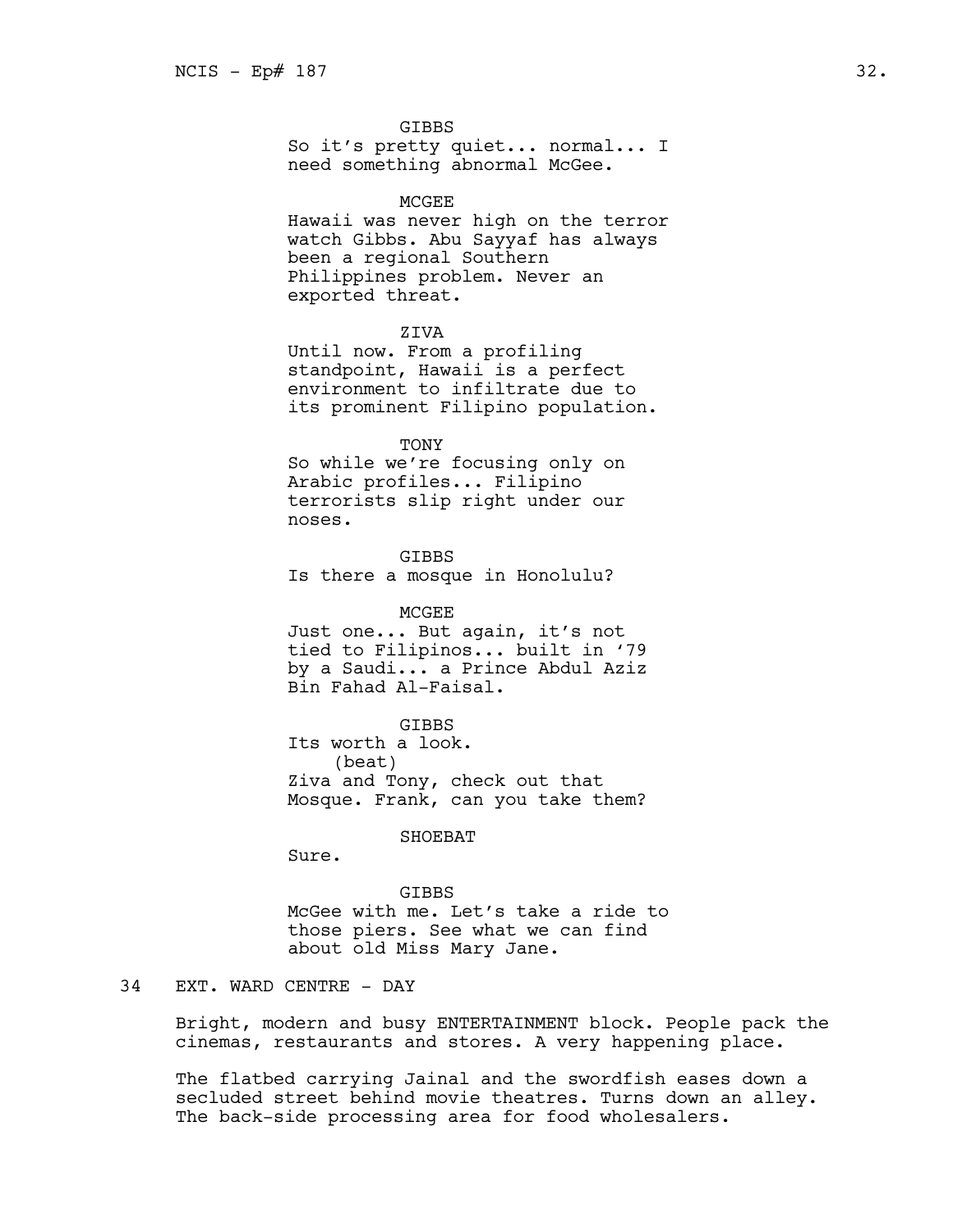Jainal jumps out of the truck. Opens a warehouse lift door. Flatbed truck enters. Lift door closes behind it.

35 INT. WAREHOUSE - CONTINUING

Crew piles out of the flatbed. Grab a movable hoist. Lifts out two specific Swordfish onto a large processing table.

Jainal removes a large, razor sharp, BOLO KNIFE from his side holster. He cuts into the belly of the fish.

Inside the fish is a METALLIC TUBED CANISTER. He carefully removes it, sprays it with water, cleaning off the blood.

CLOSE ON: the metallic tubed canister. Simple outer electronics are visible. Clearly high tech. Simple but elegant.

> JAINAL Get the other one. Clean it well.

While the men begin to process the swordfish, Jainal brings the metallic canister over to a Volkswagen Bug.

He opens the front trunk. The bottom has been customized to form fit the metallic canister. Gingerly, he lays the metal tube tightly into a cut-out molding.

He attaches what looks like a detonation trigger-type device. He completes a connection to the steel canister. Lastly, he covers the canister with a false trunk bottom.

Stereo sub-woofers and an amplifier are added last to complete the camouflage.

36 EXT. MUSLIM ASSOCIATION OF HAWAII - DAY

Old plantation style home in a quiet lower Manoa residential area. Converted into a local Mosque.

Streets are narrow. Views of the property is obscured by surrounding tall foliage.

37 INT. MOSQUE - CONTINUING

The Imam SHEIKH ISMAIL EL-SHEIKH is in the middle of his sermon.

> EL-SHEIKH ... and let us not forget that our duty for Zakat, should be one of thanksgiving and great honor. (MORE)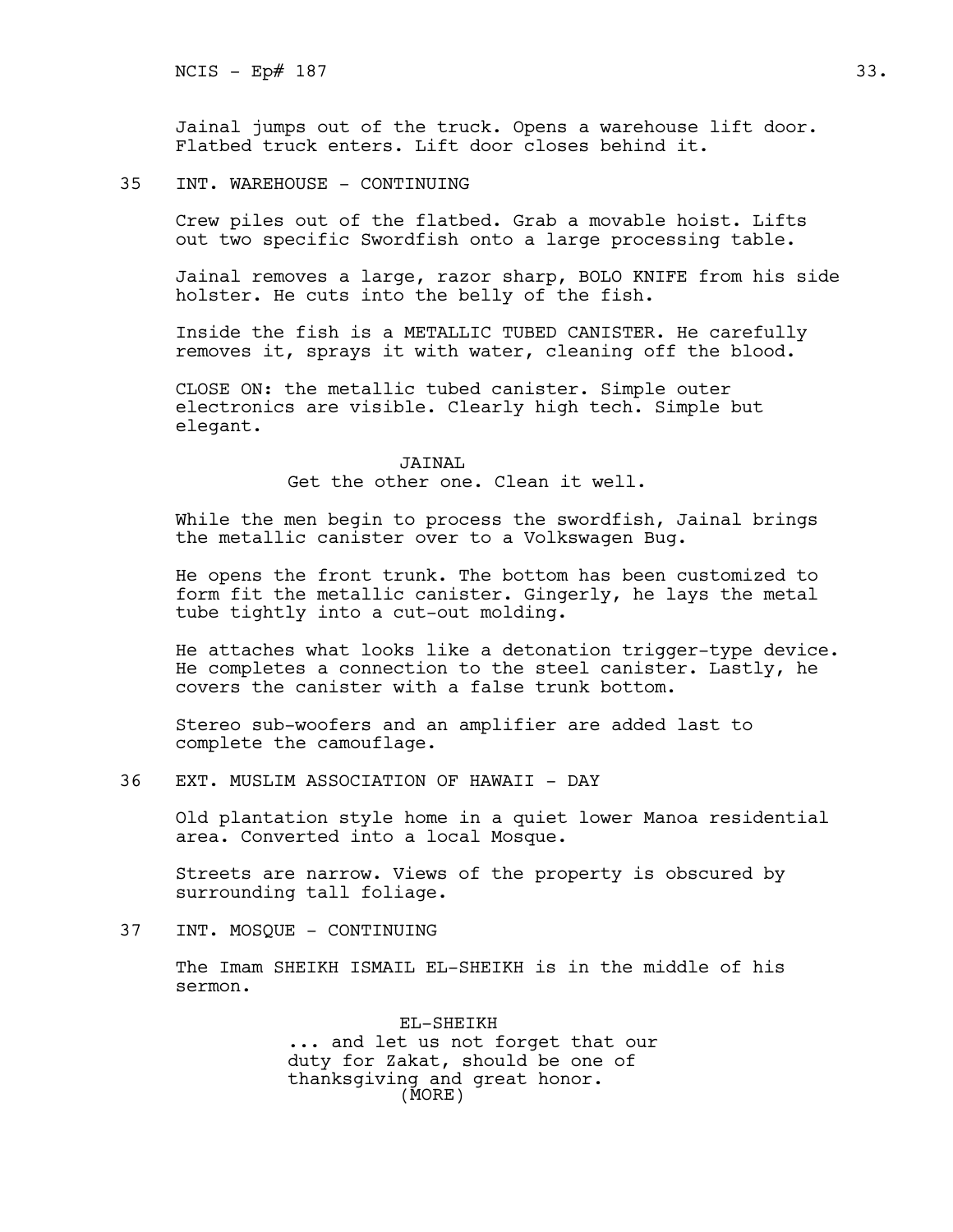Please my brothers, remember those among us who are poor, destitute and sick. Allah calls upon us to not forsake our brethren in need... EL-SHEIKH (CONT'D)

# 38 EXT. MOSQUE - LATER

Service is over. People exiting.

Alika and Tony emerge from the mosque.

TONY

So why'd you stop attending?

SHOEBAT Christians have doctrinal differences. It's the same in Islam.

The approach Ziva reading a pamphlet.

ZIVA

(without looking up) It says here that this Imam... was schooled at Al-Azhar University in Cairo. I've been to Al-Azhar. One of the oldest and most influential universities in the Muslim world. (pause) I know the Imam there too. Muhammad Sayid Tantawy.

SHOEBAT

I'm impressed.

ZIVA

Tantawy is very public about denouncing the 911 terrorists. He refers to them as heretics and not true followers of Islam.

TONY

(to Shoebat) Now that sounds like a serious doctrinal difference... wouldn't you say so Frankie?

SHOEBAT So he's an ally?

ZIVA Wouldn't go that far. But he definitely is not a Wahhabist. (MORE)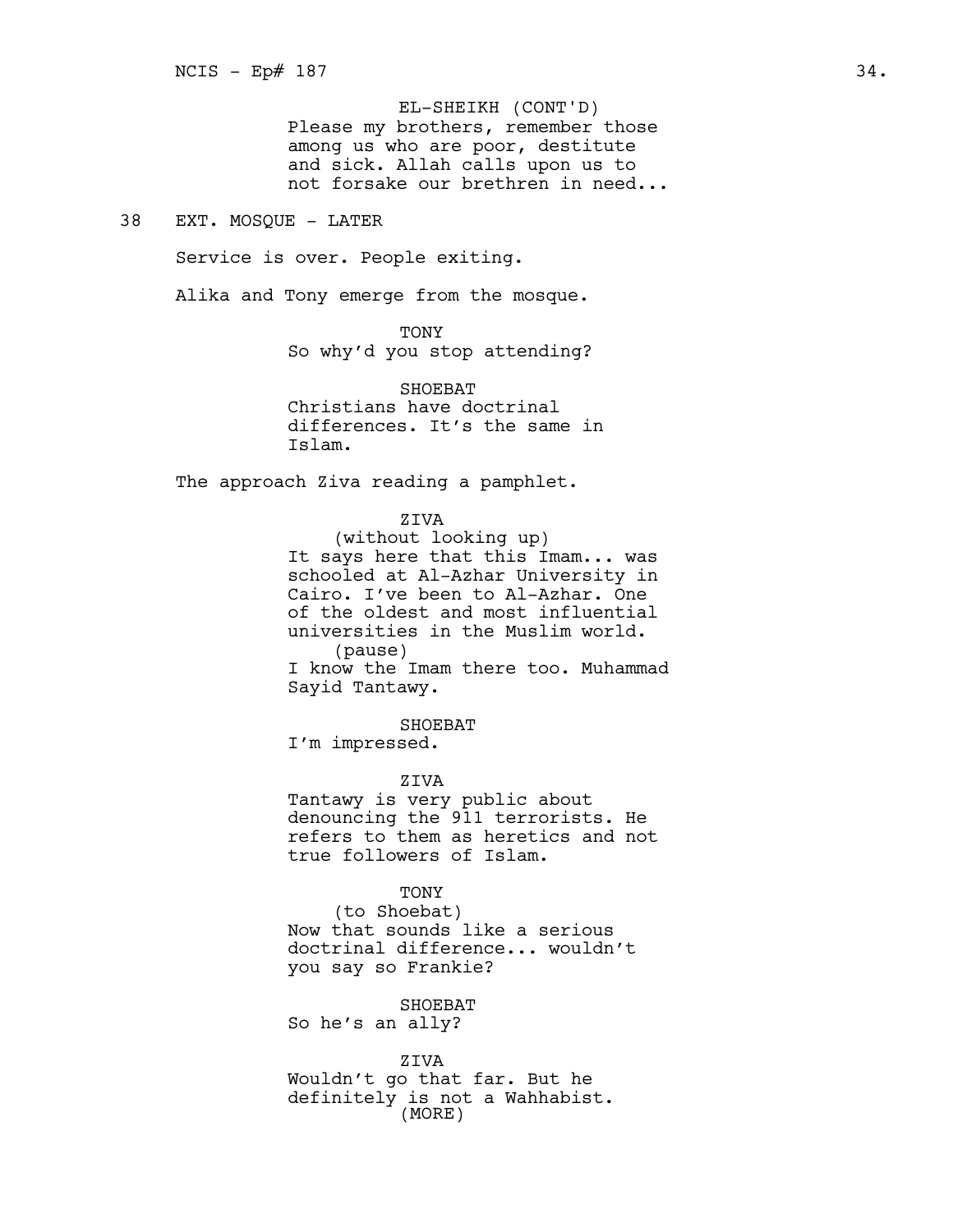You can tell extremist mosques from the moderates by the way they raise Zakat money. ZIVA (CONT'D)

Hands Tony the pamphlet.

ZIVA (CONT'D) Extremists talk about funding the jihad... This place is only concerned about the poor... What we're looking for is not here.

39 EXT. KEWALO BASIN - DAY

The Mary Jane is hooked up to a fuel tanker-truck taking on diesel. Two Filipino terrorists are on deck.

Gibbs and McGee arrive on the pier. They spot the Mary Jane at the far end of the dock.

**MCGEE** 

She's here.

GIBBS What'd you know.

They move into position cautiously with weapons drawn.

People notice the weapons. Panic starts to build. People start running.

40 INT. FISHING VESSEL "MARY JANE"

Filipino terrorists notice the growing commotion.

One grabs a gun and SHOOTS at Gibbs. McGee RETURNS FIRE!

First terrorist runs up to the boat control room. Starts engine. Tries to move boat but it is tied to dock.

Second terrorist is on deck. Gun clip runs empty. Rushes down into the engine room. Rummages through a jacket. Grabs a small detonation device.

41 EXT. FISHING VESSEL MARY JANE - CONTINUING

It EXPLODES!

Everyone dives for cover.

Fuel hose ignites. Flames crawl up the fuel line to the fuel tanker-truck. It EXPLODES!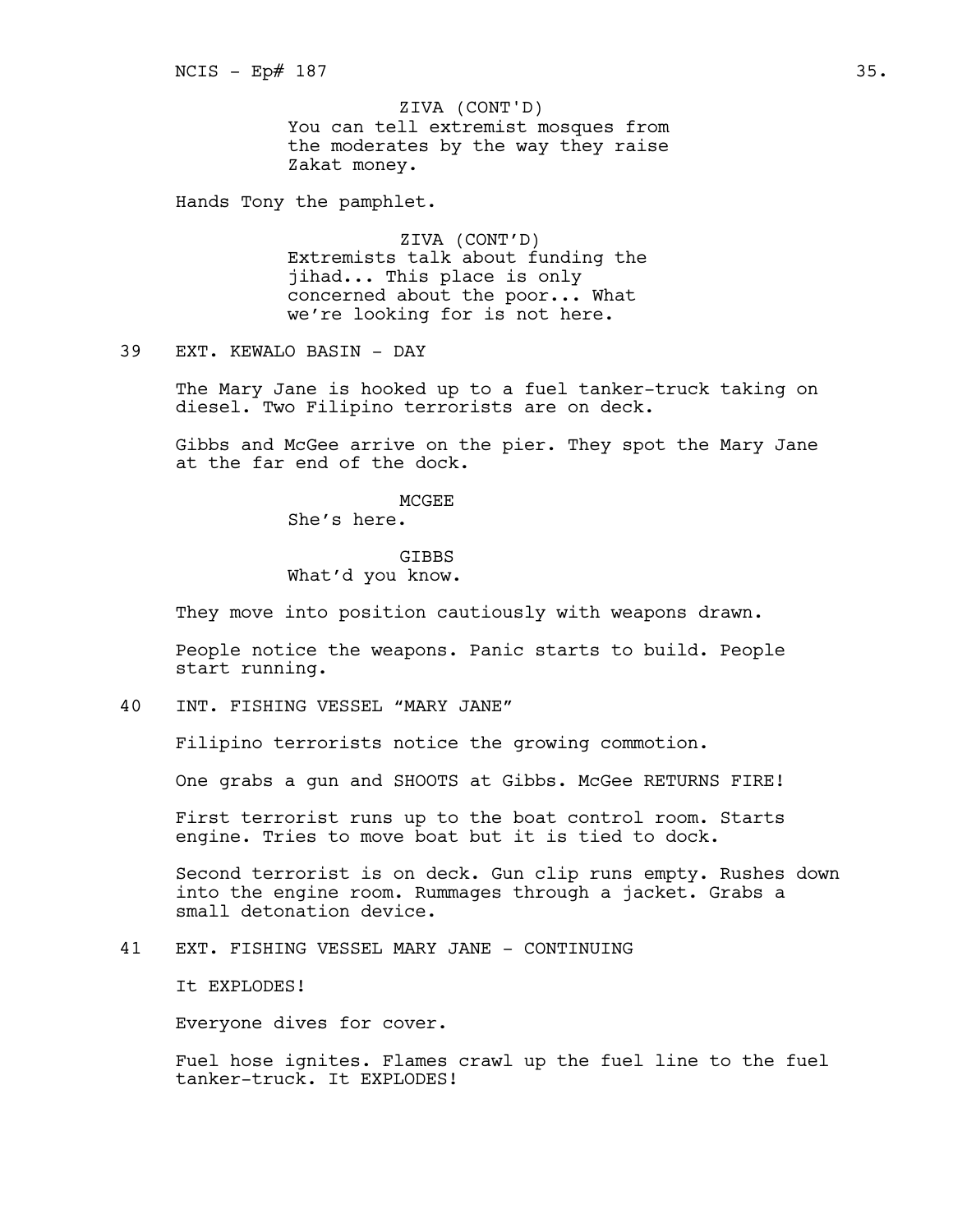Concussion throwing people to the ground. Debris falls everywhere.

42 EXT. KEWALO BASIN - LATER

Partial hull of Mary Jane burns. Honolulu Fire Department Fireboat works on the fire. Clean up contractors work fuel spill and other debris.

Bodies are pulled from the water. HPD work through debris and other fragments. Gibbs observes.

Alika arrives on scene.

GIBBS Who are you?

Alika shows his badge.

ALIKA Frankie's friend. Met your team earlier.

GIBBS

Right.

ALIKA So I guess this rules out gang activity.

GIBBS Still could use you. Might need

someone to coordinate police on the neighboring islands.

ALIKA

Sure. I'm in.

McGee walks up to Gibbs. Hands him a cell phone.

MCGEE

Abby.

GIBBS (into phone) Talk to me Abbs...

INTERCUT WITH: ABBY AT NCIS D.C.

ABBY Gibbs. The Coast Guard keeps track of all commercial fishing vessels in a nationwide Federal registry. (MORE)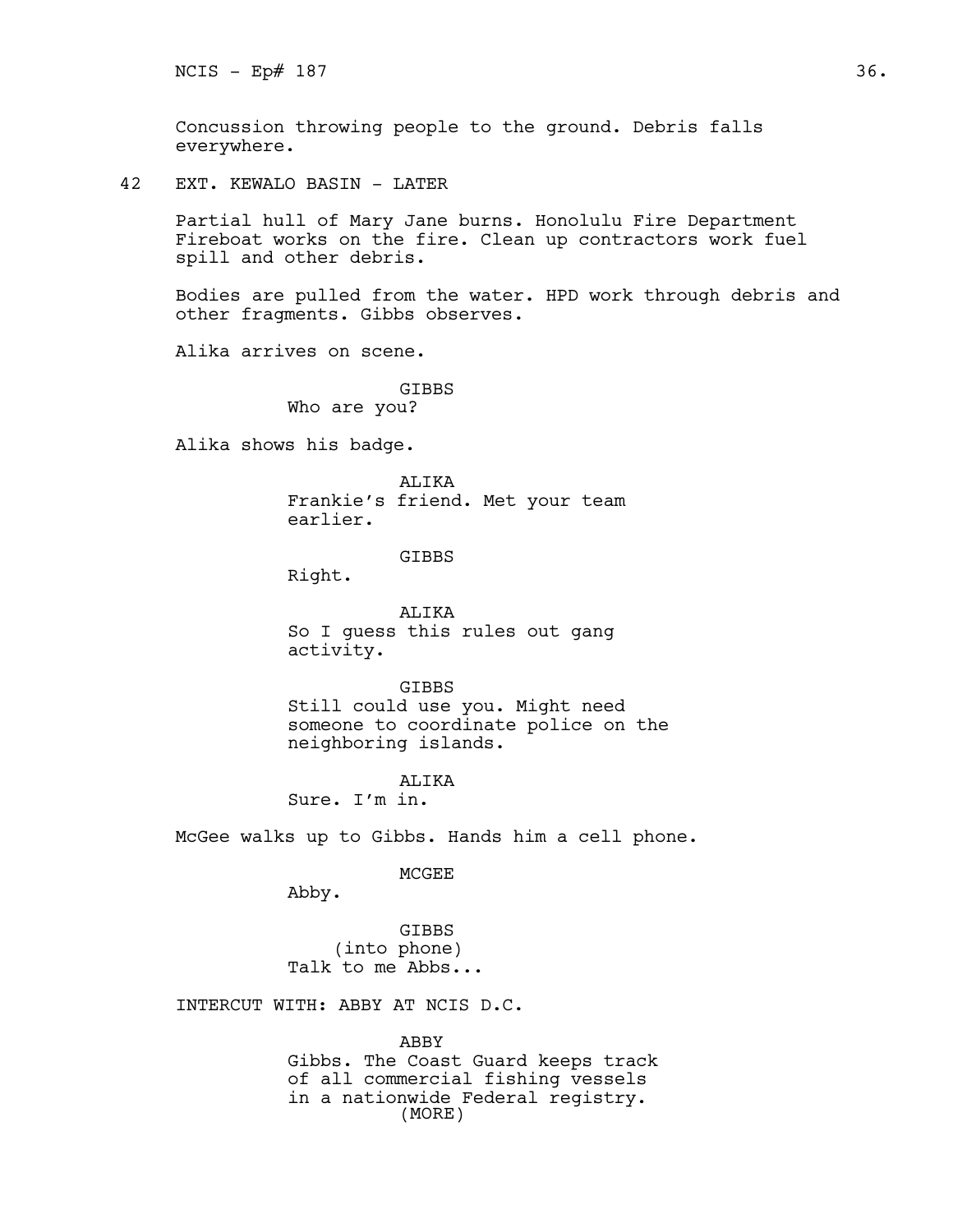All boats need to register and they get what's called an official number... ABBY (CONT'D)

**GTBBS** Abbs, I'm walking...

#### ABBY

Ok, you start with the boat name... and if it's there, you get their file and ownership info. So your boat the Mary Jane, is owned by a guy named Minh Truong.

#### GIBBS

That's Vietnamese. Not Filipino. Check to see if he owns any other boats.

## ABBY

Already did that. I crossed reference Minh Truong and it pulls up all other boats he's registered. He's got two more. Poseidon and Sunny Star.

**GTBBS** 

The same names on those charts. You sure it's our guy?

## ABBY

All boats share the same local address.

GIBBS

Abbs I need you to coordinate with the locals here on that info. Especially Coast Guard.

ABBY

My bags are already packed. Just need to get my toothbrush...

GIBBS

By phone.

ABBY Awww... C'mon Gibbs.

#### GIBBS

Goodbye Abbs.

He shuts the cellphone.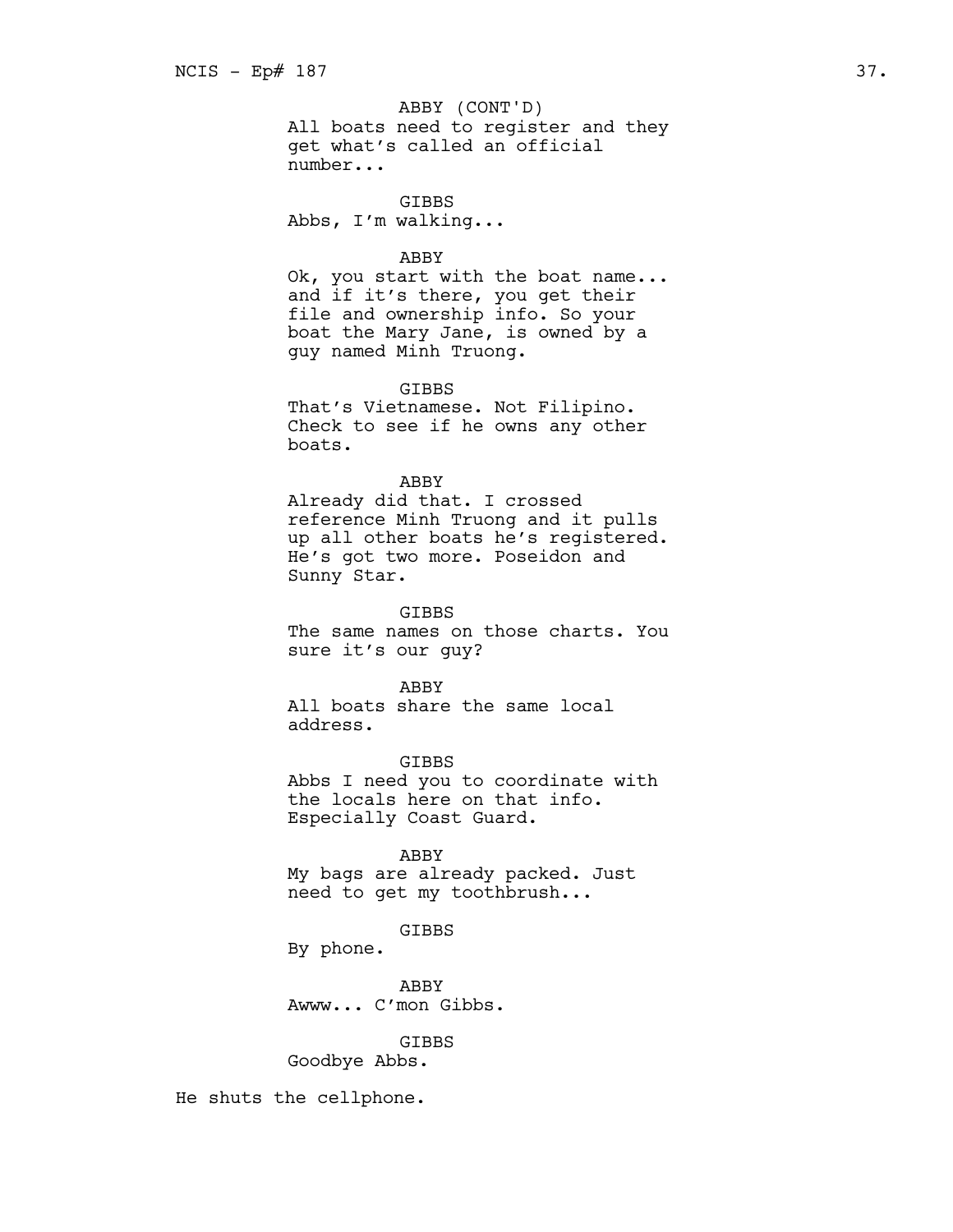ABBY (pouting) Aloha.

Gibbs turns back to the carnage on the pier.

CLOSE ANGLE ON: GIBBS

FREEZE ON IMAGE:

FADE TO BLACK AND WHITE:

And then...

CUT TO BLACK.

# END OF ACT THREE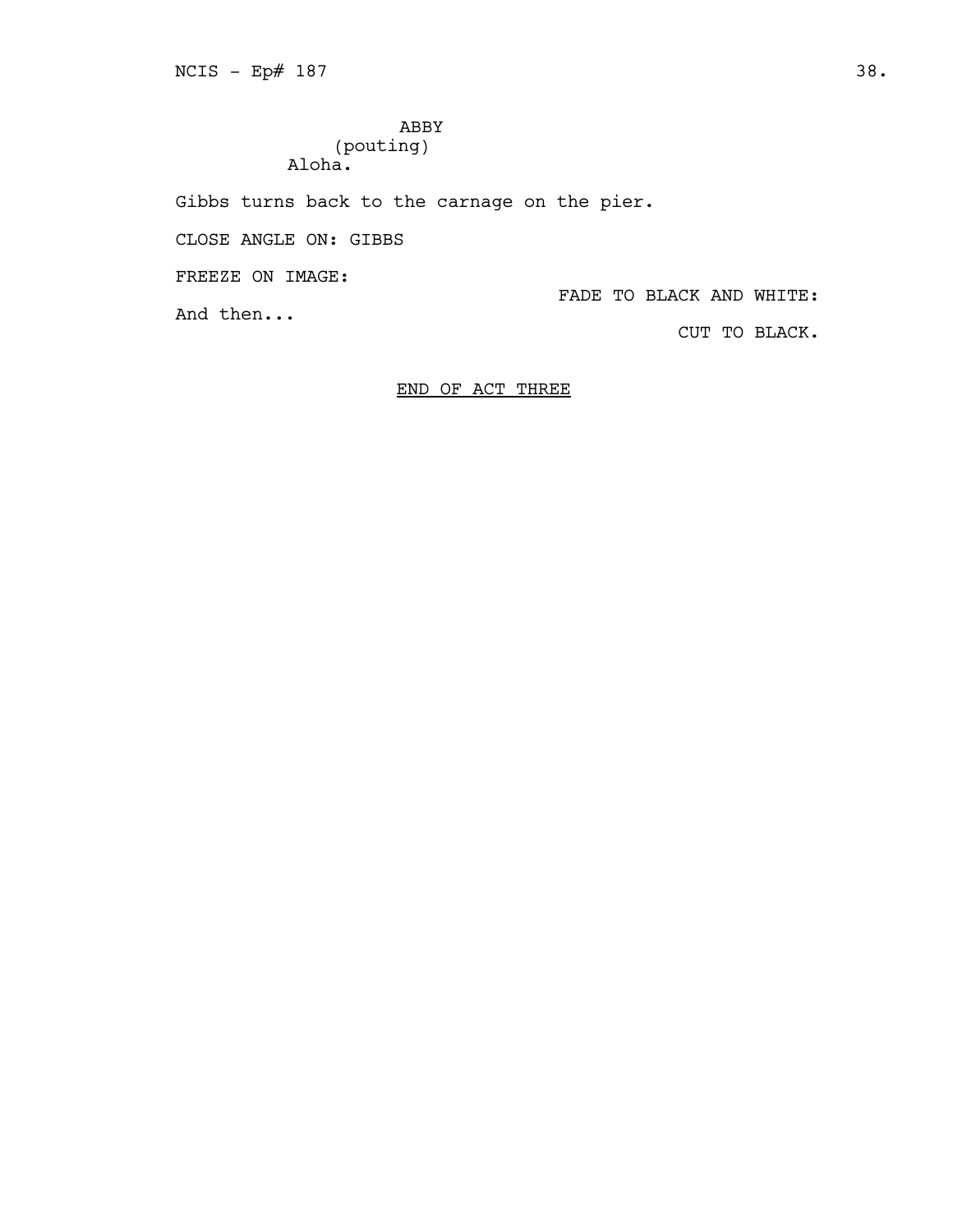# ACT FOUR

FROM BLACK:

FLASH - BLACK-AND-WHITE FREEZE FRAME OF...

CLOSE ON: Tony

FADE TO BLACK:

FROM BLACK:

43 INT. HELICOPTER - DAY

Gibbs in a Coast Guard chopper fly over of the island.

Waikiki, Downtown Honolulu, Drinking Water Aquifers, Major residential neighborhoods, Electrical power plants, Airport.

They take a side pass toward Pearl Harbor.

PILOT What are we looking for?

GIBBS That's the problem. I don't know yet.

Gibbs turns his attention to the surf break below crowded with surfers.

> GIBBS (CONT'D) Surf's pretty big out there.

PILOT Summer is when the big waves hit the south shore.

GIBBS Can't get in except by the channels?

PILOT That's right.

GIBBS Well that narrows down our entry points.

They fly over a large Tesoro petroleum refinery complex. Another Chevron refinery and an Alston power generation plant can be seen in the same vicinity.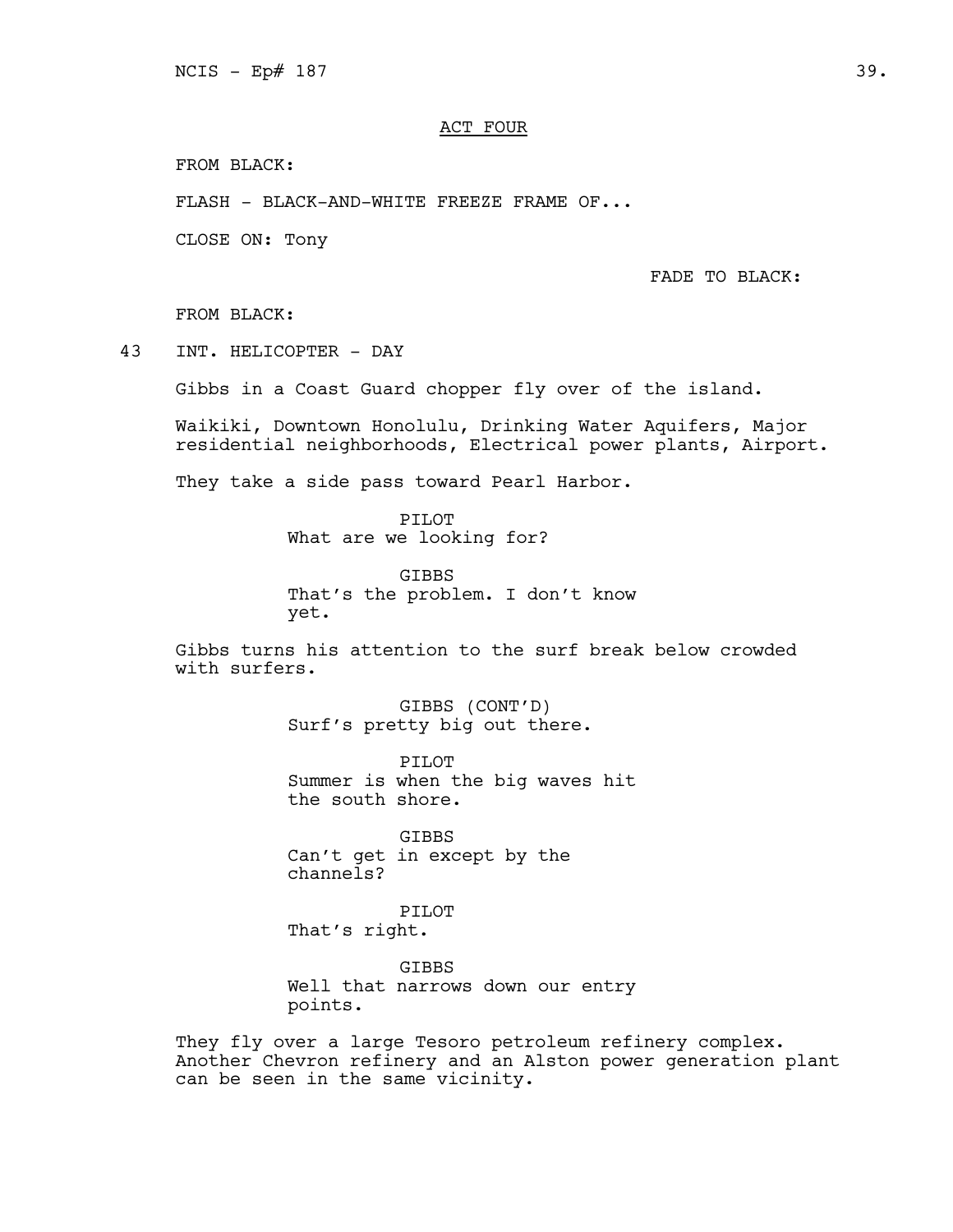Only standard fencing separate these facilities from the public roadway.

> PILOT A car could easily breach that.

**GTBBS** Seems obvious... but I think we're looking for something else.

44 EXT. MASSIVE KOREAN FISHING SUPPLY SHIP - DAY

The "Poseidon" is still tethered to the side. Workers are busy on deck... A flurry of activity... Cranes lowering material, machinery, welding, etc.

DULMATIN, the Indonesian bomb making terrorist watches from above. SAYYID, an Arab, walks up.

## SAYYID

The first two boats... how confident are you?

# DULMATIN

We learn from history. The Japanese made a mistake at Pearl Harbor by not launching their second attack. We will not make the same mistake.

Sayyid nods.

DULMATIN (CONT'D) Wether they succeed or not... you will follow. And of your success, I am very confident.

45 INT. APARTMENT COMPLEX - DAY

Older two story concrete walk-up. Ziva, Tony and Shoebat approach the building cautiously.

> TONY They blew themselves up rather than being caught.

ZIVA Textbook behavior.

TONY We get anything?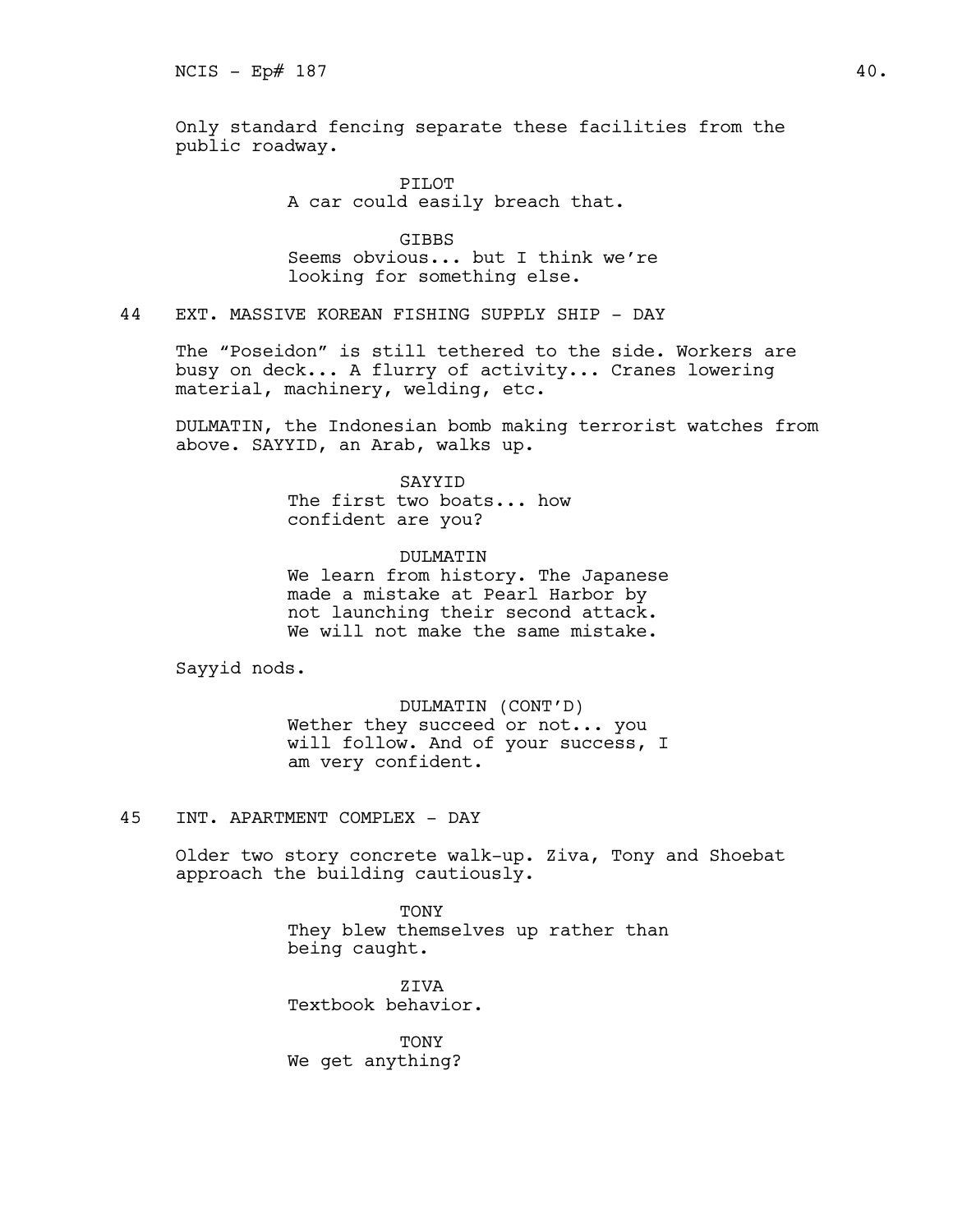ZIVA Just this address for the boat owner.

**TONY** So we're still chasing a ghost.

Ziva and Tony lead to second floor with guns drawn. Motions Shoebat to move to the back of building.

Ziva and Tony position themselves by the door.

TONY (CONT'D) Federal agents. Open up.

No answer. SOUND of movement is heard from inside the apartment. Tony and Ziva take cover.

> SHOEBAT (O.S.) Don't shoot. Just me.

Door opens... Shoebat steps out.

SHOEBAT (CONT'D) Back door was open... take a look.

Ziva and Tony enter.

SHOEBAT (CONT'D) Back bedroom.

They enter the back room and see...

THEIR POV: A middle aged female, teenage girl and two children... ALL BEHEADED.

46 INT. KOREAN FISHING SUPPLY SHIP, LOWER QUARTERS - DAY

Dulmatin concentrates on some wiring at a workstation cluttered with sophisticated electronic equipment.

A KOREAN OFFICIAL enters.

KOREAN OFFICIAL Your boat... it is ready.

DULMATIN Good. And your funds?

KOREAN OFFICIAL Confirmed.

DULMATIN So. We proceed?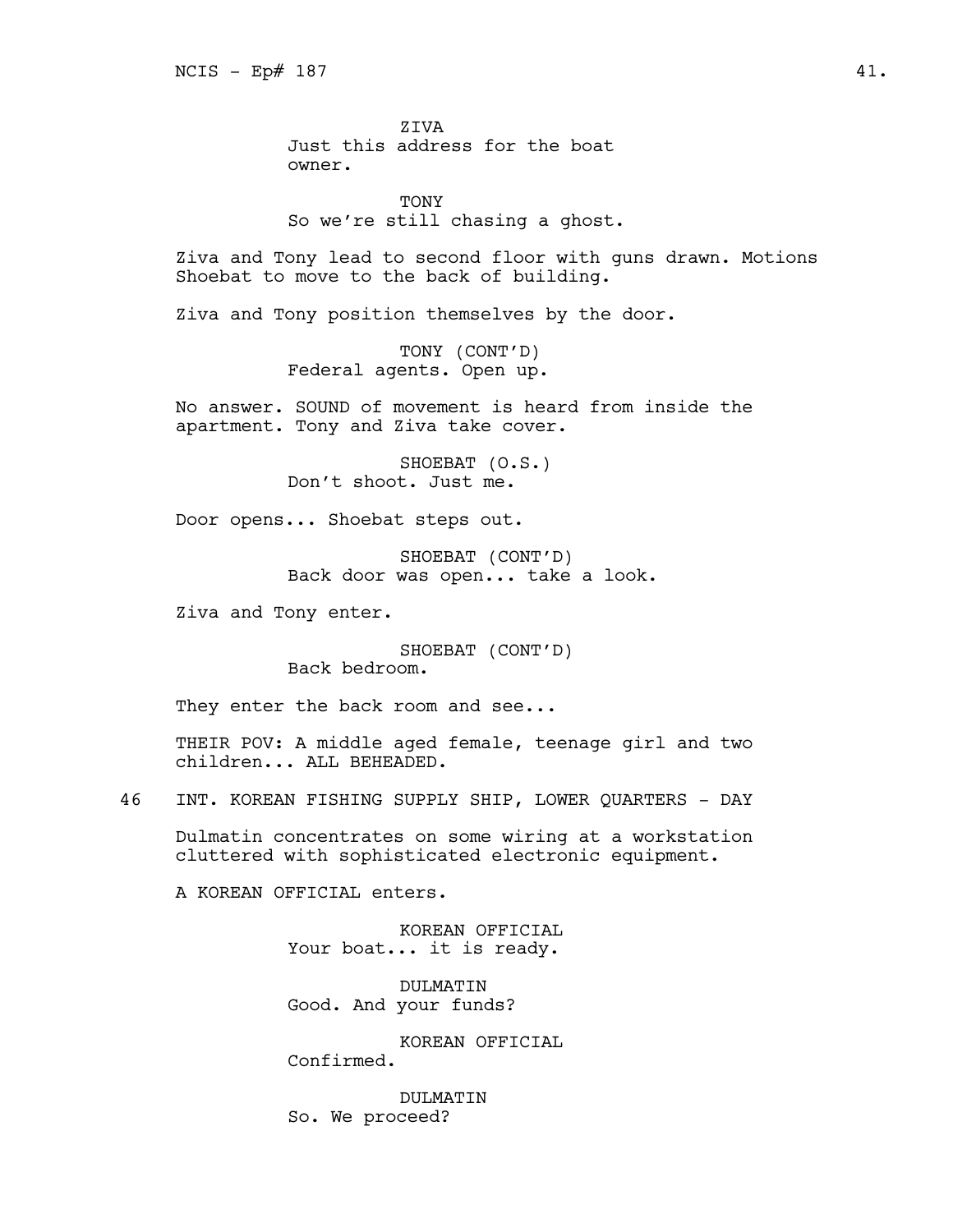KOREAN OFFICIAL We'll take you as close as international waters will allow.

# DULMATIN

Good.

Dulmatin stops his work. Covers his area with a cloth.

KOREAN OFFICIAL Your mission... it is unknown to me... however, it seems a joint effort could help us both.

DULMATIN You misunderstand our partnership. Our objectives are not the same.

KOREAN OFFICIAL Our enemy is the same. Our objective would be too.

DULMATIN Yours is a political agenda. Mine is not.

KOREAN OFFICIAL (shrugs) God, politics... it is all the same... in our own way, we pursue a worthy life... what is the difference?

Dulmatin pours two cups of tea. Hands one to the official.

DULMATIN Well, in actuality... what true Muslims seek... is a worthy death. (beat) That is the difference.

47 EXT. MCDONALD'S RESTAURANT - DAY

Jainal pulls into the drive-thru in the Volkswagen Bug. Waits in line. Three other Filipino Jihadists are in the car.

48 INT. MCDONALD'S RESTAURANT - CONTINUING

KEOKI pulls on shirt tale of gang member Aaron. POINTS to Jainal waiting in the drive-thru lane.

49 EXT. MCDONALD'S RESTAURANT, PARKING LOT - CONTINUING

Aaron rushes out of the restaurant and into a small sedan.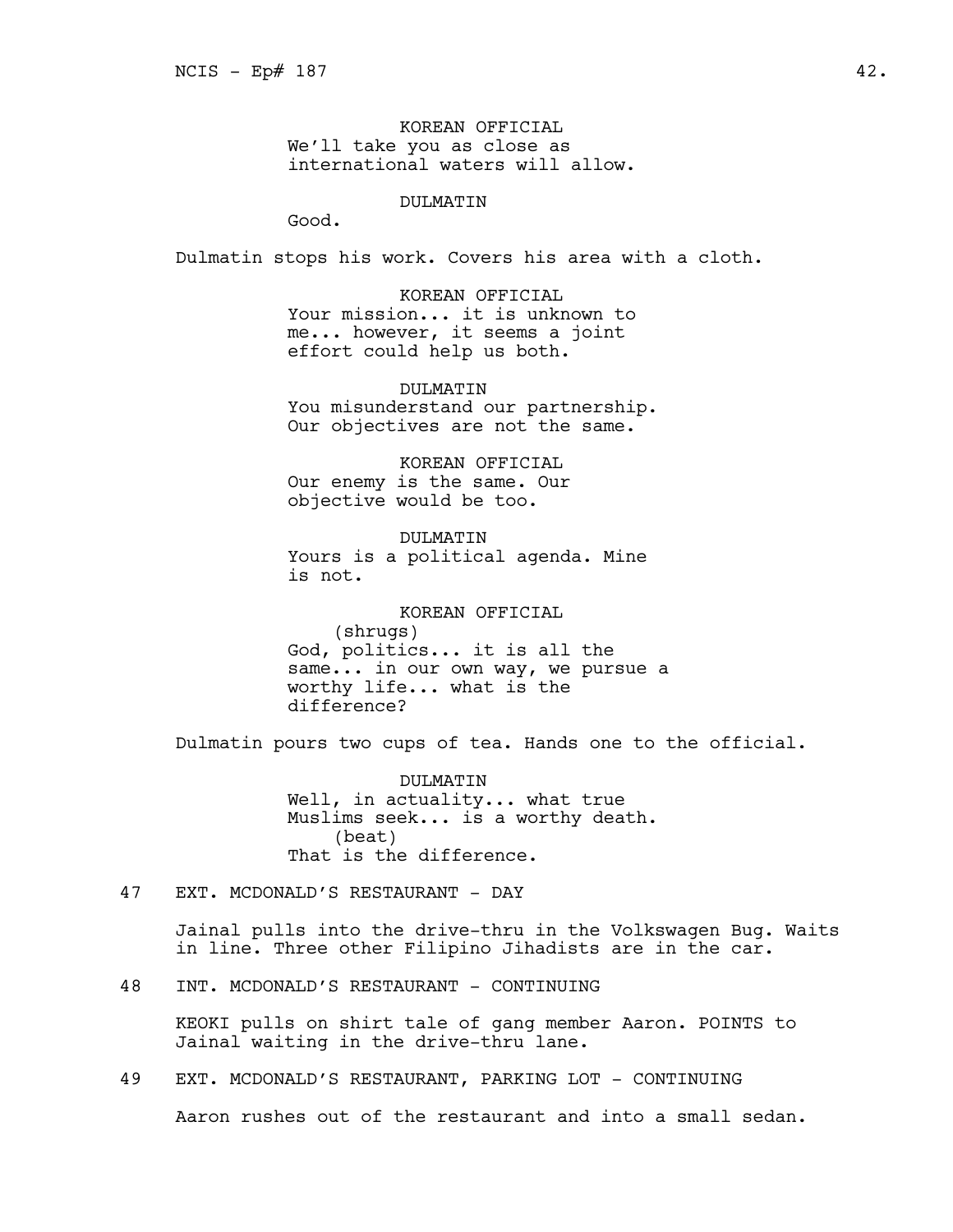- He reverse out of the stall, revs engine and heads straight for Jainal's car in the drive-thru lane.

- CRASH! He hits the passenger side of the car!

- Passenger is killed. His body crushed in the front seat. Crumpled and bloody.

- Other Hawaiian gang members pull a dazed Jainal from the drivers seat. Throw him to the ground. Stomping on his body.

- Filipino Jihadists in the back seat are also pulled out. Kicked. One is shot.

- Hawaiians quickly canvass Jainal's car. Opens trunk. Pulls out the speakers, woofers and amplifiers.

- They dislodge the fake trunk bottom. The METALLIC CANNISTER is exposed.

# AARON

What's that?

Police sirens are approaching. Aaron nudges a large burly teen. Points to the VW bug.

> AARON (CONT'D) Can you drive it?

The teen jumps into the VW. He cranks the ignition and it STARTS. Gives Aaron a "thumbs up."

> AARON (CONT'D) Meet us in the field. Go, go. Go...!!!

Aaron and the others pile into other cars. SPEEDS off.

Bodies of Jainal and others lay lifeless on the ground. Witnesses emerge tentatively from the restaurant.

50 EXT. KEWALO BASIN - DAY

Gibbs and McGee supervise evidence collected by other Hawaii NCIS staff.

Shoebat drives up with Tony and Ziva.

Alika closes a cell phone. Nods at Ziva as she approaches.

ALIKA (to Gibbs) Might have something.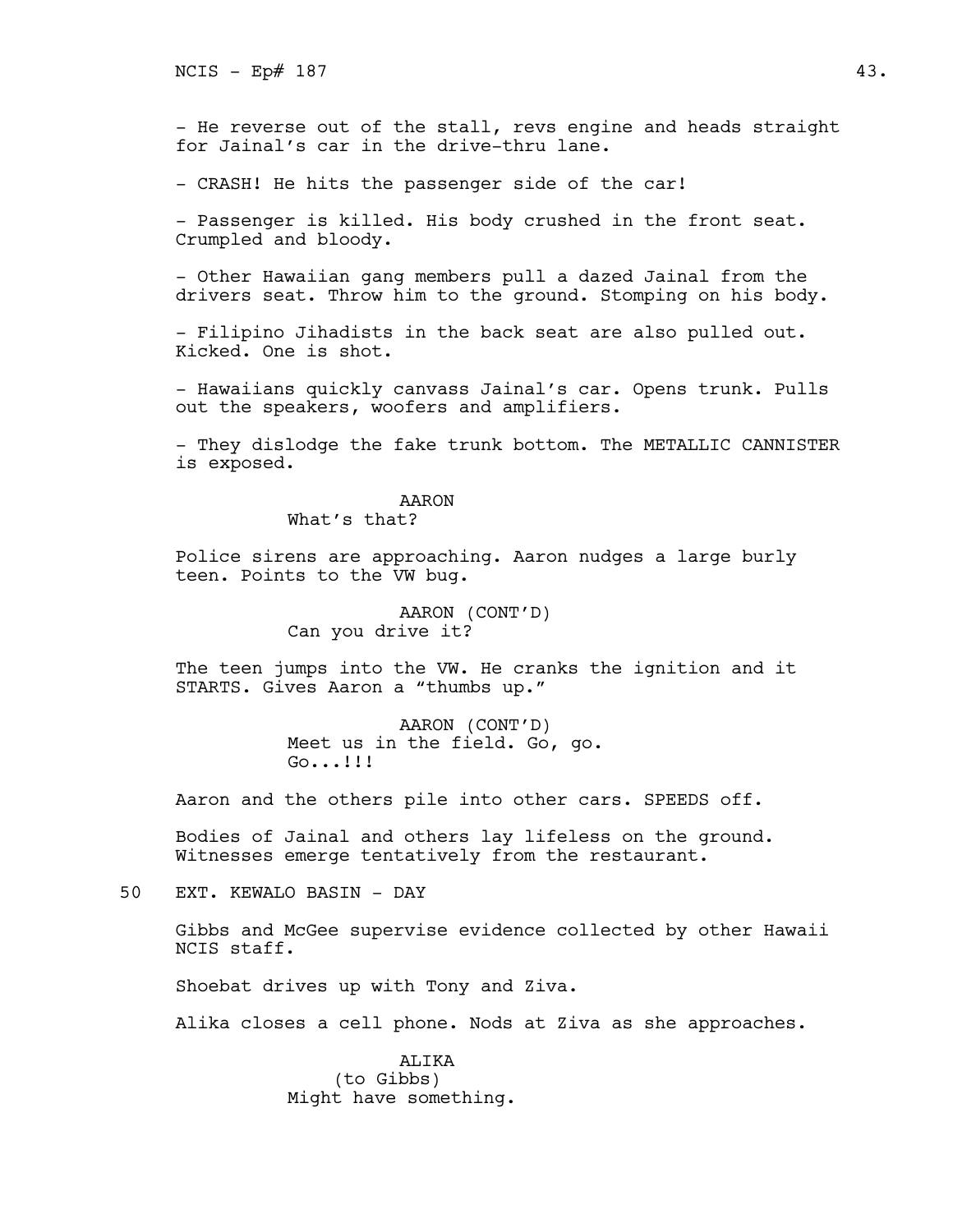# GIBBS

I'm listening.

#### ALIKA

Peter's brother. A guy named Jainal. Found him. Apparently, he is the killer of those two boys. Probably the same killer of the Minh family too.

GIBBS I really would like to talk to him.

ALIKA Can't. He's dead. Apparently the Hawaiians got to him before we did. Took their revenge.

#### TONY

Seems like a whole lotta killing going on around here boss. And there ain't no six degrees of separation.

Ziva frowns.

# TONY (CONT'D) 1993... film with Will Smith?

Gibbs frowns.

TONY (CONT'D) Not one of his better works. I'll rent it for you later.

GIBBS (to Alika) So what is it exactly that you might have?

ALIKA The Hawaiians took off in Jainal's car.

## MCGEE

If the cell had a chance to unload the boat before we got here...

ZIVA

...whatever they were transporting might still be in that car.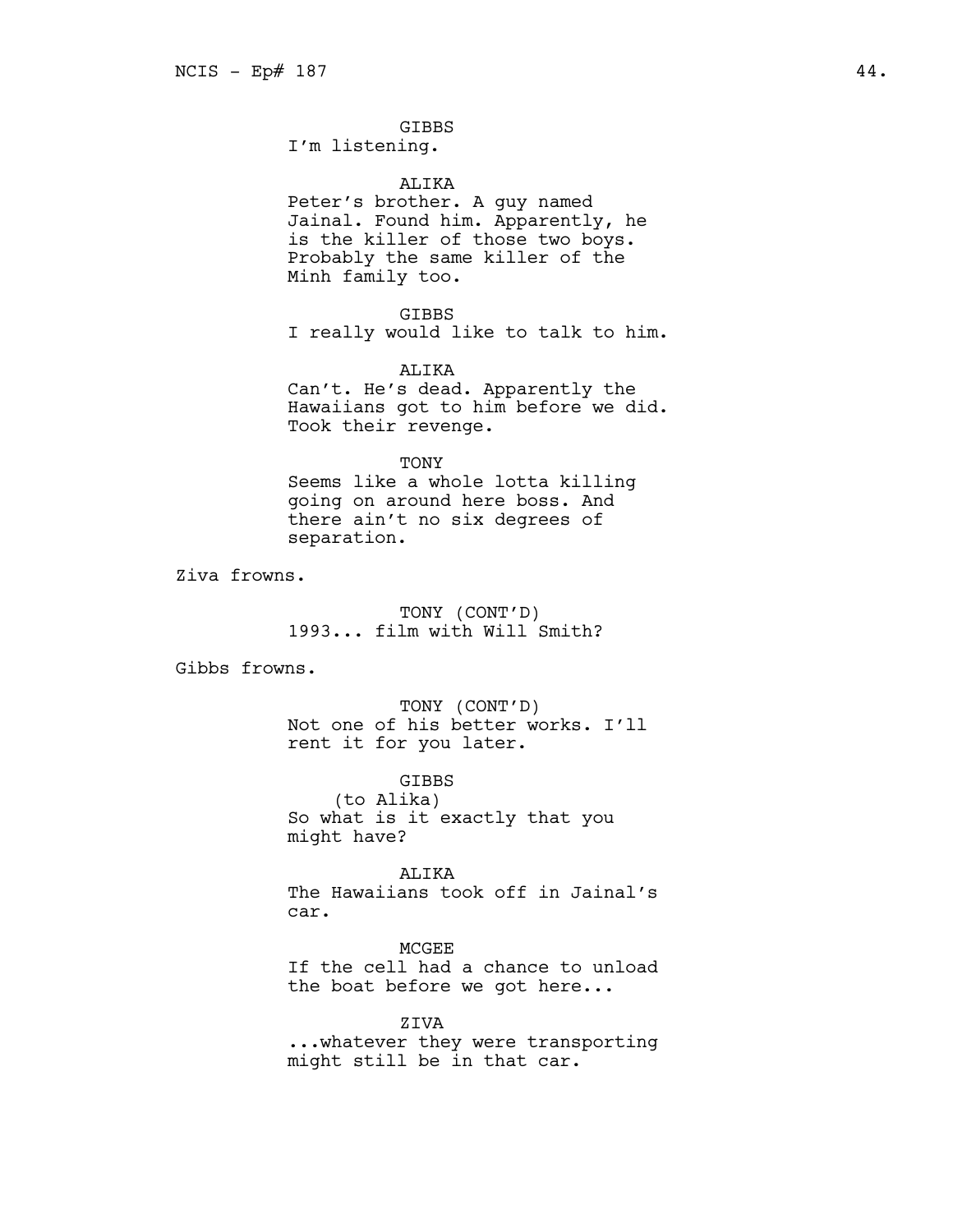$NCIS - Ep# 187$  45.

51 EXT. WAIALUA PINEAPPLE FIELDS - DAY

Over a dozen customized and immaculate Hondas and Acuras are parked in a clearing.

Hawaiian GANG MEMBERS with girlfriends mill about... Music blaring... Beer and joints passed around.... This is their hideout. Their sanctuary.

Aaron and other gang members lean into the front trunk of the VW bug. They peer curiously at two METALLIC TUBE CANNISTER assemblies.

Aaron picks one up. Holds it in the air. Examines closely. There is a strap at one end.

> GANG MEMBER What'd you think?

> > AARON

Not sure.

He swings it by the strap.

AARON (CONT'D) It's heavy.

GANG MEMBER Could be worth something.

AARON Yeah. But who would we sell it to?

SOUND of choppers approaching. They stop and look up. HPD helicopters appear over the ridge.

HPD cars suddenly BURST through the brush and circle the gang cars.

> AARON (CONT'D) Get in! Get in! Now!

Gang member jumps into VW Bug, starts it up. Aaron piles into the passenger seat still clutching the METALLIC CANNISTER by its strap. They speed off and disappear into the brush by a small dirt path.

INSIDE CHOPPER: Gibbs and Alika with binoculars. Watching the roof of the car as it speeds through the cane field.

> **GTBBS** We need that car intact.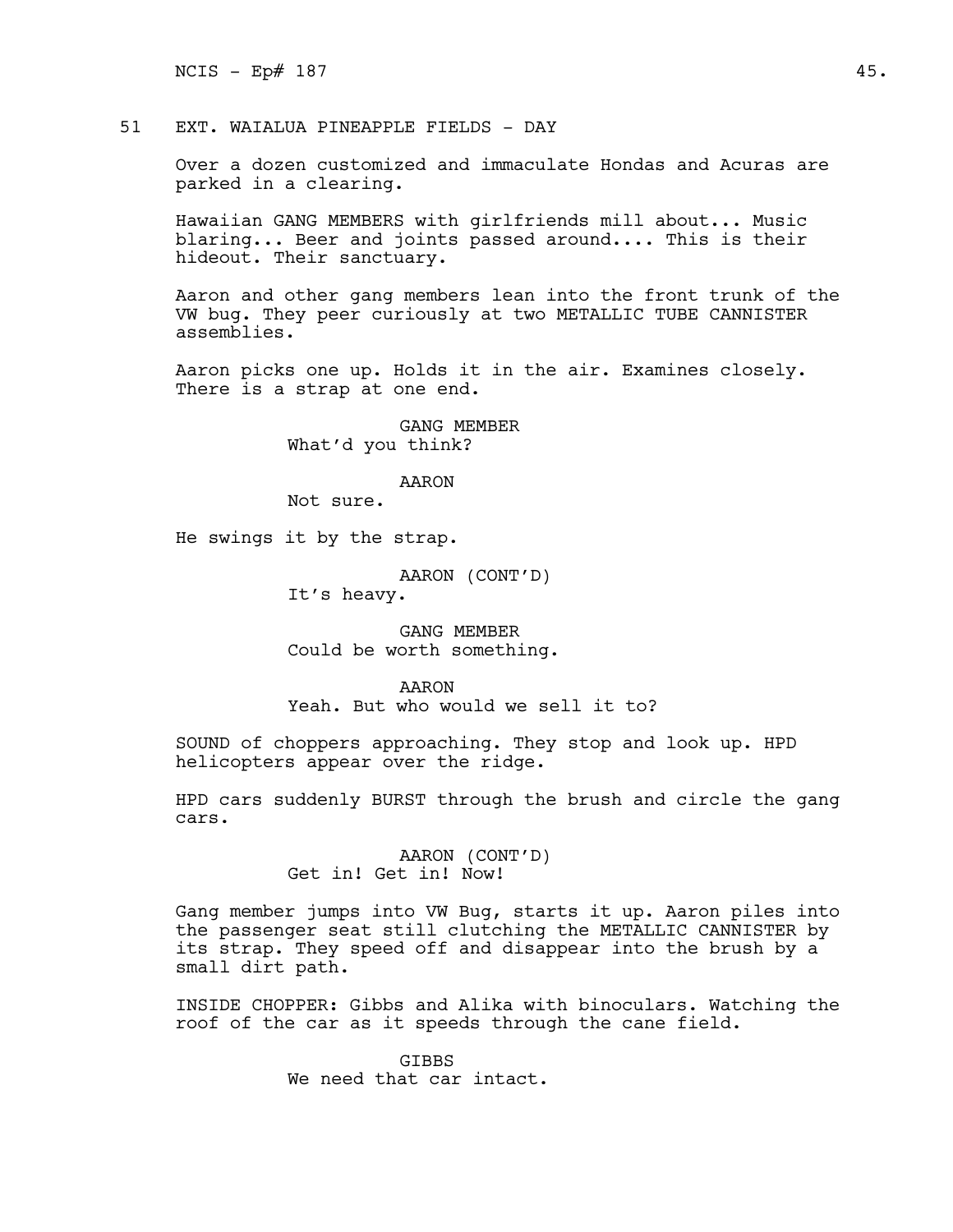Pilot relays instructions. RADIO communication CHATTER back and forth crackles through the HPD COM.

52 EXT. KAMEHAMEHA HIGHWAY - CONTINUING

SERIES OF SHOTS - ACTION SEQUENCE:

- VW BUG bursts through the cane brush, onto the paved highway, and straight headlong into... INCOMING TRAFFIC!

- Cars SWERVE off the road to avoid the oncoming VW Bug.

- The VW narrowly misses the incoming traffic.

- A LARGE BUS filled with tourists appears. Heading straight for the VW.

# ALIKA

They're gonna hit.

- Bus and VW narrowly avoid a head-on collision. They scrape sides and SCREECH to a stop in a dirt cloud.

- VW is stuck in a ditch. Unable to reverse out. As HPD cars approach, Aaron jumps out still holding the CANNISTER. He races across the street and into the TOUR BUS.

- He grabs the dazed bus driver. Throws him on the ground. Pulls the CANNISTER strap over his shoulder, takes the wheel and starts the bus back on the road. Passengers are screaming.

- HPD vehicles give pursuit but cautiously.

- Bus heads downhill toward Haleiwa. There is an AIR LEAK in brake system. He has NO BRAKES. Bus picks up SPEED.

> GIBBS Going too fast. Can they get in front of him? Slow him down?

- Convoy of cars speed in front of the bus. Surrounds the front of the bus. Gradually slowing until the bus front bumper is GRINDING SPARKS against back bumpers of the cars.

- Aaron tries to maneuver away. He is corralled in.

- Shoebat's car with McGee, Ziva and Tony. Follow behind the bus.

- Tires smoking, metal grinding, sparks flying. The convoy gradually SLOWS the bus to a stop.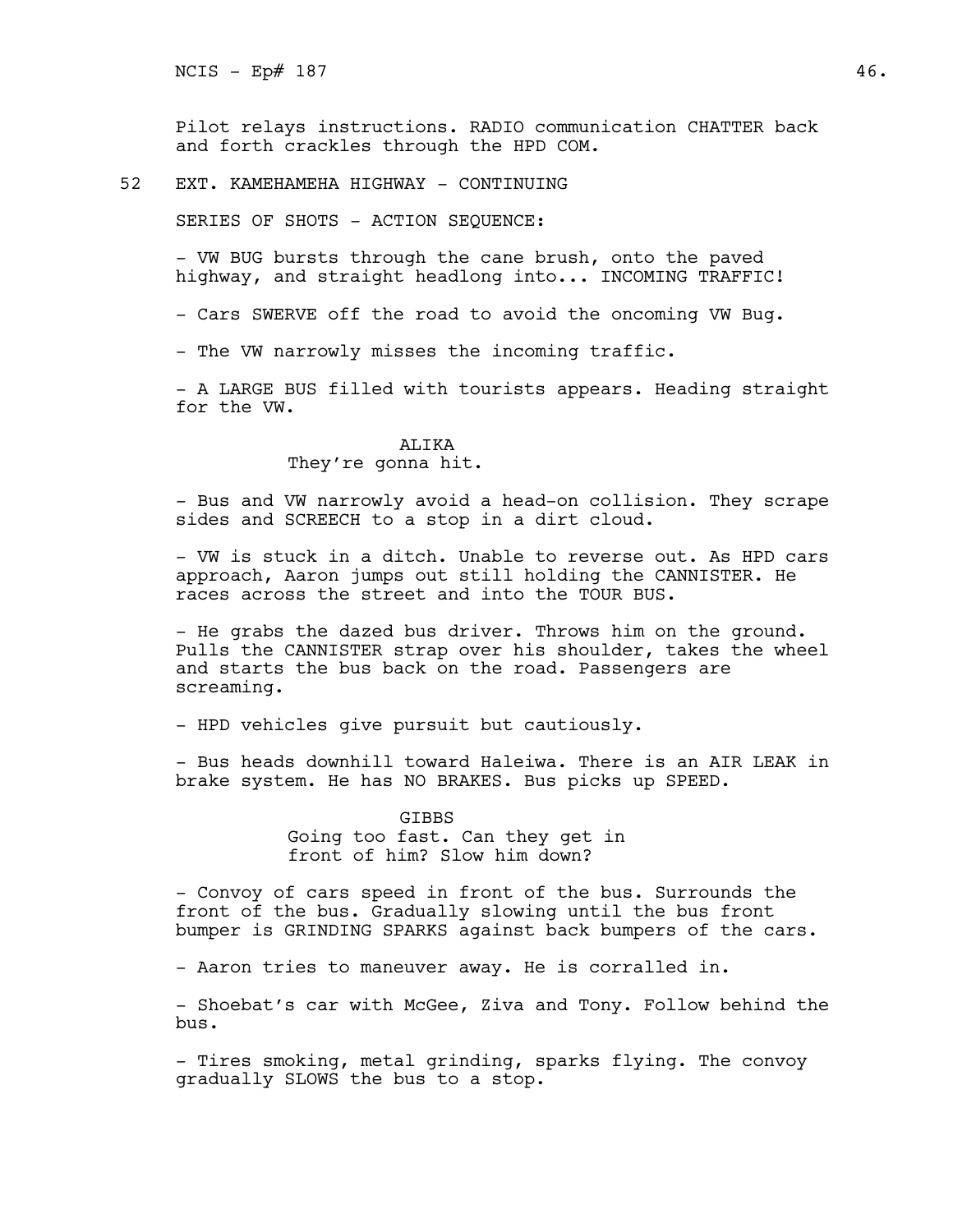# GIBBS (CONT'D) Put us down. Right in front of them

- Helicopter lands in the middle of the highway. The convoy and bus screeching towards them.

- Before the bus stops, Aaron jumps out and RUNS past the Shoebat's car. Tony jumps out and gives chase.

- HPD cars converge on Aaron.

- About to be captured... Aaron turns, grabs the CANNISTER by it's strap and... THROWS it into the air!

- Tony CATCHES the cannister in mid-flight and tackles Aaron to the ground.

53 EXT. KAMEHAMEHA HIGHWAY, SIDE OF THE ROAD - CONTINUING

HPD march Aaron away in handcuffs.

Tony is swinging the CANNISTER by its strap, mimicking Bruce Lee martial arts moves. Showing off to Ziva and McGee.

Gibbs walks up.

**GTBBS** I wouldn't be doing that if I was you.

TONY Nunchaku boss. A deadly weapon in the right hands.

Gibbs grabs his arm.

GIBBS If that's what I think it is... yes, it is an extremely deadly weapon.

CLOSE ANGLE ON: TONY

FREEZE ON IMAGE:

And then...

FADE TO BLACK AND WHITE:

CUT TO BLACK.

END OF ACT FOUR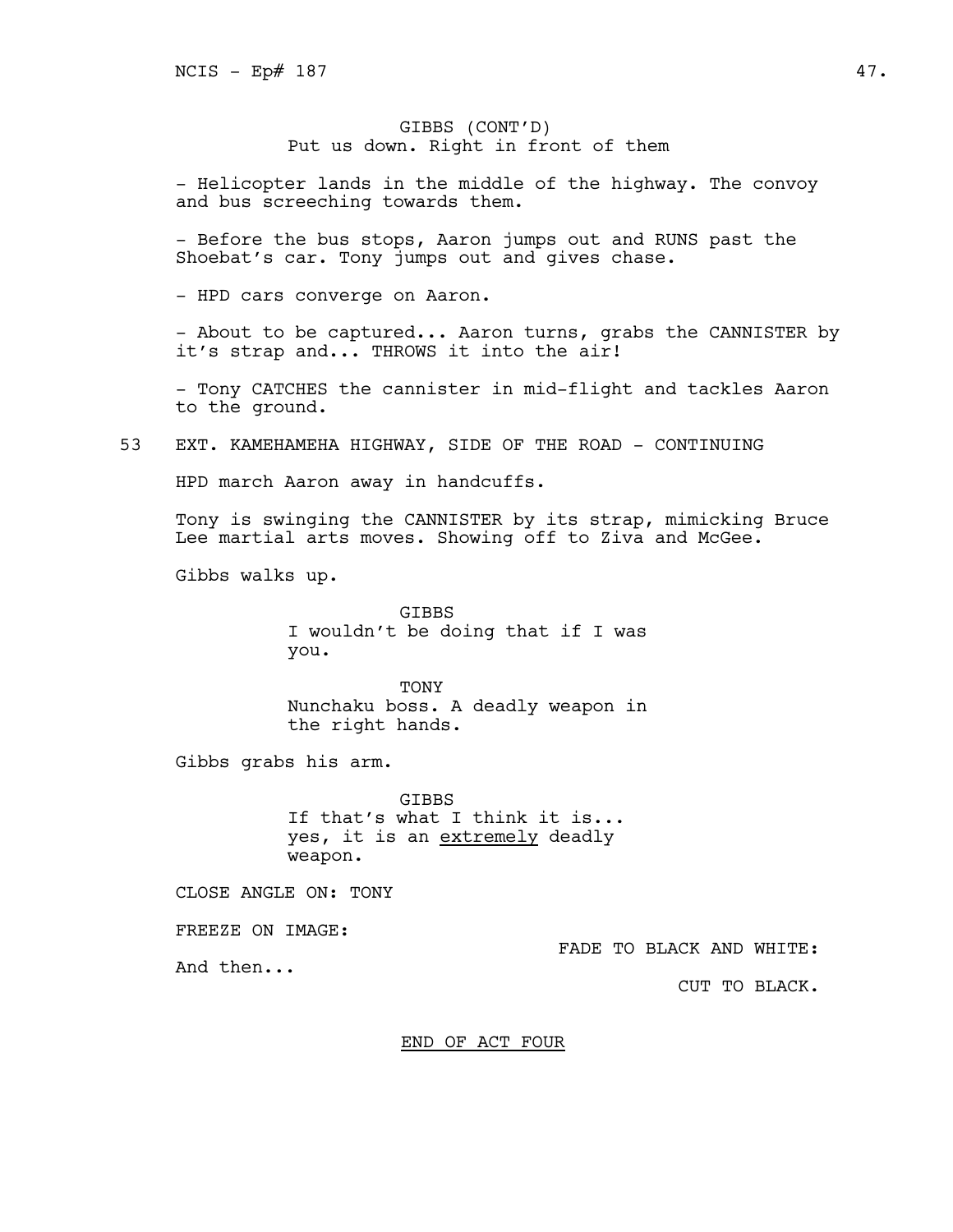# ACT FIVE

FROM BLACK:

FLASH - BLACK-AND-WHITE FREEZE FRAME OF...

CLOSE UP: ZIVA

FADE TO BLACK:

FROM BLACK:

54 EXT. PEARL HARBOR HAWAII - DAY

ESTABLISHING SHOT: Nuclear Weaponry Laboratory

55 INT. NUCLEAR WEAPONRY LAB - DAY

Shoebat, Alika, Gibbs and team surround a workbench.

NUCLEAR PHYSICIST, DR. MAKUAKANE is examining the Metallic Cannister.

> MAKUAKANE We are all extremely fortunate they didn't get to detonate this.

GIBBS So that is enriched uranium?

## MAKUAKANE

Highly. Otherwise known as HEU-235. The Nuclear Control Institute has been warning about this for years. (beat) Simply put... You've got a little baby boy on your hands.

TONY

Excuse me?

MAKUAKANE The bomb dropped on Hiroshima was called "little boy." This... is a little... baby... boy.

Makuakane opens a laptop. Uses VIDEO to ILLUSTRATE.

MAKUAKANE (CONT'D) ...the Hiroshima bomb was designed with what's called gun type detonators... (MORE)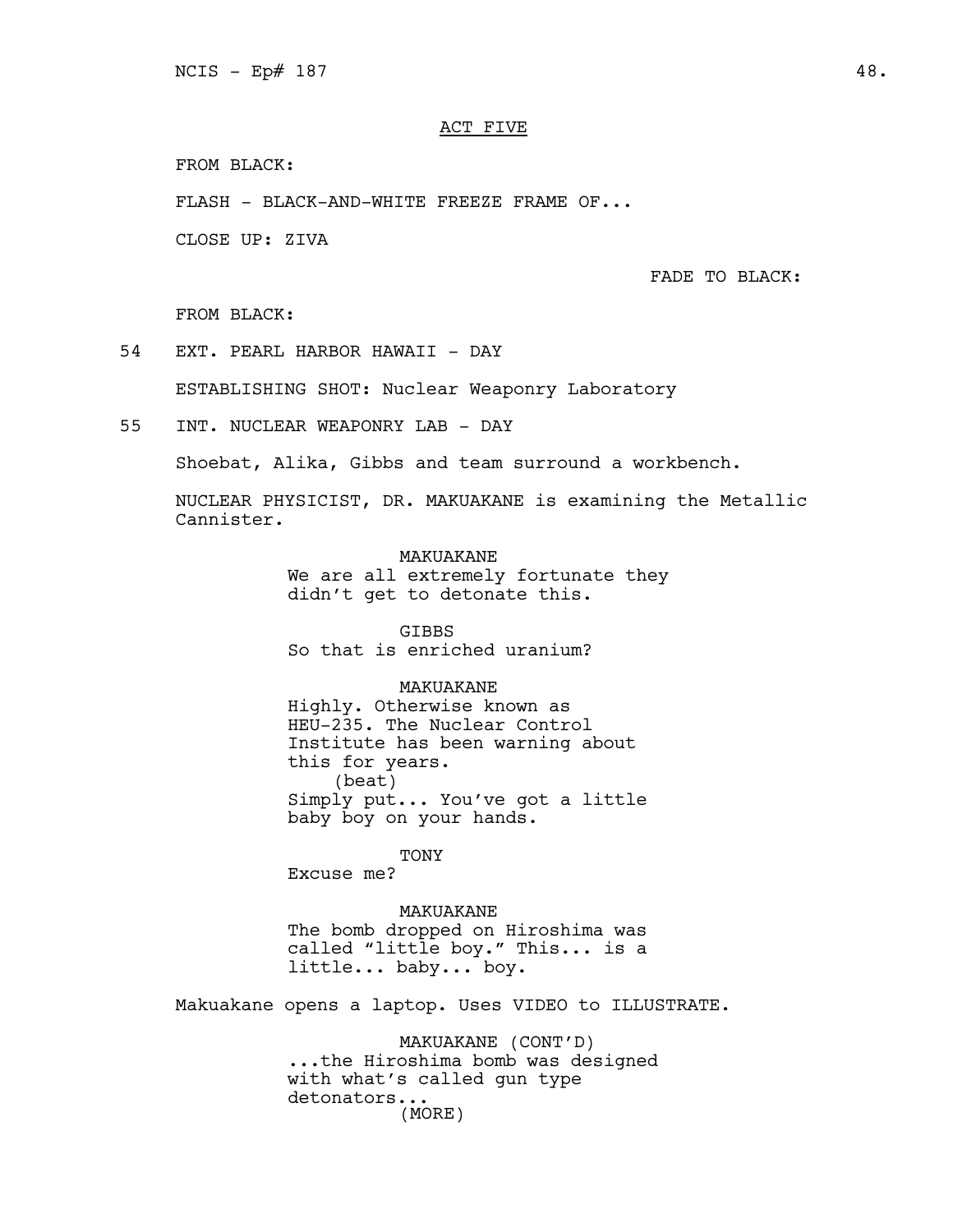# MAKUAKANE (CONT'D)

two sections of highly enriched uranium, set to collide against each other... what you have here, is exactly the same thing, only in miniature form.

**MCGEE** A mini nuclear bomb?

#### MAKUAKANE

Exactly.

ZIVA

It hardly looks like anything?

## MAKUAKANE

They didn't even need to test the Hiroshima bomb. The science is all here. Physics tells us it will work. And by the looks of this, the design is identical to the "little boy", but customized... weighted on one end... this loop is probably to throw it... maybe like an Olympic hammer throw... detonation by impact.

TONY Define impact?

# MAKUAKANE

(lifts his arms to shoulder height) Dropping it from right here might not be enough. But from a second or third floor... yes.

Tony takes a breath.

MCGEE (elbows Tony) Great catch.

# ZIVA

I thought suitcase nukes required a lot of maintenance? Looses effect after about 6 months?

# MAKUAKANE

This is not a suitcase nuke. Or a dirty bomb. While extremely difficult to make, metallic uranium is common in nuclear rods from commercial nuclear power plants. (MORE)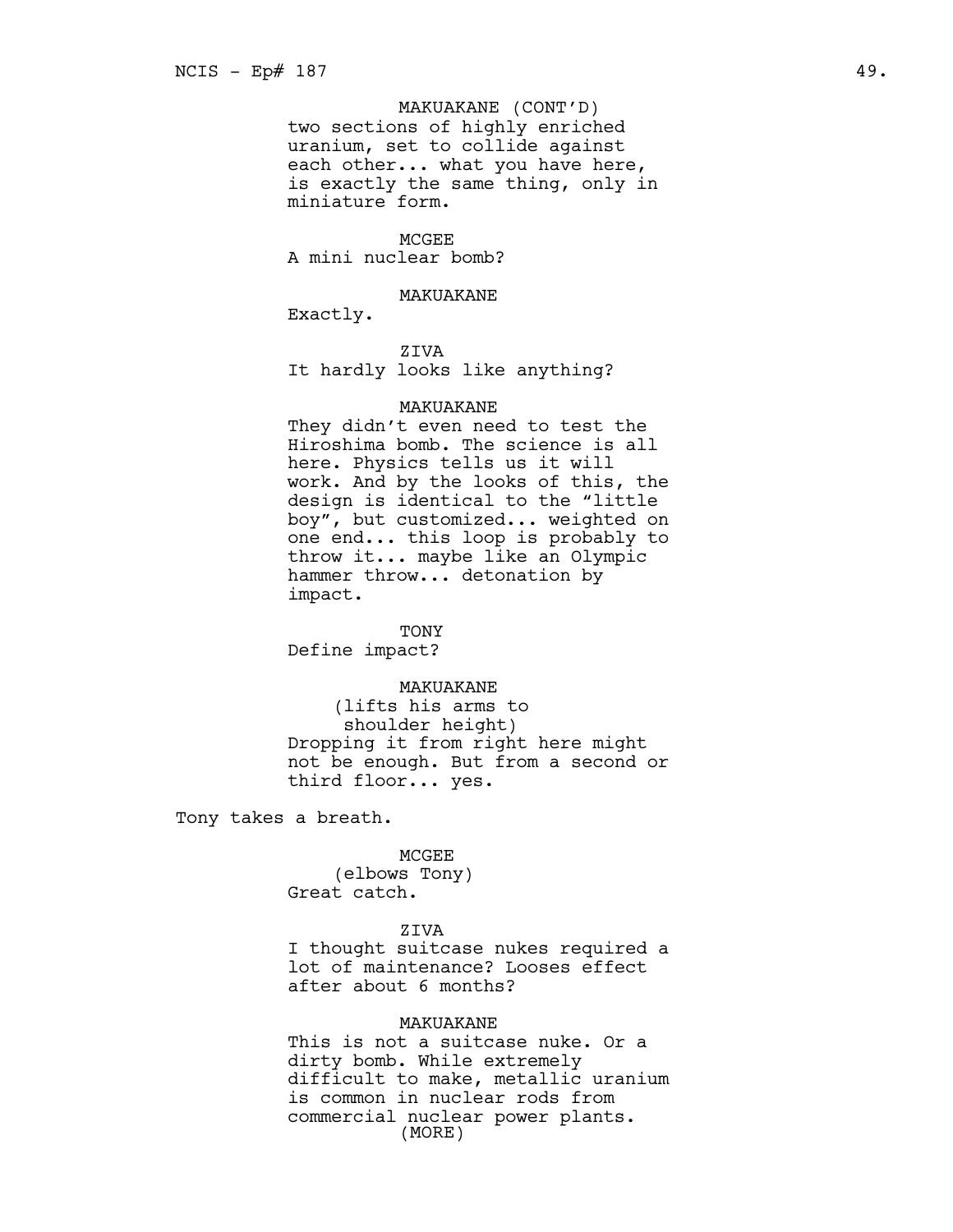Japan has long been buying this type of metallic uranium from France and Germany. MAKUAKANE (CONT'D)

## MCGEE

(recalling) A Japanese cargo ship was reported lost about a month ago. South China sea. Manifest showed it was transporting used uranium from France.

#### **TONY**

What about radiation? We've been handling this thing... I was handling this thing.

## MAKUAKANE

That's the curse of metallic HEU. It gives off minimal radiation, making it difficult to detect, safe to handle and as I've explained... reasonably easy to detonate given the right engineering... This one unfortunately was designed by someone who knows what they were doing. Almost brilliantly done.

#### GIBBS

What kind of yield are we looking at?

#### MAKUAKANE

This... about 8-10 pounds... 4-5 kilograms... maybe a kiloton.

TONY 1 kiloton? Give me a reference. Like what would that be?

GIBBS Ten percent of Hiroshima.

# MAKUAKANE

That is not the problem. You found this one. Twenty of these, makes 20 kilotons very possible. (to Tony) As a reference... that's double Hiroshima.

Makuakane turns off the video.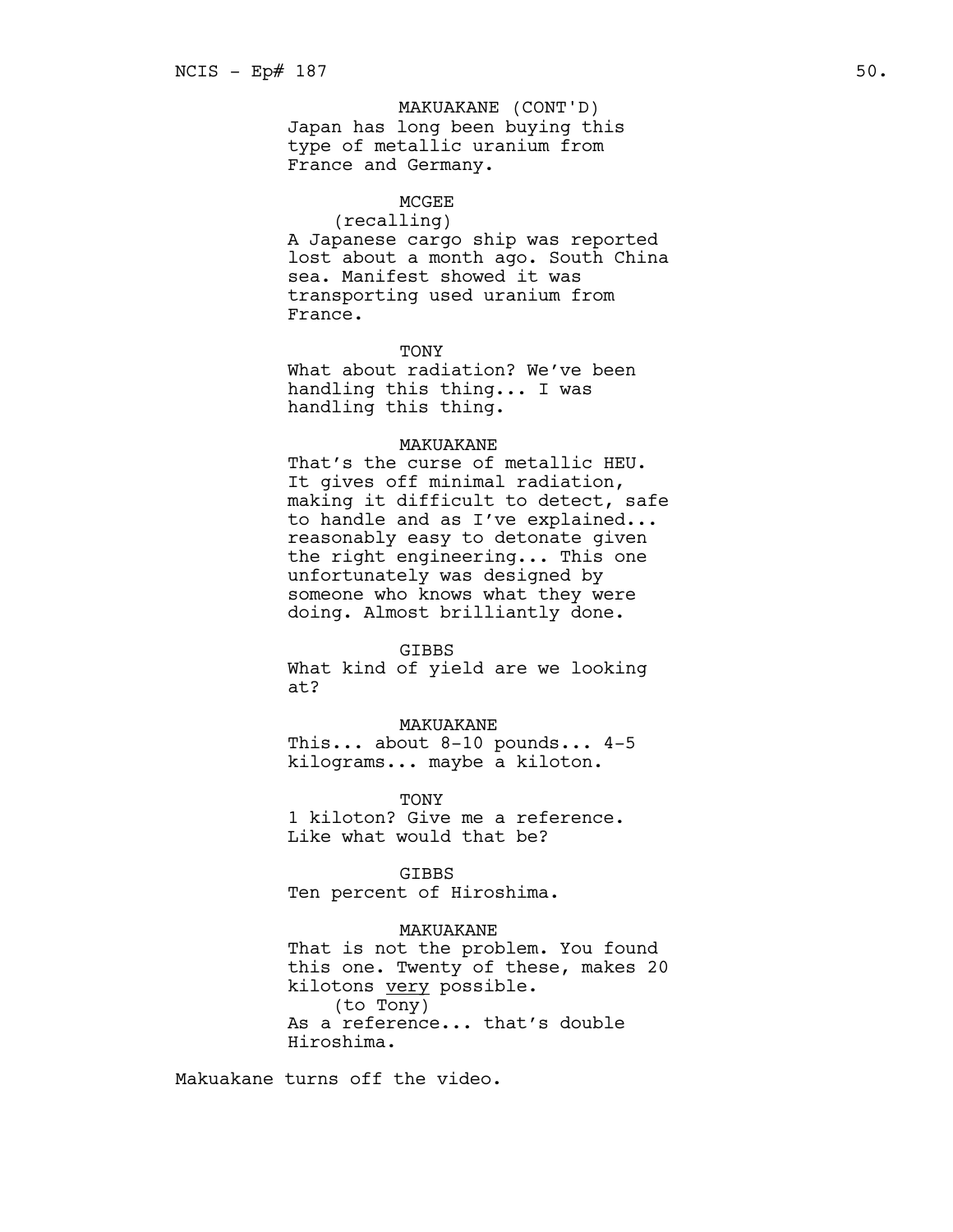GIBBS That's what those long-liners are for. To transport these bombs.

Team goes silent. The enormity of the threat soaking in.

**MCGEE** We need to warn the public.

TONY This is an island. What are you gonna tell them? Please move to a safe area?

GIBBS We'll stay on point but this is outside of our scope. We're going to need an integrated approach. (to Ziva) Call US PACOM.

**MCGEE** What about FBI?

GIBBS Threat level is too high. PACOM is tied to the Joint Chiefs and the President, as well as all Homeland Security. They have the protocols for a unified command.

ALIKA What about local police, the Governor...

GIBBS ...they'll handle it.

Shoebat's cell phone rings. He picks up. Listens briefly. Shuts the phone abruptly.

GIBBS (CONT'D)

What?

SHOEBAT We got another boat.

GIBBS (to Ziva) Tell them they need to hurry.

# 56 INT. HELICOPTER - CONTINUING

Gibbs and Team. Speeding low over the city buildings.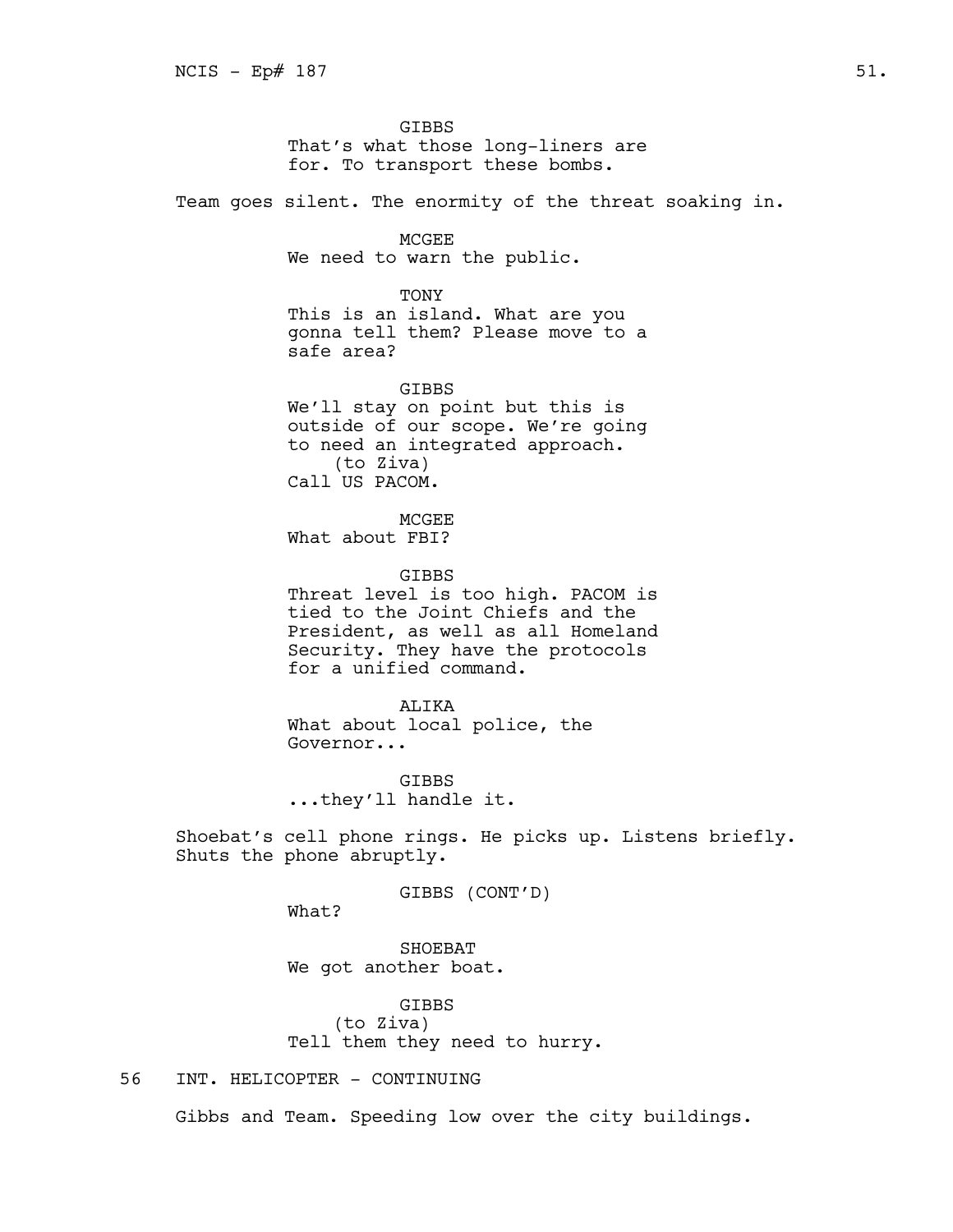$NCIS - Ep# 187$  52.

57 EXT. ALOHA TOWER MARKETPLACE - DAY

ACTION SEQUENCE:

- Sunny star docked next to major restaurants and shops
- Coast Guard rushing toward the scene
- HPD SWAT teams rolling up to site
- HPD helicopter landing nearby with GIBBS's team
- Harbor patrol arrives. Evacuates area. Crowd Panics
- Worried bystanders
- HPD SWAT and Bomb Squad converge on the Sunny Star
- 58 INT. SUNNY STAR CONTINUING

ISNILON is below deck, alone and packing a uranium BOMB CANNISTER into a backpack.

COMMOTION outside startles him. He looks out and sees SWAT teams boarding the boat. He freezes for a moment. Panics and rushes into a tiny storage closet... leaving the uranium BOMB in plain sight.

59 EXT. SUNNY STAR

SWAT teams start their sweep of the boat. Ziva and Tony follow with guns drawn.

BELOW DECK: SWAT teams clear the area. Ziva enters with Tony. They immediately see the uranium bomb cannister.

> TONY Clear the area! Clear the area!

SWAT start to rush out of the boat.

On the pier, HPD personnel are unclear what is happening.

Isnilon takes advantage of the confusion. Steps out of the closet, grabs the uranium bomb and rushes out of the boat.

60 EXT. ALOHA TOWER PIER

Confusion continues as Isnilon jumps out of the Sunny Star and starts running.

Ziva see's him and gives chase.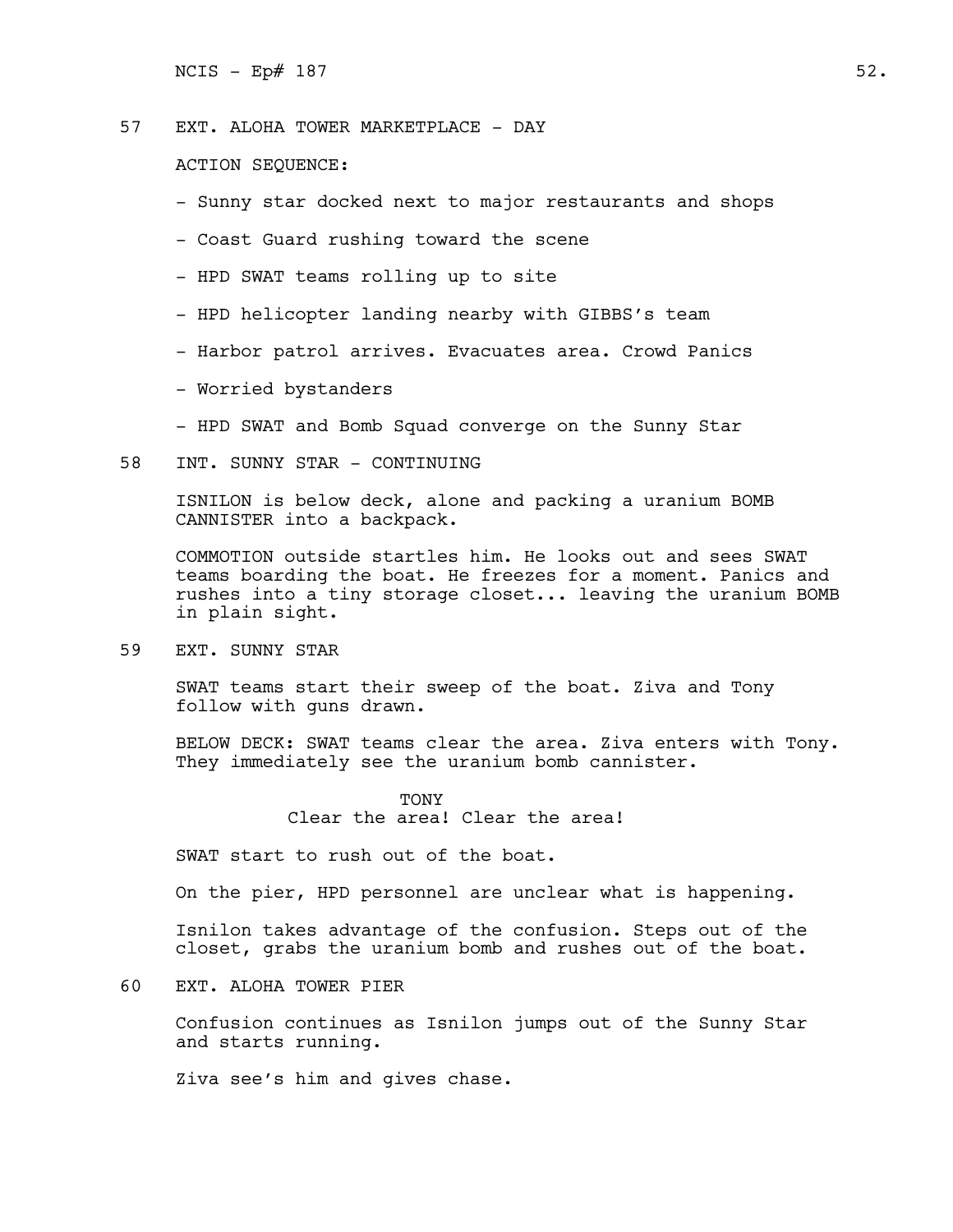ZIVA RUNNER!!! HE'S GOT A BOMB!!!

Tony follows in pursuit.

# 61 EXT. ALOHA TOWER - CONTINUING

A ten story lookout tower.

Isnilon runs into the stairwell with the backpack.

Ziva running in pursuit close behind. Tony follows her, a little winded.

62 INT. ALOHA TOWER STAIRWELL

Isnilon racing up the steps. Ziva closes in.

Tony struggles up the steps. Gasping.

63 INT. TOWER LOOKOUT

Ten stories above the ground. Isnilon moves out to the window ledge.

Ziva rushes in and reaches to grab him. Her momentum shoves both of them out of the window.

The railing breaks under their weight. Both tumble over the edge.

Isnilon PLUMMETS to the pavement below.

Ziva falls over the edge. Catches the railing with one hand.

Uranium bomb cannister is caught on the railing. DANGLING precariously by the edge of it's strap.

Tony rushes out. LUNGES and GRABS Ziva's wrist just as she looses her grip. He is her lifeline.

64 EXT. ALOHA TOWER PIER - CONTINUING

On the ground... Gibbs, McGee, Alika, Shoebat and others run up.

Isnilon's body is bloody and clearly fatal on the ground.

They look up to see Ziva ten stories above... DANGLING by one hand from Tony's grip.

> GIBBS GET UP THERE NOW!!!